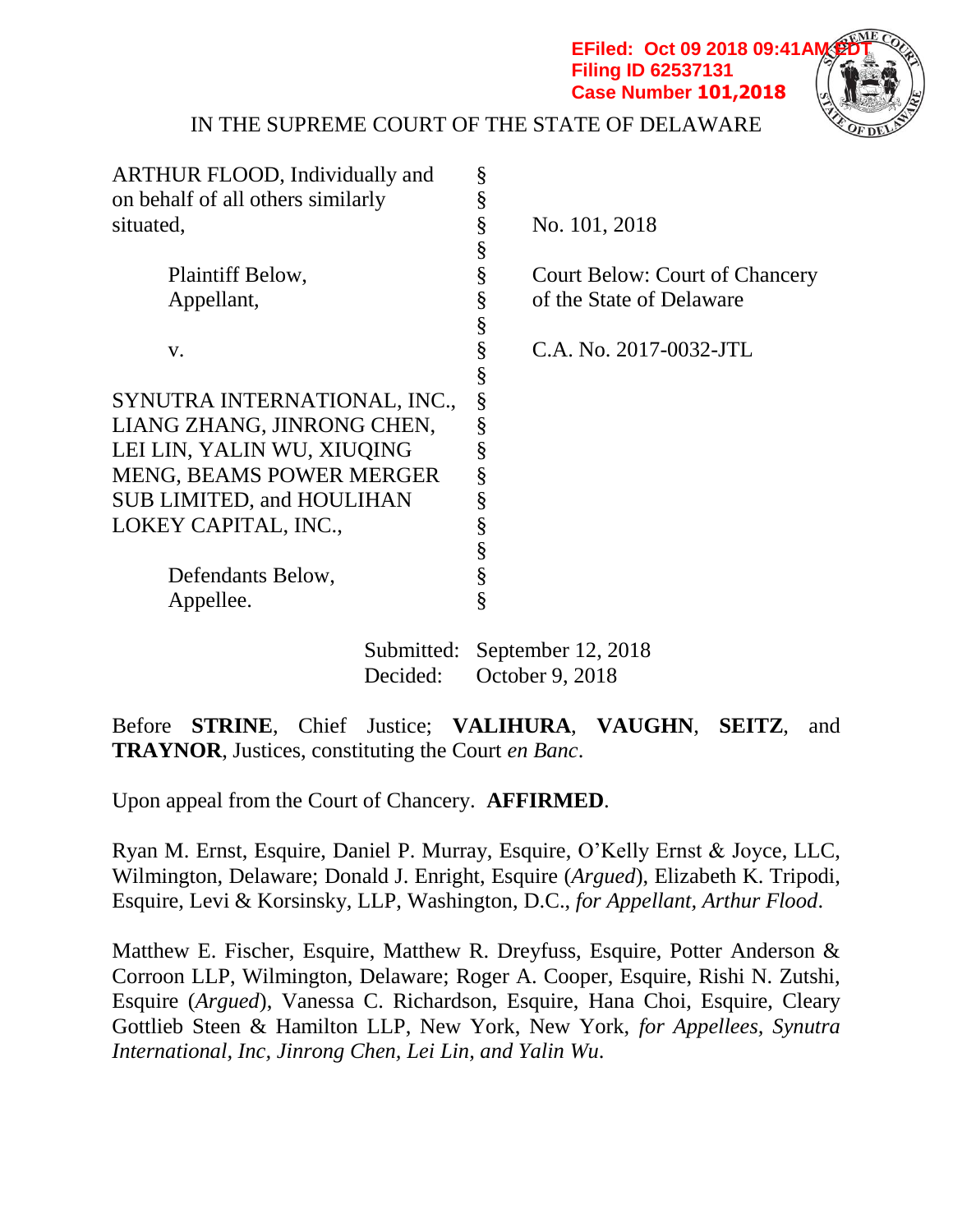William M. Lafferty, Esquire, John P. DiTomo, Esquire, Morris, Nichols, Arsht & Tunnell LLP, Wilmington, Delaware; Lawrence Portnoy, Esquire, Rebecca L. Martin, Esquire, Davis Polk & Wardwell LLP, New York, New York, *for Appellees, Liang Zhang, Xiuqing Meng, and Beams Power Investment Ltd.*

**STRINE**, Chief Justice, for the Majority: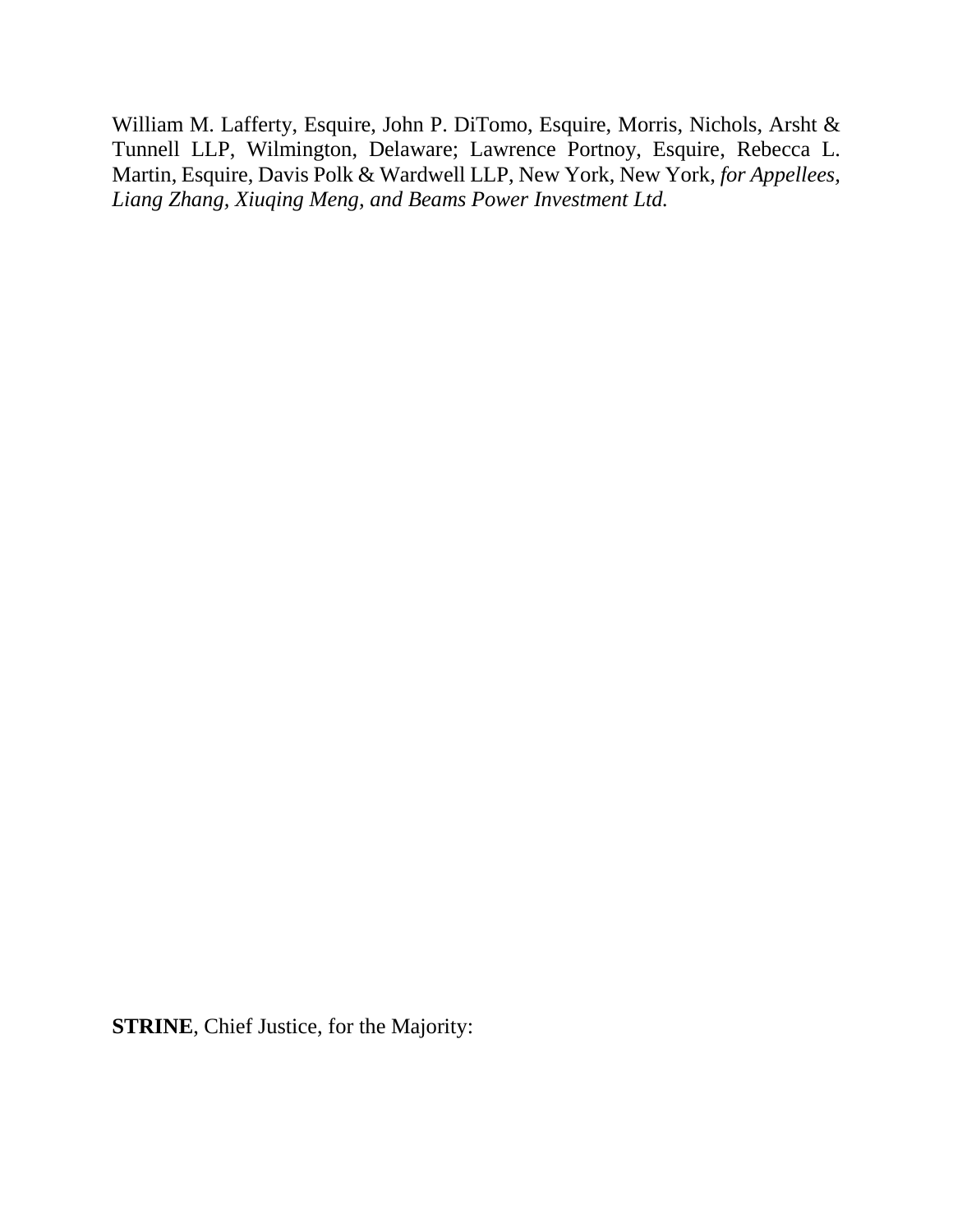In *Kahn v. M&F Worldwide Corp.* ("*MFW*"), <sup>1</sup> we held that business judgment review applied to a merger proposed by a controlling stockholder conditioned before the start of negotiations on "both the approval of an independent, adequatelyempowered Special Committee that fulfills its duty of care; and the uncoerced, informed vote of a majority of the minority stockholders." 2 In this appeal, the question is whether the Court of Chancery properly applied *MFW* by reading it as: i) allowing for the application of the business judgment rule if the controlling stockholder conditions its bid on both of the key procedural protections at the beginning stages of the process of considering a going private proposal and before any economic negotiations commence, and ii) requiring the Court of Chancery to apply traditional principles of due care and to hold that no litigable question of due care exists if the complaint fails to allege that an independent special committee acted with gross negligence. In our previous affirmance of the Court of Chancery in *Swomley v. Schlecht*, <sup>3</sup> we held that an interpretation of *MFW* based on these principles was correct.

As to the first point, what is critical for the application of the business judgment rule is that the controller accept that no transaction goes forward without special committee and disinterested stockholder approval early in the process and

<sup>&</sup>lt;sup>1</sup> 88 A.3d 635 (Del. 2014).

<sup>2</sup> *Id.* at 644

<sup>3</sup> 128 A.3d 992 (Del. 2015) (TABLE).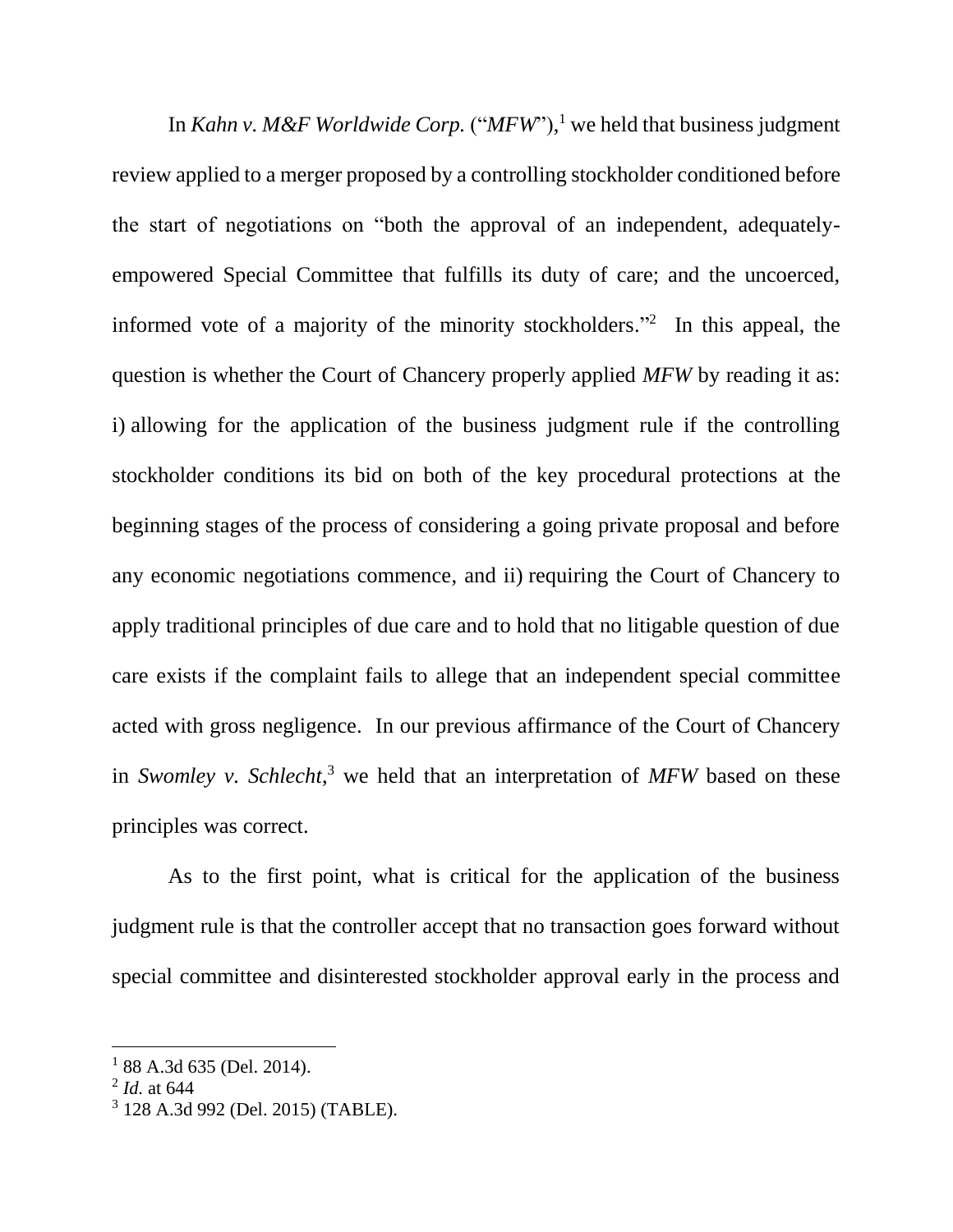before there has been any economic horse trading. Stressing that in the controller's first expression of interest it failed to condition its proposal on the satisfaction of those two key conditions, the plaintiff ignores that the controller quickly conditioned its offer on both of *MFW*'s dual requirements — approval by an independent Special Committee and an affirmative vote by a majority of the minority stockholders before the Special Committee had even hired counsel. *MFW*'s required preconditions were therefore in place before any economic negotiation between the Special Committee and the controller occurred. Thus, before the Special Committee began substantive deliberations, it knew that any merger was conditioned on both its approval and the approval of a majority of the disinterested stockholders. So, consistent with our prior decision to identical effect in *Swomley*, <sup>4</sup> we therefore agree with the Court of Chancery that *MFW* applies "when the controller announces the conditions 'before any negotiations took place.'"<sup>5</sup>

As to the second point, the central objective of the *MFW* standard is to provide an incentive for controllers to embrace the procedural approach most favorable to minority investors, with the incentive of obtaining the protection of the business

<sup>4</sup> *Swomley*, 2014 WL 4470947, at \*21, *aff'd* 128 A.3d 992 (Del. 2015) (TABLE) (holding that *MFW* applied despite the fact that "the controller's initial proposal hedged on whether the majority-of-the-minority condition would be waivable or not, but from the first meeting, the board resolved that any deal would require both the approval of a special committee and a majority-ofthe-minority vote").

<sup>5</sup> *In re Synutra Int'l, Inc.*, No. 2017-0032-JTL, 2018 WL 705702, at \*2 (Del. Ch. Feb. 2, 2017) (quoting *Swomley*, 2014 WL 4470947, at \*17–18).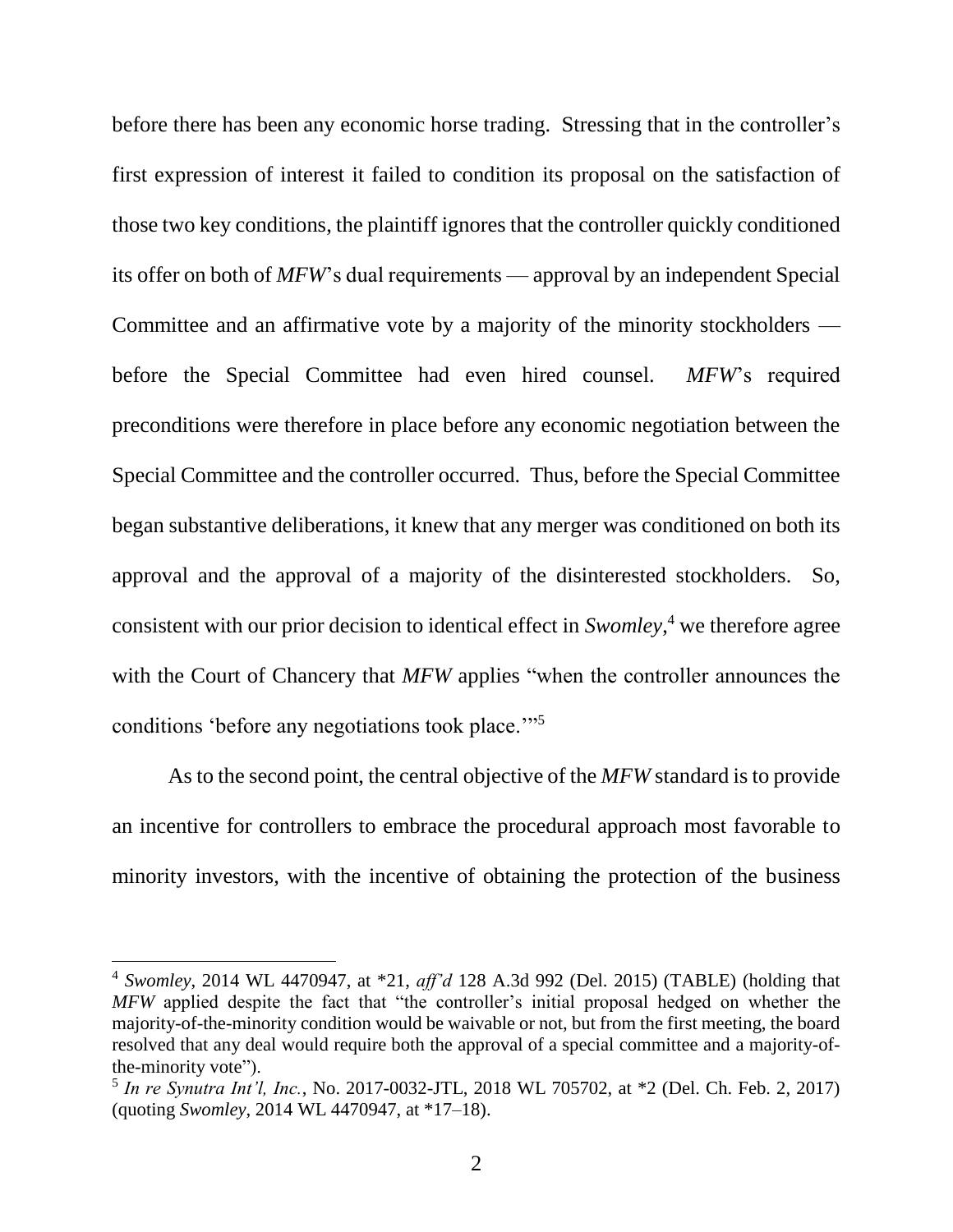judgment rule standard of review. To lard on to the due care review a substantive review of the economic fairness of the deal approved by a Special Committee, as the plaintiff advocates, is to import improperly into a due care analysis the type of scrutiny used in entire fairness review and in appraisal cases. Thus, in *Swomley* and in this case, the Court of Chancery properly held that the business judgment rule applied when the other conditions of *MFW* applied and the Special Committee employed qualified legal and financial advisors and indisputably engaged in a deliberative process that cannot rationally be characterized as grossly negligent.<sup>6</sup>

Accordingly, we affirm.

# **I.**

This case comes before us from a dismissal of the plaintiff's complaint by the Court of Chancery.<sup>7</sup> The relevant pled facts can be summarized briefly. Liang Zhang and entities related to him controlled 63.5% of Synutra International Inc.'s stock.<sup>8</sup> In January 2016, Zhang proposed to take Synutra private by acquiring the rest of the stock he did not control.<sup>9</sup> In an initial letter, Zhang proposed purchasing

<sup>6</sup> *See Swomley*, 2014 WL 4470947, at \*21, *aff'd* 128 A.3d 992 (Del. 2015) (TABLE) (holding that the "gross negligence standard," a standard that "is only satisfied by conduct that really requires recklessness," applies to whether the Special Committee "met its duty of care in negotiating a fair price" and that merely alleging that "[s]omebody could have negotiated that differently" does not establish a duty of care violation to overcome a motion to dismiss).

<sup>7</sup> Accordingly, we review whether the Court of Chancery's decision was correct *de novo*. *Dunlap v. State Farm Fire & Cas. Co.*, 878 A.2d 434, 438–39 (Del. 2005).

<sup>8</sup> Opening Br. at 1.

<sup>9</sup> *Id.* at 5.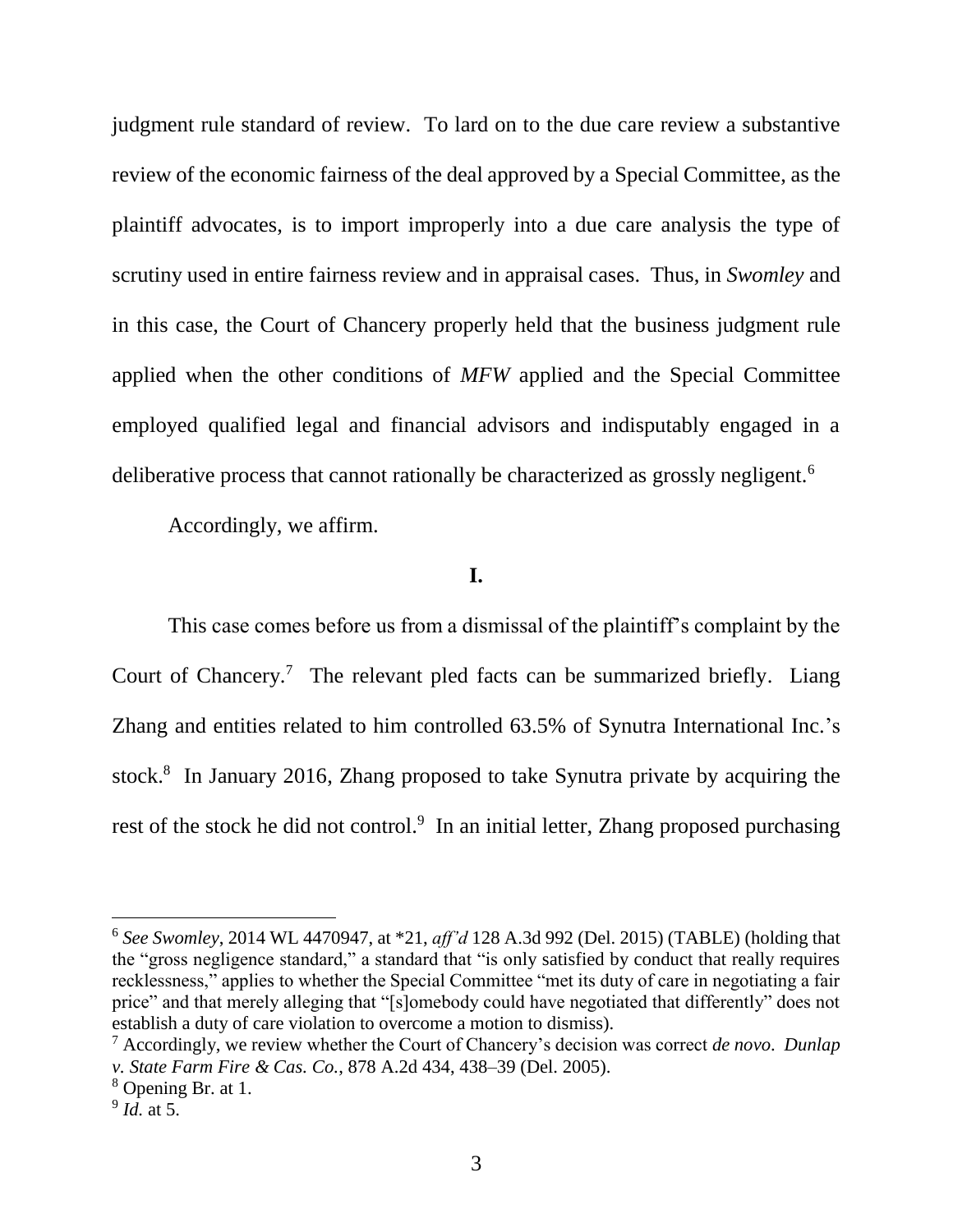the remaining shares at \$5.91, but he did not include a requirement that the sale be conditioned on the approval of a special committee and an affirmative vote of a majority of the minority stockholders.<sup>10</sup> To assist him in the proposed merger, Zhang retained Davis Polk & Wardwell  $LLP<sup>11</sup>$  Although Davis Polk was traditionally Synutra's corporate counsel, Synutra's CFO agreed to waive Davis Polk's conflicts of interest before the Board met to discuss Zhang's proposed merger.<sup>12</sup>

One week after Zhang issued his proposal, the Board met and formed a Special Committee.<sup>13</sup> Before the meeting, the Board "agreed that it would not substantively evaluate" Zhang's proposal.<sup>14</sup> Although Davis Polk now represented Zhang, it advised the Board at this meeting on its fiduciary duties.<sup>15</sup> The Board understood that Davis Polk represented Zhang, but nevertheless "requested the attendance . . . of representatives of Davis Polk who frequently advised [the Board] because those representatives were not involved in Davis Polk's representation of [Zhang]."<sup>16</sup> The

<sup>&</sup>lt;sup>10</sup> *Id.*; App. to Opening Br. at A22 (Verified Amended Class Action Complaint (Feb. 10, 2017)) ("As clearly evidenced by the Initial Proposal quoted in full above, Zhang did not condition the Proposed Buyout *ab initio* on approval by a special committee nor on approval by the majority of the minority unaffiliated stockholders.").

<sup>&</sup>lt;sup>11</sup> Opening Br. at 5 ("By the time of [the first] meeting, [Zhang] had already retained Davis Polk as legal counsel in connection with the Buyout.").

 $12 \, Id.$ 

 $13$  *Id.* at 5–6.

<sup>&</sup>lt;sup>14</sup> App. to Opening Br. at A152 (Schedule 14A, Definitive Proxy Statement, Synutra International, Inc. (Mar. 9, 2017)).

 $15$  Opening Br. at 5–6.

<sup>&</sup>lt;sup>16</sup> App. to Opening Br. at A152 (Schedule 14A, Definitive Proxy Statement, Synutra International, Inc. (Mar. 9, 2017)).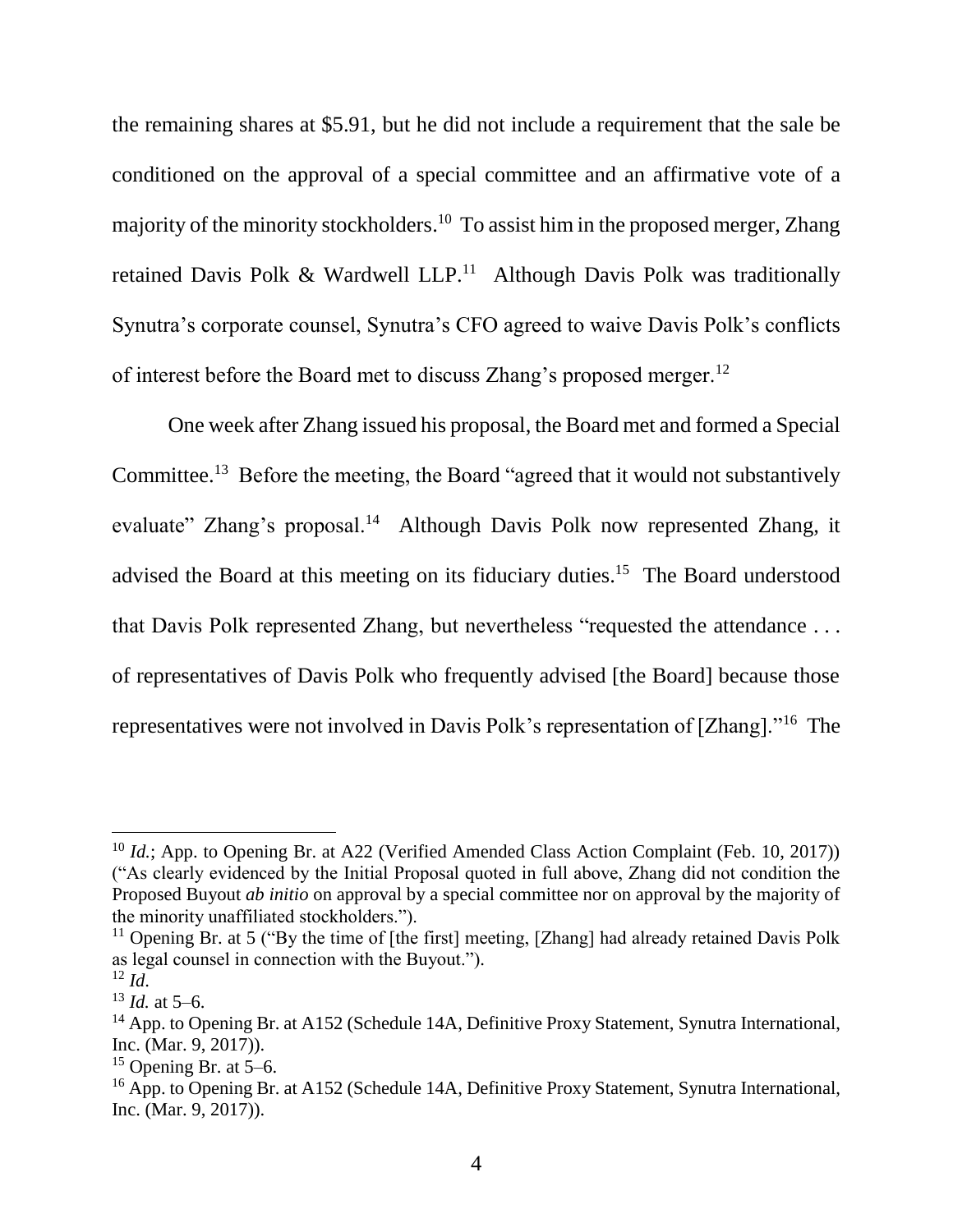plaintiff does not allege that any negotiations occurred at this meeting.<sup>17</sup> Rather, the only substantive action the plaintiff alleges was taken at the meeting was the decision to establish the Special Committee.<sup>18</sup> Indeed, the proxy, which plaintiff incorporated into his complaint by reference, says that the Board did not discuss the substance of Zhang's proposal at the meeting.<sup>19</sup> Specifically, the proxy states that, at the January 21, 2016 board meeting, the "board of directors agreed that it would not substantively evaluate the January 14 Proposal at this meeting and that Davis Polk's advice to [the] board of directors would be limited to reminding the directors of their fiduciary duties under Delaware law and advising [the] board of directors on establishing a special committee to evaluate and, if appropriate, negotiate the January 14 Proposal."<sup>20</sup> The plaintiff pleads no facts to the contrary.

Two weeks after the initial offer, and only one week after the Special Committee was formed, Zhang sent a second letter to the Special Committee stipulating that he would not proceed with the transaction unless it was approved by the Special Committee and approved by the holders of a majority of the voting stock not controlled by Zhang.<sup>21</sup> No negotiations had commenced as of that time; the

<sup>&</sup>lt;sup>17</sup> *Id.* at A63–65 (Verified Amended Class Action Complaint (Feb. 10, 2017)) (noting that the Board met, formed a Special Committee, and then, two weeks later, Zhang made his second proposal without alleging any discussions or interactions during that two-week period).

<sup>18</sup> *Id.* (Verified Amended Class Action Complaint (Feb. 10, 2017)).

<sup>&</sup>lt;sup>19</sup> *Id.* at A152 (Schedule 14A, Definitive Proxy Statement, Synutra International, Inc. (Mar. 9, 2017)).

<sup>&</sup>lt;sup>20</sup> *Id.* (Schedule 14A, Definitive Proxy Statement, Synutra International, Inc. (Mar. 9, 2017)).

 $21$  Opening Br. at 7.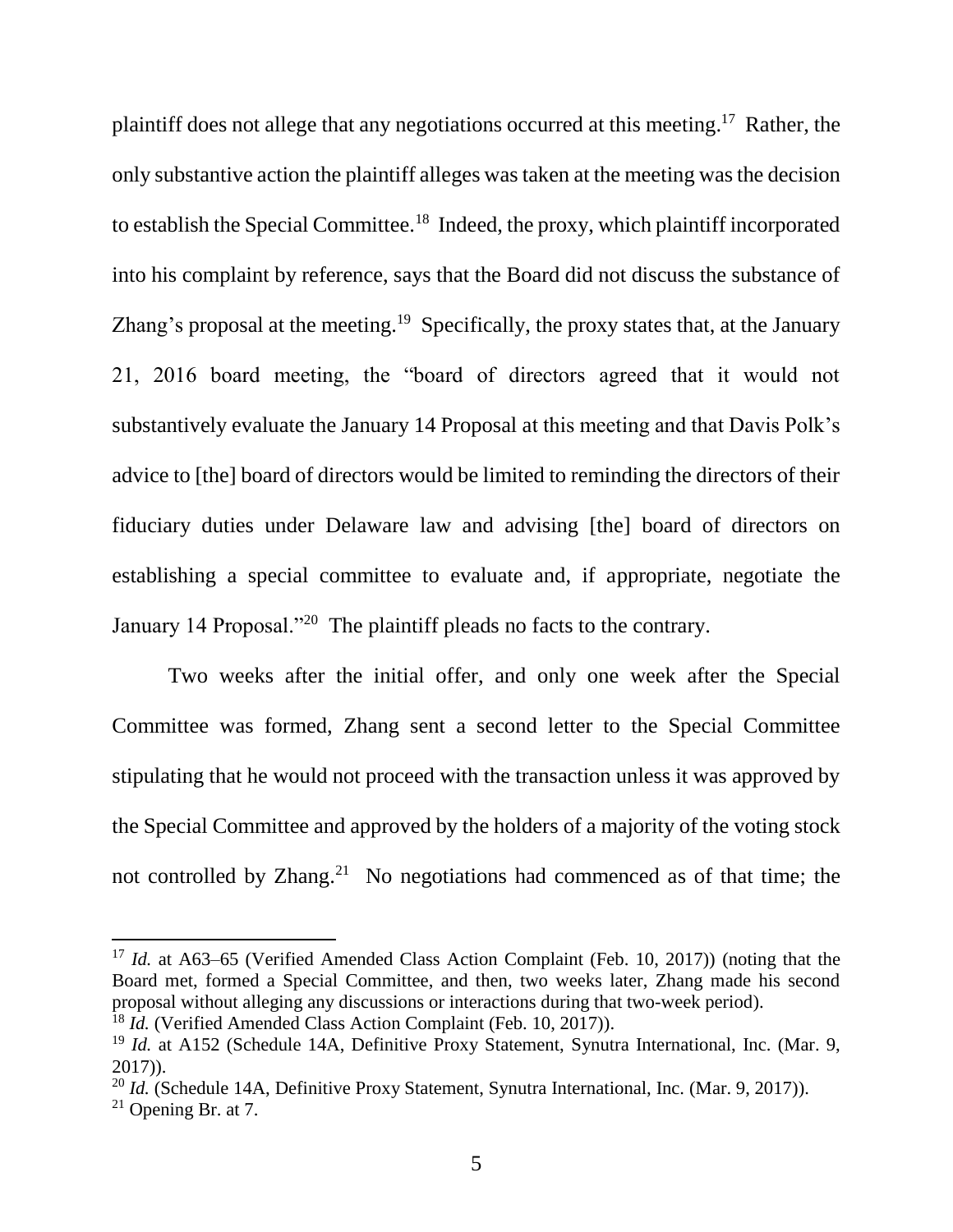Special Committee had not met and the complaint is devoid of any facts suggesting that the Special Committee and Zhang had engaged in any economic negotiations.<sup>22</sup> In fact, the plaintiff's complaint makes clear that:

- the Special Committee did not engage its own investment bank or counsel until after this point;<sup>23</sup>
- the Special Committee declined to engage in price negotiations until its banker could do due diligence and obtain projections;<sup>24</sup> and
- the price negotiations did not begin until seven months after Zhang's second offer conditioning any merger on both Special Committee and majority-of-the-minority approval.<sup>25</sup>

Thus, the plaintiff does not allege any negotiations or other meetings occurred before Zhang's second offer, which conditioned the take-private offer on *MFW*'s dual requirements.

To highlight this reality, it is useful to underscore the chronology of the facts the complaint outlines. After receiving Zhang's second offer — proposing the same price as the first offer — on January 30, 2016, the Special Committee hired Houlihan Lokey and Cleary Gottlieb as its independent financial and legal advisors.<sup>26</sup> Houlihan began discussions with management regarding the company's financial

<sup>22</sup> *See* App. to Opening Br. at A46–90 (Verified Amended Class Action Complaint (Feb. 10, 2017)).

<sup>&</sup>lt;sup>23</sup> *Id.* at A152–53 (Schedule 14A, Definitive Proxy Statement, Synutra International, Inc. (Mar. 9, 2017)).

<sup>&</sup>lt;sup>24</sup> *Id.* at A64–80 (Verified Amended Class Action Complaint (Feb. 10, 2017)).

 $^{25}$  *Id.* at A60–67.

<sup>26</sup> *Id.* at A64–67.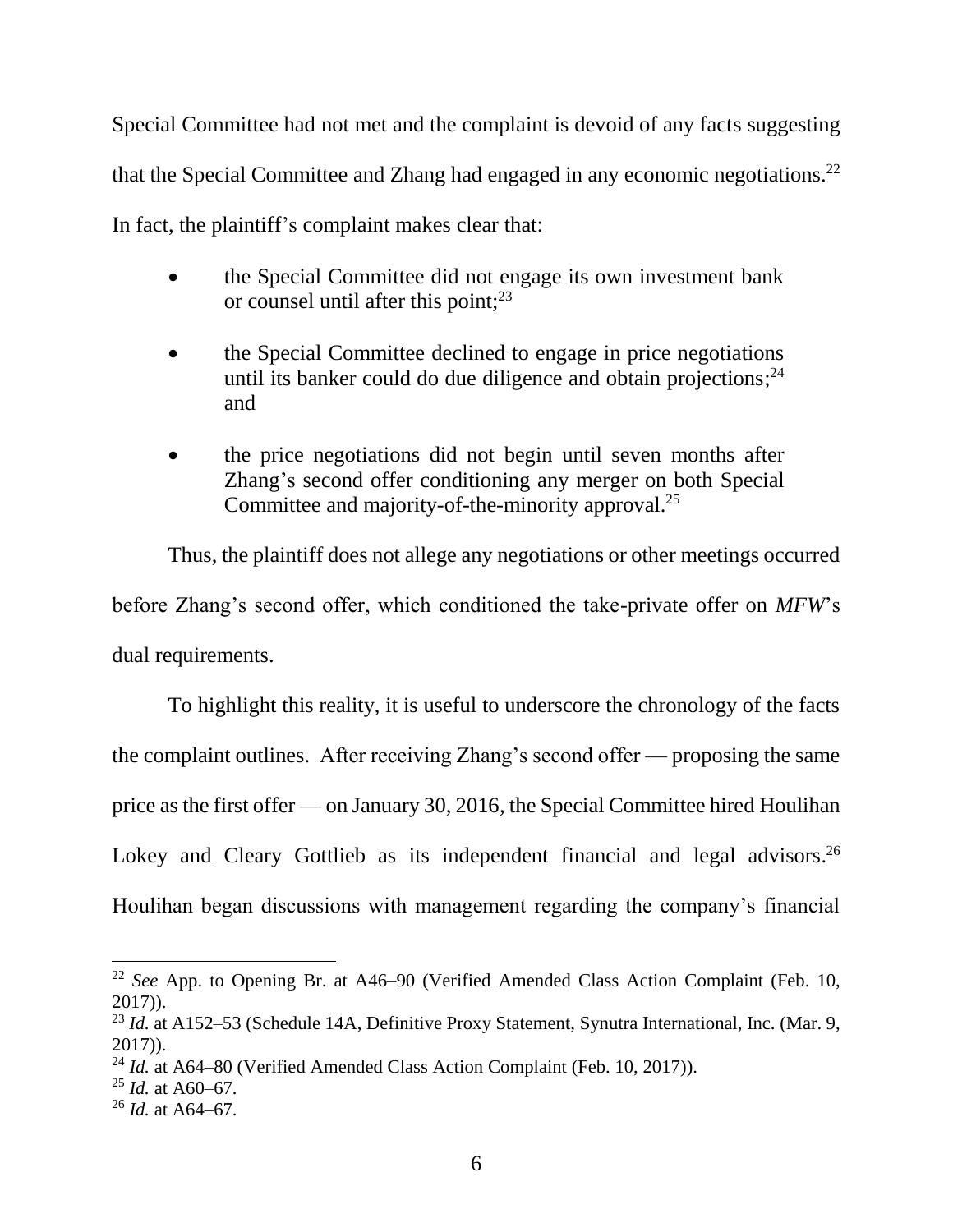projections. On March 22, 2016, Houlihan met with the company's CFO to discuss what was needed for Houlihan to advise the Special Committee.<sup>27</sup> The next day, the Special Committee met, received an update from Houlihan, and discussed Davis Polk's preparations of an initial draft of the merger agreement.<sup>28</sup> Houlihan received the company's financial projections on April 22, 2016, met with the company's management on April 28, 2016 to discuss the projections, and provided the Special Committee with "preliminary financial discussion materials" on June 3, 2016.<sup>29</sup>

The Special Committee met again on July 20, 2016 and decided to have Houlihan initiate a market check.<sup>30</sup> None of the 25 potential bidders Houlihan contacted were interested, which is not surprising given Zhang's 63.5% voting control and the lack of any promise that he was a willing seller. 31

In August 2016, management provided Houlhian with updated, lower projections.<sup>32</sup> Houlihan provided an updated financial analysis to the Special Committee on September 8, 2016.<sup>33</sup> At that meeting, after seven months of analysis and consultation with its advisors, the Special Committee authorized Houlihan to negotiate a higher price with Zhang.<sup>34</sup> The next day, Houlihan met with Zhang, and

- <sup>29</sup> *Id.* at A68–69.
- <sup>30</sup> *Id.* at A70–71.
- <sup>31</sup> *Id.* at A71.
- <sup>32</sup> *Id.* at A71–72.
- <sup>33</sup> *Id.* at A73–74. <sup>34</sup> *Id.*.

<sup>27</sup> *Id.* at A66.

<sup>28</sup> *Id.* at A66–67.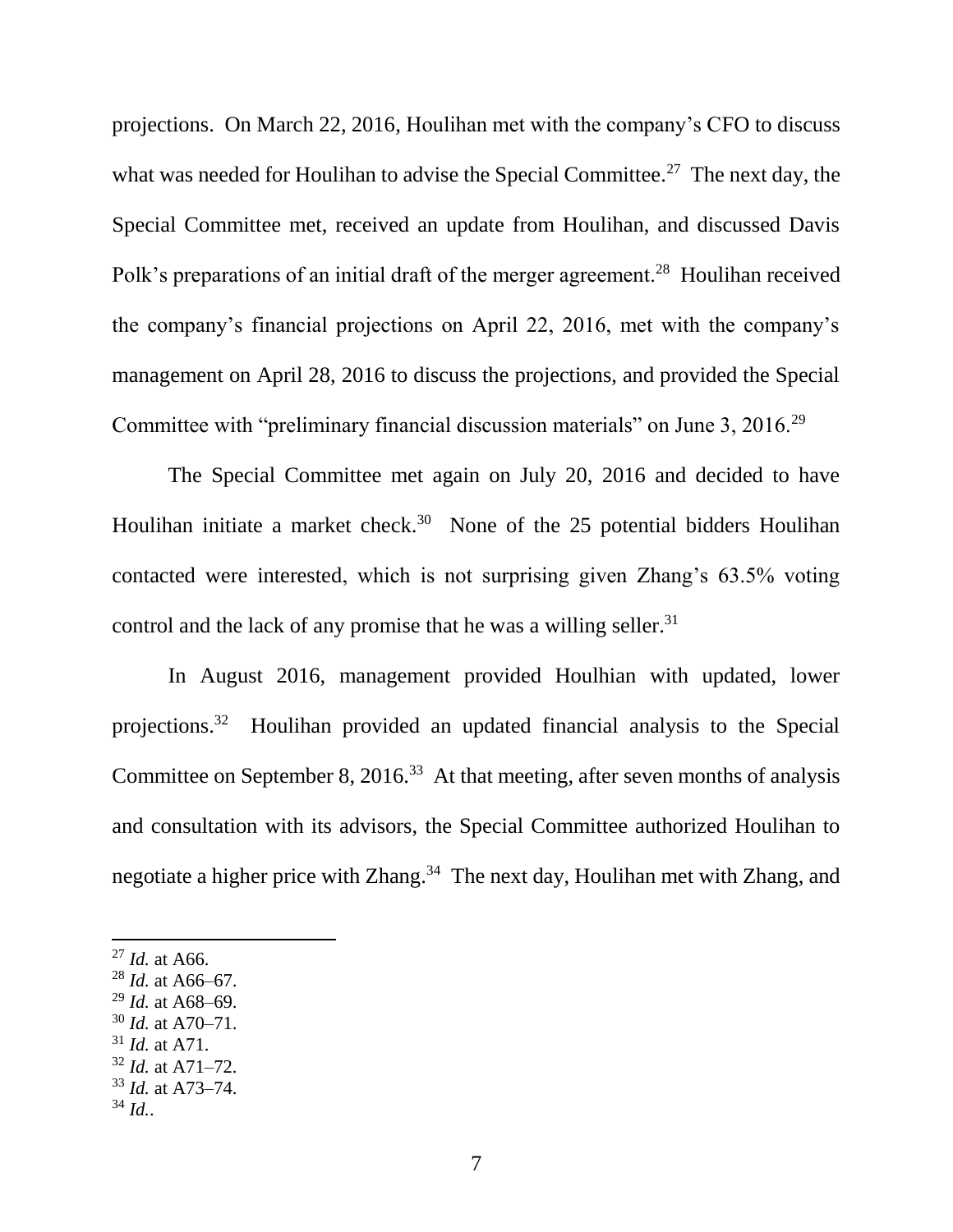Zhang agreed to increase his offer to \$6.05 per share.<sup>35</sup> The Special Committee met again on September 22, 2016 and ultimately agreed to accept the \$6.05 price, a 2.4% bump from Zhang's original offer, a 58% premium to the trading price of Synutra's stock when the offer was first made public, a 31% and 20% premium to the 30- and 60-day volume-weighted trading averages, respectively, and a price that Houlihan viewed as fair. 36

The plaintiff argues that this price was not fair. But, the plaintiff fails to allege any lack of independence on the part of the Special Committee,<sup>37</sup> and admits that the Special Committee met 15 times over a nine-month period and was advised by independent financial, legal, and economic advisors. 38 At bottom, the plaintiff just takes issue with the economic outcome of the negotiation and questions how skillful the Special Committee and its advisors were.<sup>39</sup> The plaintiff does not allege that the

<sup>35</sup> *Id.* at A74–75.

<sup>36</sup> *Id.* at A167 (Schedule 14A, Definitive Proxy Statement, Synutra International, Inc. (Mar. 9, 2017)).

 $37$  Although the plaintiff makes some noise about Yalin Wu — a member of the Special Committee who was appointed to the Board at the Board meeting in which the Board formed the Special Committee — the Court of Chancery correctly found that a "charge that a director was nominated by or elected at the behest of those controlling the outcome of a corporate election" does not rebut the presumption of director independence. *Aronson v. Lewis*, 473 A.2d 805, 816 (Del. 1984).

<sup>38</sup> App. to Opening Br. at A64–79 (Verified Amended Class Action Complaint (Feb. 10, 2017)); *id.* at A151–167 (Schedule 14A, Definitive Proxy Statement, Synutra International, Inc. (Mar. 9, 2017)).

<sup>&</sup>lt;sup>39</sup> Opening Br. at 25 ("The Complaint alleged strikingly similar facts, demonstrating not only that the price was insufficient, but therefore, that the Special Committee was grossly negligent.").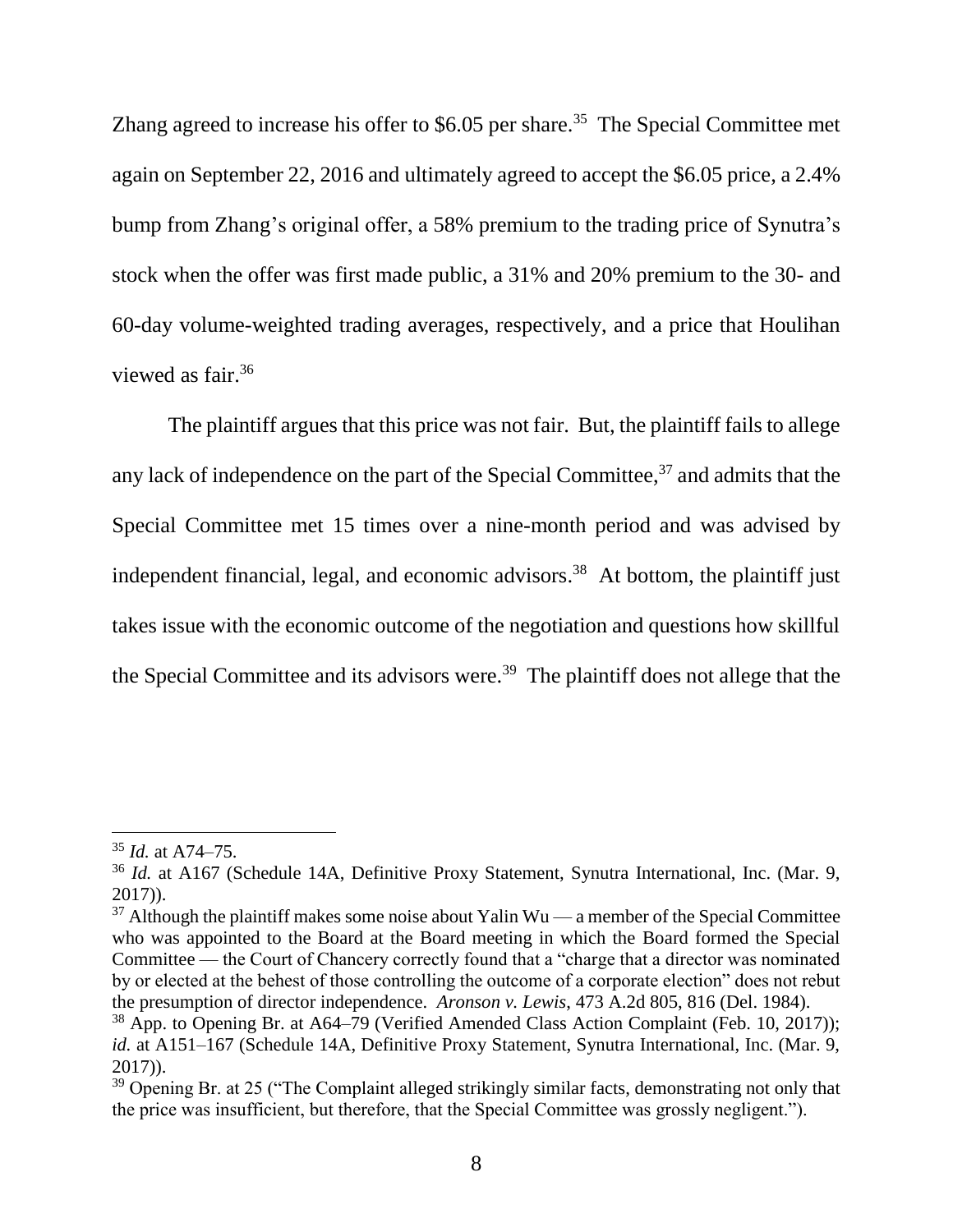majority-of-the-minority vote secured to approve the merger was coerced or not fully informed.<sup>40</sup>

#### **II.**

In this appeal, the plaintiff does not quibble with the *MFW* standard itself, but argues that the Court of Chancery misapplied it in two respects. Despite the fact that the controlling stockholder here conditioned his second offer on approval by the Special Committee and an affirmative majority-of-the-minority vote before any substantive economic negotiations occurred between himself and the Special Committee, the plaintiff argues that, because Zhang's initial offer letter did not contain the Special Committee approval and majority-of-the-minority vote conditions, the business judgment rule does not apply.<sup>41</sup> In the plaintiff's view, if a controller's first approach does not contain the required conditions, then it is stuck with entire fairness review, even if the controller still commits itself to *MFW*'s requirements early on before any economic negotiations.<sup>42</sup>

The plaintiff grounds its argument in the language of our opinion in *MFW* that says both procedural protections must be in place "*ab initio*" <sup>43</sup> (Latin for "from the

<sup>40</sup> *See* App. to Opening Br. at A46–90 (Verified Amended Class Action Complaint (Feb. 10, 2017)).

 $41$  Opening Br. at 19 ([I]n a controlling stockholder squeeze-out merger, negotiations begin at the initial offer, and a control must self-disable at that point if it is to receive the benefits of the business judgment rule.").

 $42$  *Id.* 

<sup>43</sup> *MFW*, 88 A.3d at 646.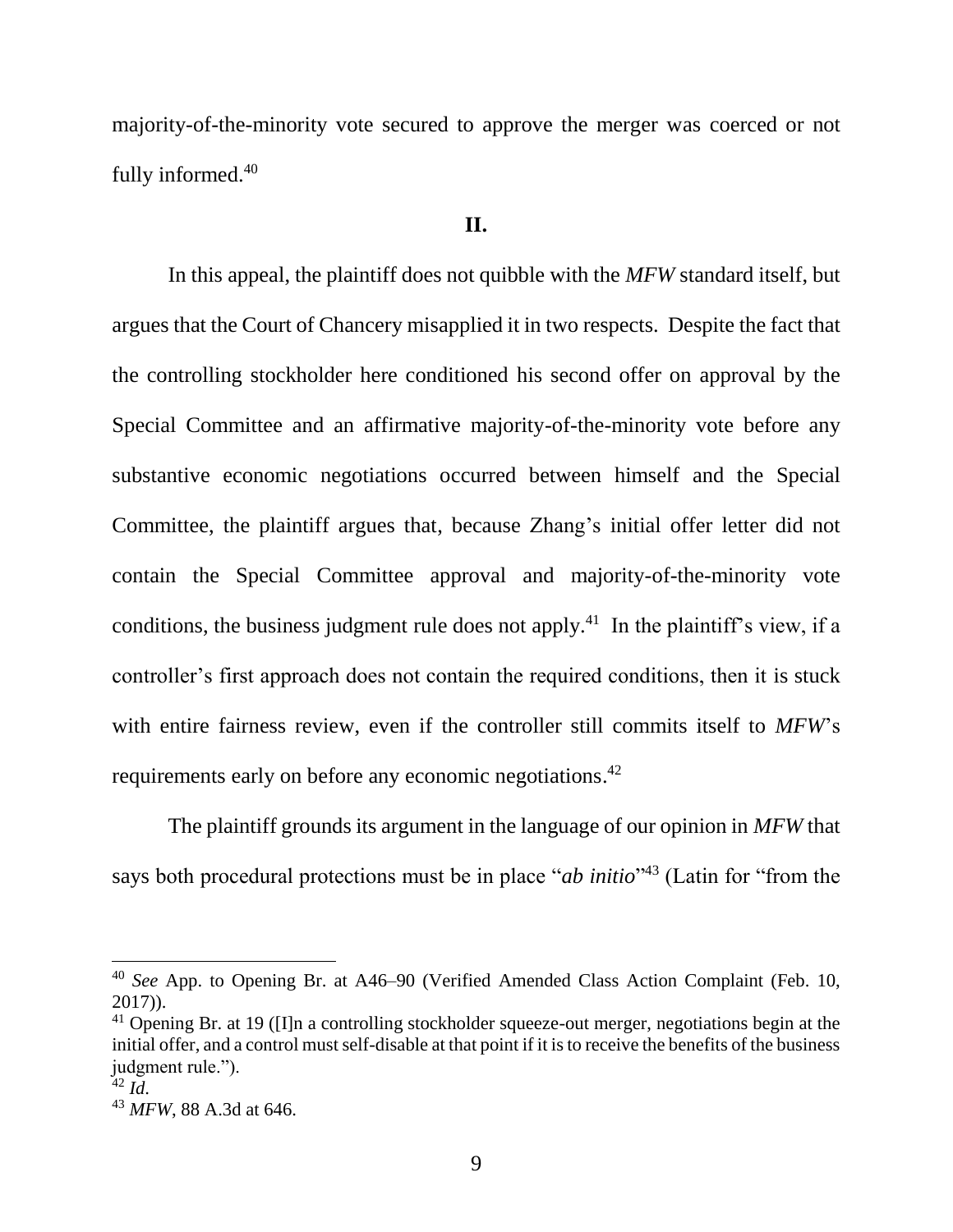beginning"<sup>44</sup>), and in language from the Court of Chancery's decision in *MFW* that uses the phrase "[f]rom inception."<sup>45</sup> The plaintiff argues for a quite specific and exacting reading of that language. Rather than meaning that the conditions be in place at the beginning of the Special Committee's process and before economic bargaining occurs, the plaintiff argues that it means that the controller must include the conditions in its "first offer" or else lose out on the business judgment rule.<sup>46</sup> The plaintiff argues for the brightest of lines.<sup>47</sup>

The defendants read the requirement that the conditions be in place "*ab initio*" or "from inception" less rigidly. They argue that what *MFW* requires is that these conditions be in place at the early stages of negotiations, and that they be in place before any substantive economic negotiations take place, so that the proffer of the conditions cannot be substituted for price concessions.<sup>48</sup>

Below, the Court of Chancery sided with the defendants' view, stating "[a] process meets the *ab initio* requirement when the controller announces the

<sup>&</sup>lt;sup>44</sup> AB INITIO, Black's Law Dictionary (10th ed. 2014).

<sup>45</sup> *In re MFW*, 67 A.3d at 529.

<sup>46</sup> Opening Br. at 18 ("Thus, the outset — the *initio* — of negotiations must tautologically be the first offer. Any other interpretation simply does not comport with the underlying concepts."). <sup>47</sup> *Id.* (suggesting that "negotiations commence with the initial proposal") (emphasis omitted).

<sup>48</sup> Answering Br. at 19–20 (Moreover, despite Plaintiff's contention that the 'clear implication' or

<sup>[</sup>*MFW*'s] *ab initio* requirement is that 'negotiations begin at the initial offer,' neither this Court nor any other has adopted such a rule.") (citation omitted).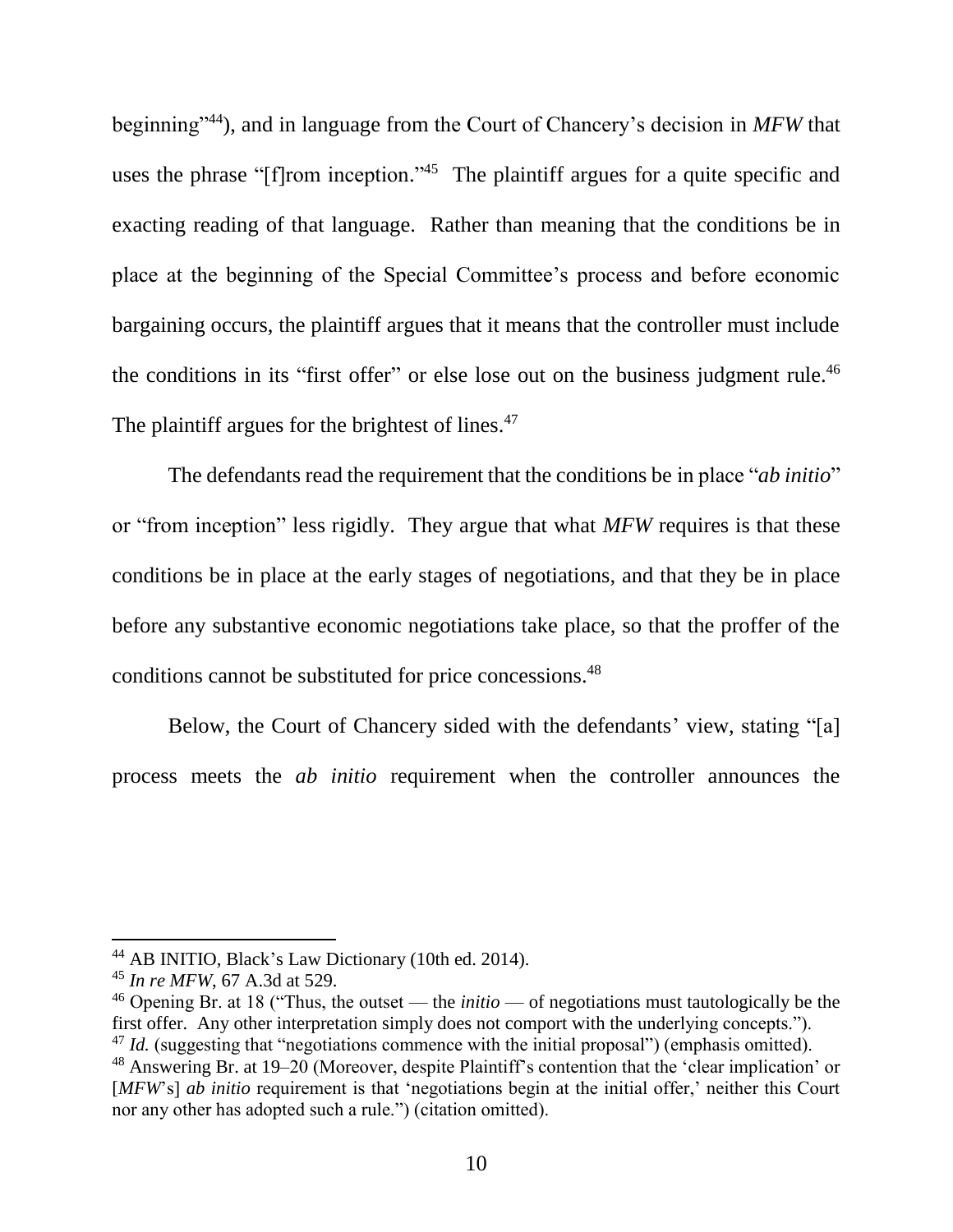conditions 'before any negotiations took place.'"<sup>49</sup> As we did in our previous decision in *Swomley*, we read *MFW* as the Court of Chancery did here.

Admittedly, our opinion and the Court of Chancery's opinion in *MFW* uses what can be read as ambiguous language to express the requirement that the key dual procedural protections must be in place before economic negotiations so the protections are not used as a bargaining tool in substitution for economic concessions by the controller. In describing this prerequisite to the invocation of the business judgment rule standard of review, we and the Court of Chancery have said the conditions must be in place "*ab initio*,"<sup>50</sup> before the "procession of the transaction,"<sup>51</sup> "from inception,"<sup>52</sup> "from the time of the controller's first overture,"<sup>53</sup> and "upfront."<sup>54</sup> From these uses, the plaintiff argues that *MFW* strictly hinges the

<sup>49</sup> *In re Synutra*, 2018 WL 705702, at \*2 (quoting *Swomley*, 2014 WL 4470947, at \*17–18).

<sup>&</sup>lt;sup>50</sup> *MFW*, 88 A.3d at 646 ("We hold that business judgment is the standard of review that should govern mergers between a controlling stockholder and its corporate subsidiary, where the merger is conditioned *ab initio* upon both the approval of an independent, adequately-empowered Special Committee that fulfills its duty of care; and the uncoerced, informed vote of a majority of the minority stockholders.").

<sup>&</sup>lt;sup>51</sup> *Id.* at 645 ("To summarize our holding, in controller buyouts, the business judgment standard of review will be applied if and only if: (i) the controller conditions the procession of the transaction on the approval of both a Special Committee and a majority of the minority shareholders . . ."); *see also In re MFW*, 67 A.3d at 535 ("The business judgment rule is only invoked if: (i) the controller conditions the procession of the transaction on the approval of both a special committee and a majority of the minority stockholders . . .").

<sup>&</sup>lt;sup>52</sup> In re MFW, 67 A.3d at 528 ("From inception, the controlling stockholder knows that it cannot bypass the special committee's ability to say no.").

 $\frac{53}{1}$ *Id.* at 503 ("The court concludes that when a controlling stockholder merger has, from the time of the controller's first overture, been subject to . . .").

<sup>&</sup>lt;sup>54</sup> *Id.* at 505 ("After addressing that issue, the court then considers whether our Supreme Court has answered the question of what judicial standard of review applies to a merger with a controlling stockholder conditioned upfront on a promise that no transaction will proceed without (i) special committee approval, and (ii) the affirmative vote of a majority of the minority stockholders.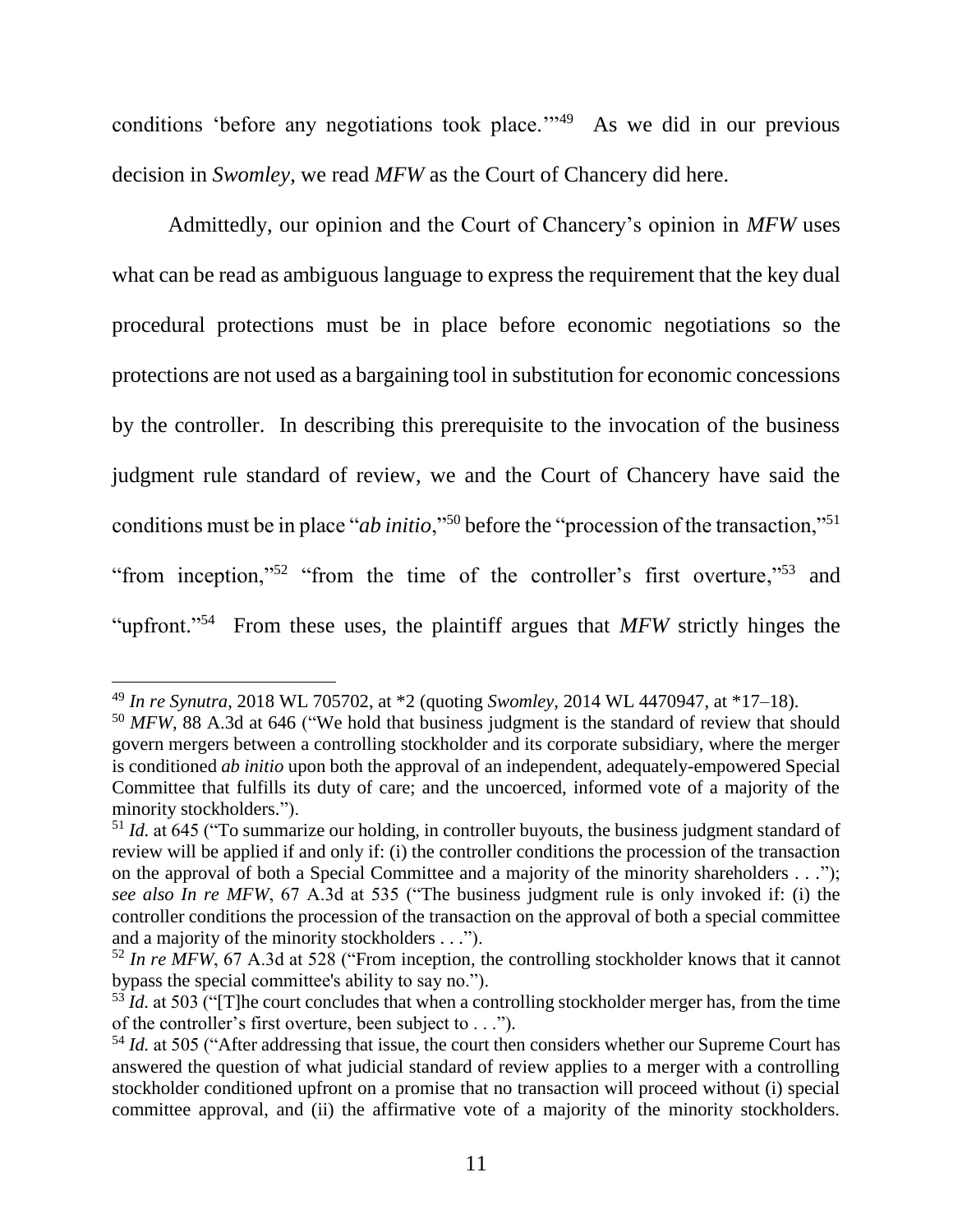application of the business judgment rule on the controller including the two key procedural protections in the first offer. A controller gets one chance, as the master of its offer, to take advantage of *MFW*, and if it fails to do so, that is it. But in an earlier case, the Court of Chancery and we did not embrace this rigid reading of *MFW*. In the case of *Swomley v. Schlecht*, the Court of Chancery held that *MFW*'s "*ab initio*" requirement was satisfied even though "the controller's initial proposal hedged on whether the majority-of-the-minority condition would be waivable or not" because the controller conditioned the merger on both of *MFW*'s dual requirements "before any negotiations took place."<sup>55</sup> We affirmed that wellreasoned conclusion, and adhere to that approach for reasons we now explain.

For starters, the plaintiff's cramped reading contradicts the use of "beginning" in everyday speech, when that term is applied to a multi-stage process of human events with periods of time leading to an ultimate conclusion.<sup>56</sup> A goal scored in the fifth minute of a 90-minute game would be referred to as a goal at the beginning of the match. Enjoying the beginning of fall refers to those few weeks in late September and early October when the weather gets chilly and the leaves start to change color, not just the autumnal equinox. The beginning of a novel is not the

Finally, having concluded that the question has not been answered by our Supreme Court, this court answers the question itself.").

<sup>55</sup> *Swomley*, 2014 WL 4470947, at \*17–18.

<sup>&</sup>lt;sup>56</sup> For instance, Merriam-Webster defines beginning as "the first part" or "a rudimentary stage or early period." Beginning, Merriam-Webster, https://www.merriamwebster.com/dictionary/beginning.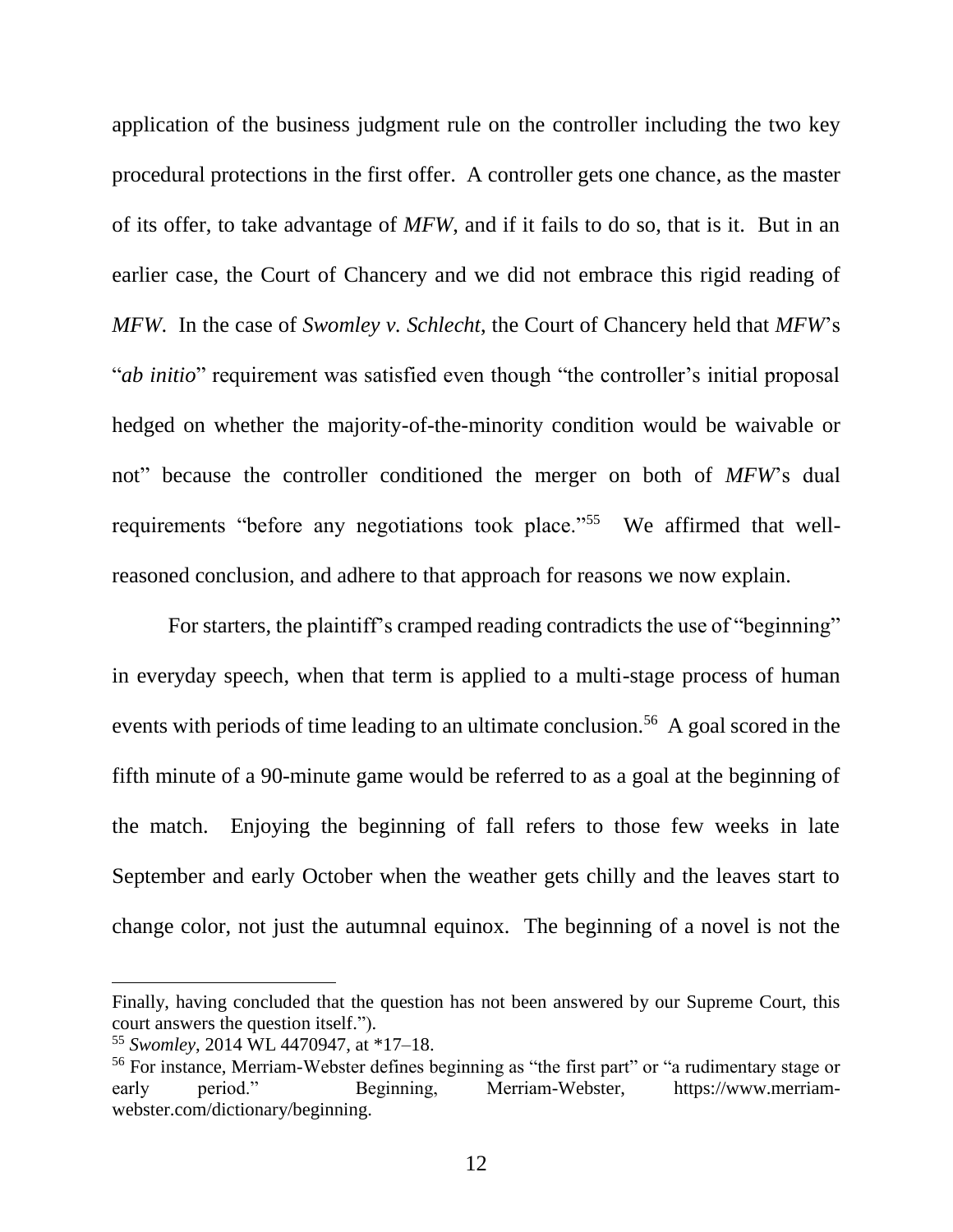first word, but the first few chapters that introduce the reader to the characters, setting, and plot. Indeed, three years after Britain entered World War II,<sup>57</sup> Winston Churchill famously declared that the War had reached "the end of the beginning."<sup>58</sup>

Thus, as a matter of language, "from the beginning" can encompass more than the narrow sense in which the plaintiff reads those words. An ordinary person would conclude that Zhang had conditioned the merger on *MFW*'s dual requirements in the beginning stages of the process that led to the merger. More important, even if the plaintiff's linguistic argument is one plausible reading of the literal words of *MFW*, that reading is at odds with the origins of why that decision requires that the controller condition its offer early in the process  $-$  i.e., before any substantive economic negotiations begin — on the two key procedural protections.

The *MFW* standard emerged out of concerns created by *Kahn v. Lynch Communication Systems, Inc.*, which held that approval of a controlling shareholder transaction by either "an independent committee of directors or an informed majority of minority shareholders shifts the burden of proof on the issue of [entire] fairness from the controlling or dominating shareholder to the challenging shareholderplaintiff."<sup>59</sup> *Lynch* incentivized "the use of special negotiating committees in

<sup>57</sup> Britain declared war on Germany on September 3, 1939.

<sup>58</sup> Winston Churchill, *The End of the Beginning* (Churchill Society, Nov. 10, 1942), http://www.churchill-society-london.org.uk/EndoBegn.html. <sup>59</sup> 638 A.2d 1110, 1117 (Del. 1994).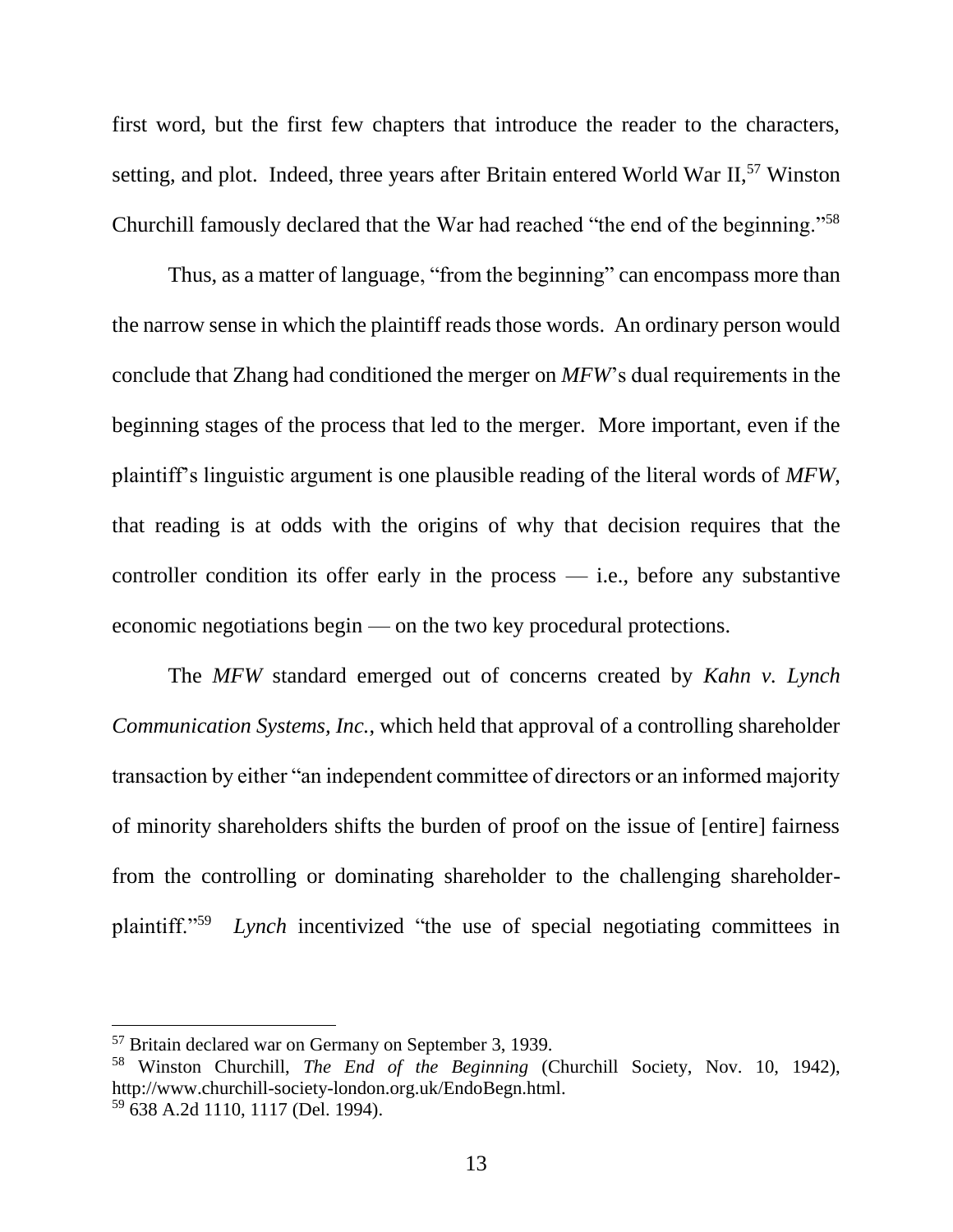addressing mergers with controlling stockholders," but its practical effect "in the real world of transactions was to generate the use of special committees alone."<sup>60</sup> Controllers were reluctant to condition mergers on a majority-of-the-minority vote upfront because it "added an element of transactional risk without much liabilityinsulating compensation in exchange."<sup>61</sup> As a result, controllers were likely to, "at most, agree to such a [c]ondition at the insistence of a special committee and/or as a way to settle with the plaintiffs."<sup>62</sup> In essence, those subject to the economic consequences of the process — the minority stockholders — were left either without a say or with a say at the potential expense of additional consideration that might have been extracted by tougher economic bargaining.

Enter *MFW*. To avoid one of *Lynch*'s adverse consequences — using a majority-of-the-minority vote as a chit in economic negotiations with a Special Committee — *MFW* reviews transactions under the favorable business judgment rule if "these two protections are established up-front."<sup>63</sup> MFW's dual conditions create "a potent tool to extract good value for the minority" because from the start of negotiations "the controlling stockholder knows that it cannot bypass the special committee's ability to say no."<sup>64</sup> The key concern of MFW was ensuring that

<sup>60</sup> *In re Cox*, 879 A.2d at 618.

 $61$  *Id.* 

<sup>62</sup> *Id*.

<sup>63</sup> *MFW*, 88 A.3d at 644 (quoting *In re MFW*, 67 A.3d at 528).

<sup>64</sup> *Id.* (quoting *In re MFW*, 67 A.3d at 528).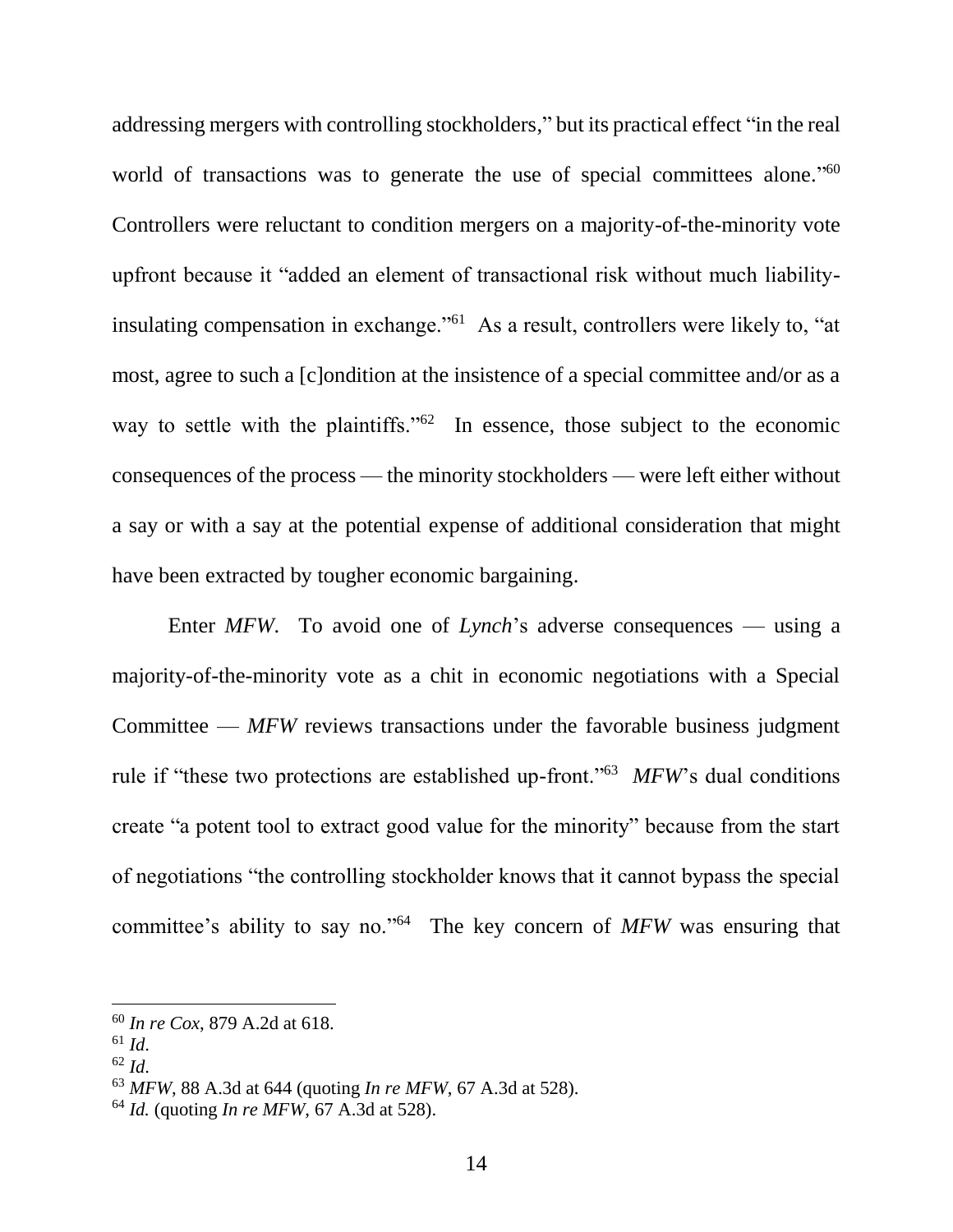controllers could not use the conditions as bargaining chips during economic negotiations:

[T]he dual procedural protection merger structure optimally protects the minority stockholders in controller buyouts . . . . [W]hen these two protections are established up-front, a potent tool to extract good value for the minority is established. From inception, the controlling stockholder knows that it cannot bypass the special committee's ability to say no. *And, the controlling stockholder knows it cannot dangle a majority-of-the-minority vote before the special committee late in the process as a deal-closer rather than having to make a price move.*<sup>65</sup>

This requirement — having *MFW*'s dual requirements in place at the start of economic negotiations — helps replicate a third-party process and, simultaneously, incentivizes controllers to precommit to *MFW*'s conditions early to take advantage of business judgment review.<sup>66</sup> The essential element of *MFW*, then, is that these requirements cannot be dangled in front of the Special Committee, when negotiations to obtain a better price from the controller have commenced, as a substitution for a bare-knuckled contest over price. 67

That is, the purpose of the words "*ab initio*," and other formulations like it in the *MFW* decisions, require the controller to self-disable before the start of

<sup>65</sup> *Id.* (quoting *In re MFW*, 67 A.3d at 528) (emphasis added).

<sup>&</sup>lt;sup>66</sup> *Id.* ("The simultaneous deployment of the procedural protections employed here create a countervailing, offsetting influence of equal — if not greater — force. That is, where the controller irrevocably and publicly disables itself from using its control to dictate the outcome of the negotiations and the shareholder vote, the controlled merger then acquires the shareholderprotective characteristics of third-party, arm's-length mergers, which are reviewed under the business judgment standard.").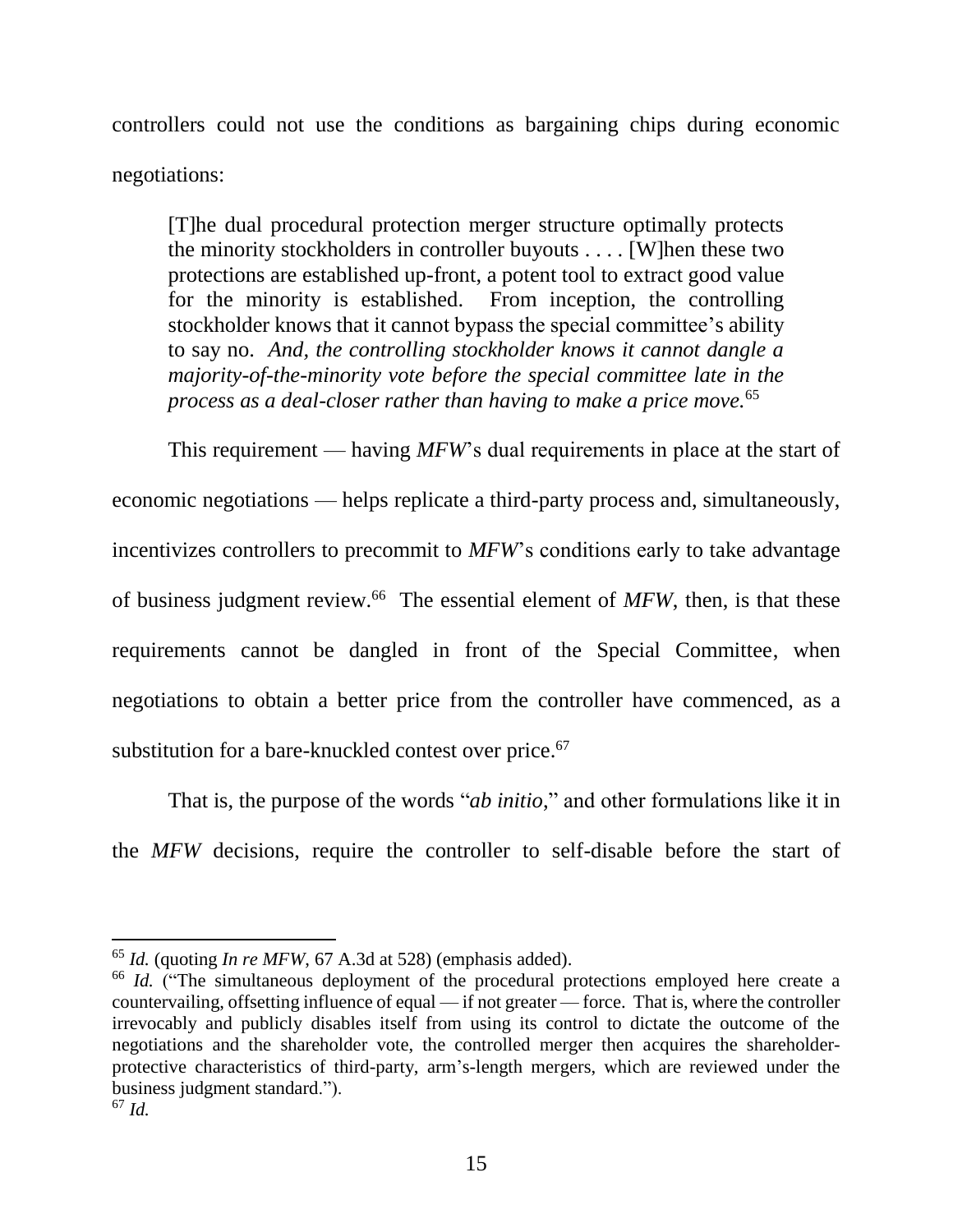substantive economic negotiations, and to have both the controller and Special Committee bargain under the pressures exerted on both of them by these protections. Thus, so long as the controller conditions its offer on the key protections at the germination stage of the Special Committee process, when it is selecting its advisors, establishing its method of proceeding, beginning its due diligence, and has not commenced substantive economic negotiations with the controller, the purpose of the pre-condition requirement of *MFW* is satisfied. In that situation, the Special Committee and the controller know, at all times during economic bargaining, that a transaction cannot proceed if the Special Committee says no, and the Special Committee knows that if they agree to a price, their judgment will be subject to stockholder scrutiny and approval.

And any ambiguity left by *MFW*'s various semantic phrases was clarified by *Swomley* where we affirmed the Court of Chancery in holding that *MFW*'s "*ab initio*" requirement is satisfied if the controller disables "before any negotiations" t[ake] place." 68 In *Swomley*, the controller's first proposal was not conditioned on both of *MFW*'s dual requirements, yet we affirmed the Court of Chancery's holding that *MFW* applied, and the controller was thus entitled to business judgment rule review, because the controller conditioned the buyout on *MFW*'s dual requirements

<sup>68</sup> *Swomley*, 2014 WL 4470947, at \*17–18.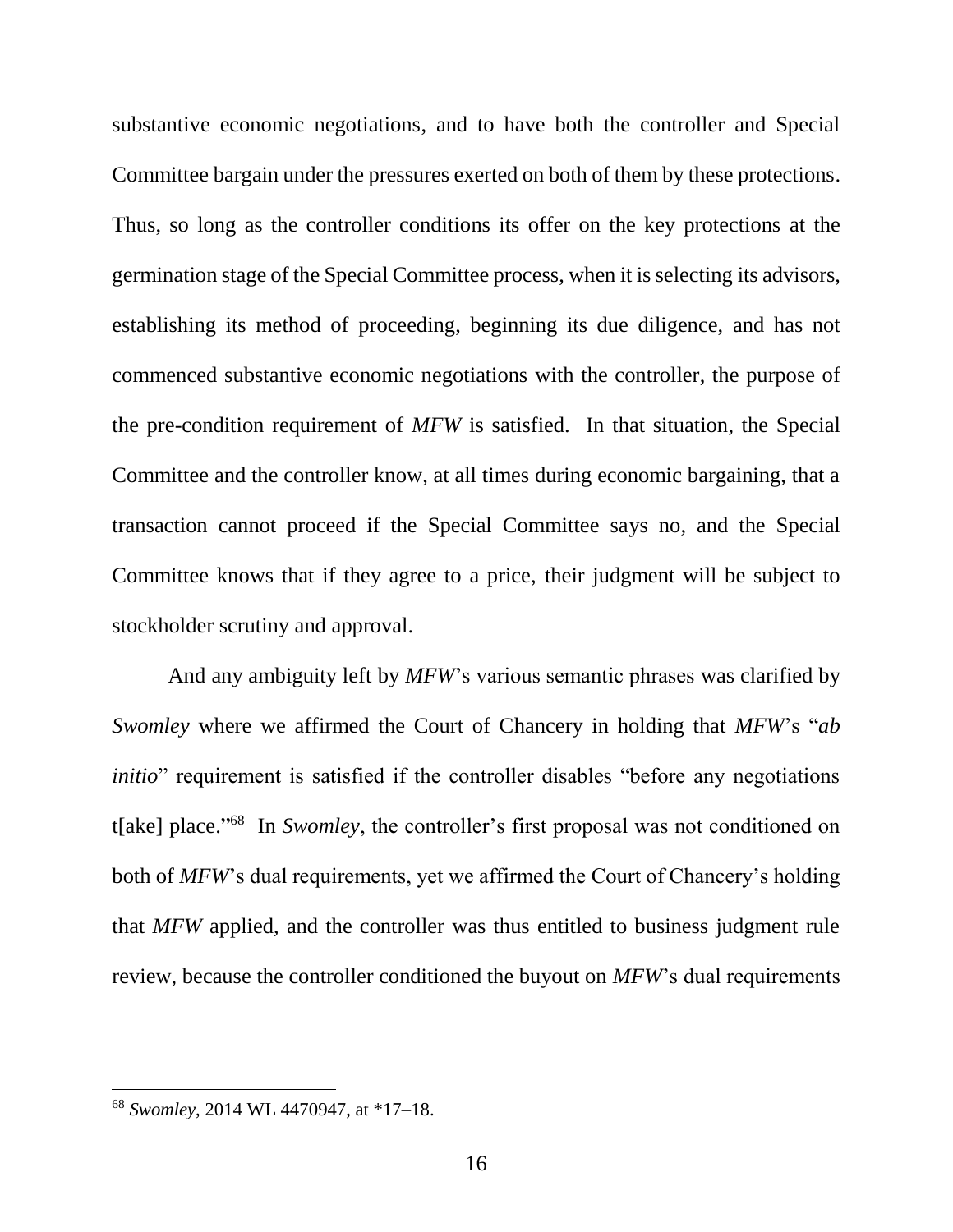"before any negotiations took place." 69 We adhere to our prior decision in *Swomley*, which affirmed the Court of Chancery's decision that to satisfy *MFW*'s "*ab initio*," or from inception, prong, a controller is required to condition the buyout on both the approval of an independent, fully empowered Special Committee and the approval of a majority of minority stockholders at the beginning stages of the process of considering a going private proposal and before any negotiations commence between the Special Committee and the controller over the economic terms of the offer.

Of course, adopting any rule, including this one, may give rise to close cases. But our Court of Chancery is expert in the adjudication of corporate law cases. And when a plaintiff has pled facts that support a reasonable inference that the two procedural protections were not put in place early and before substantive economic negotiation took place, the Court of Chancery can be trusted to apply appropriate pleading stage principles and refuse to dismiss the case

But that situation does not exist here. The plaintiff has pled no facts supporting a reasonable inference that Zhang did not condition the merger on *MFW*'s dual procedural protections before any economic negotiations took place. Although plaintiff is entitled to reasonable inferences from the facts pled,<sup>70</sup> we agree with the

<sup>69</sup> *Id*.

<sup>70</sup> *See Dunlap*, 878 A.2d at 438–39.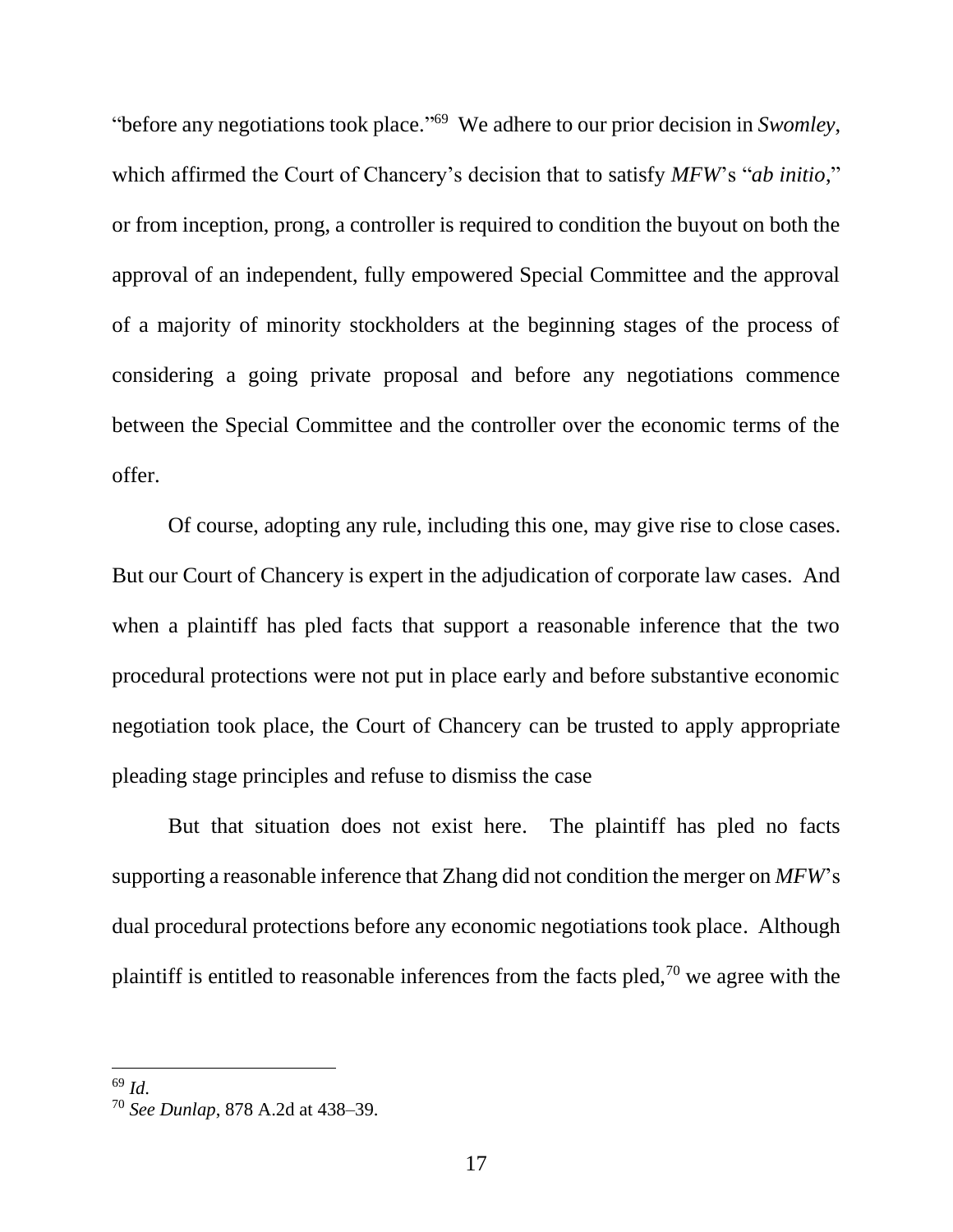Court of Chancery that "[t]he plaintiff has not pled facts sufficient to call into question compliance with the *ab initio* requirement."<sup>71</sup>

The Court of Chancery found that Zhang "sent the Follow-up Letter just over two weeks after [he] first proposed the Merger, before the Special Committee ever convened and before any negotiations ever took place. The prompt sending of the Follow-up Letter prevented [Zhang] from using the [*MFW*] conditions as bargaining chips." 72 And the plaintiff pled no facts suggesting that the Special Committee or any member of the committee communicated with Zhang about the substance of the transaction before he sent the second letter.<sup>73</sup> Indeed, Zhang disabled before the Special Committee had hired its advisors. And the Special Committee spent months working with its advisors before asking Zhang for additional consideration. All of the Special Committee's work was done after Zhang had agreed to condition his buyout on *MFW*'s dual requirement. Zhang thus conditioned the buyout at the beginning of the process and is therefore entitled review under the business judgment rule standard.

In its briefs before us and below, the plaintiff spent most of his time on its bright line, one shot argument.<sup>74</sup> That was logical because the early second offer

<sup>71</sup> *In re Synutra*, 2018 WL 705702, at \*3.

<sup>72</sup> *Id*.

<sup>73</sup> *Id.*

<sup>74</sup> *See* Opening Br. at 16–23.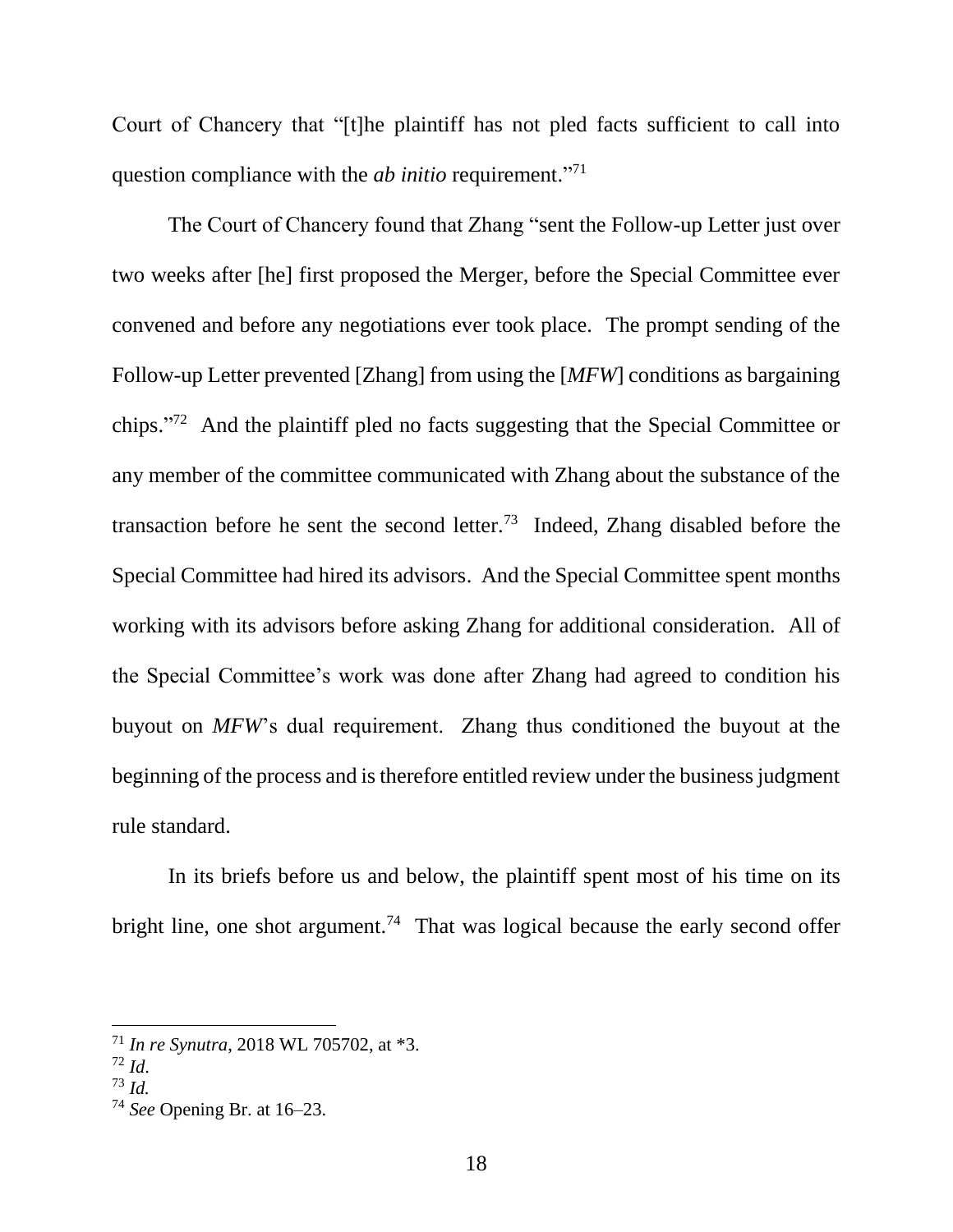was followed by several months of due diligence that occurred before any bargaining took place between the Special Committee and Zhang over the economic terms of the proposed transaction. But in a cursory part of his brief in opposition to the motion to dismiss and his brief in this Court, the plaintiff did argue that the decision of Synutra's CFO to grant Davis Polk a waiver constituted negotiations that, under *Swomley*, should prevent Zhang's second offer from satisfying the "from inception" requirement of MFW.<sup>75</sup> The plaintiff did so despite other pled facts demonstrating that the Special Committee was not even in existence at the time of the waiver much less involved in granting it.<sup>76</sup> As we have noted, after Zhang sent his initial offer, Synutra's CFO granted the company's law firm, Davis Polk, a waiver that allowed it to represent Zhang. And although the proxy does state that "[t]he waiver of Davis Polk's conflicts was negotiated and agreed by [Synutra's CFO] on behalf of the Company before the Company's board meeting," in context — and from the facts

<sup>75</sup> *See* App. to Opening Br. at A369–70 (Plaintiff's Combined Brief in Opposition to Defendants' Motions to Dismiss the Verified Amended Class Action Complaint (Nov. 30, 2017)) ("Finally, the Proxy states that Cai [the CFO] 'negotiated and agreed' to a waiver of Davis Polk's conflict of interest before the January 21 board meeting, clearly admitting that some negotiation with the Buyer Group had already taken place before the Board formed the Special Committee."); Opening Br. at 21 ("Plaintiff clearly alleged that in the interim, Cai 'negotiated and agreed' to a waiver of Davis Polk's conflict of interest before the January 21 board meeting, clearly admitting that some negotiation with the Buyer Group had already taken place before the Board formed the Special Committee.").

<sup>76</sup> *Id.* at A64–80 (Verified Amended Class Action Complaint (Feb. 10, 2017)).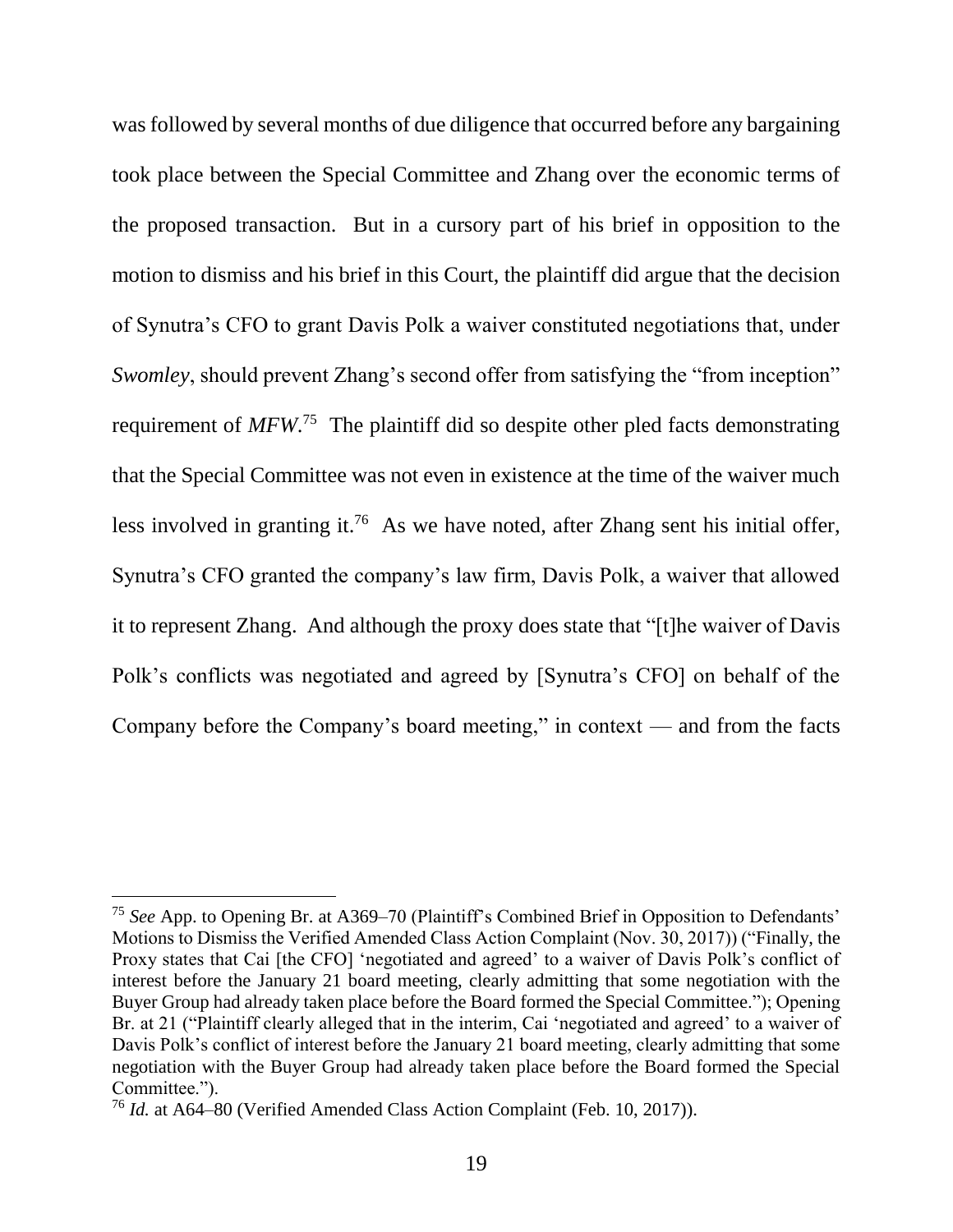pled — it is clear that the negotiation occurred around the terms of the waiver and not substantive terms of the proposed transaction.<sup>77</sup>

Consistent with its close and diligent consideration of the record, the Court of Chancery examined the waiver issue and whether it disqualified Zhang's second letter from satisfying *MFW*'s requirement that the two key procedural protections be in place at the beginning of the deal process and before economic negotiations commenced. In coming to the conclusion that the waiver did not preclude invocation of the business judgment rule, the Court of Chancery reasoned:

The only arguably substantive event that happened before the Followup Letter was that the Company authorized Davis Polk to represent the Buyer Group by waiving any conflict that Davis Polk might have. Davis Polk was the Company's long-time counsel. It would have been preferable, both optically and substantively, for the Buyer Group to retain its own counsel. That scenario would have given the Special Committee the choice of hiring its own independent counsel or using Davis Polk, if it preferred to take advantage of Davis Polk's knowledge and expertise after considering the firm's potential ties to the Buyer Group. The Special Committee retained Cleary Gottlieb Steen & Hamilton LLP ("Cleary Gottlieb"), a firm fully capable of going headto-head with Davis Polk. The complaint does not plead facts that would support a reasonable inference that the conflict waiver undercut the Special Committee's effectiveness.<sup>78</sup>

We find no basis to quibble with the Court of Chancery's analysis on this

point. The Special Committee did not engage in any substantive negotiation of

<sup>77</sup> *Id.* at A152 ((Schedule 14A, Definitive Proxy Statement, Synutra International, Inc. (Mar. 9, 2017)).

<sup>78</sup> *In re Synutra*, 2018 WL 705702, at \*2.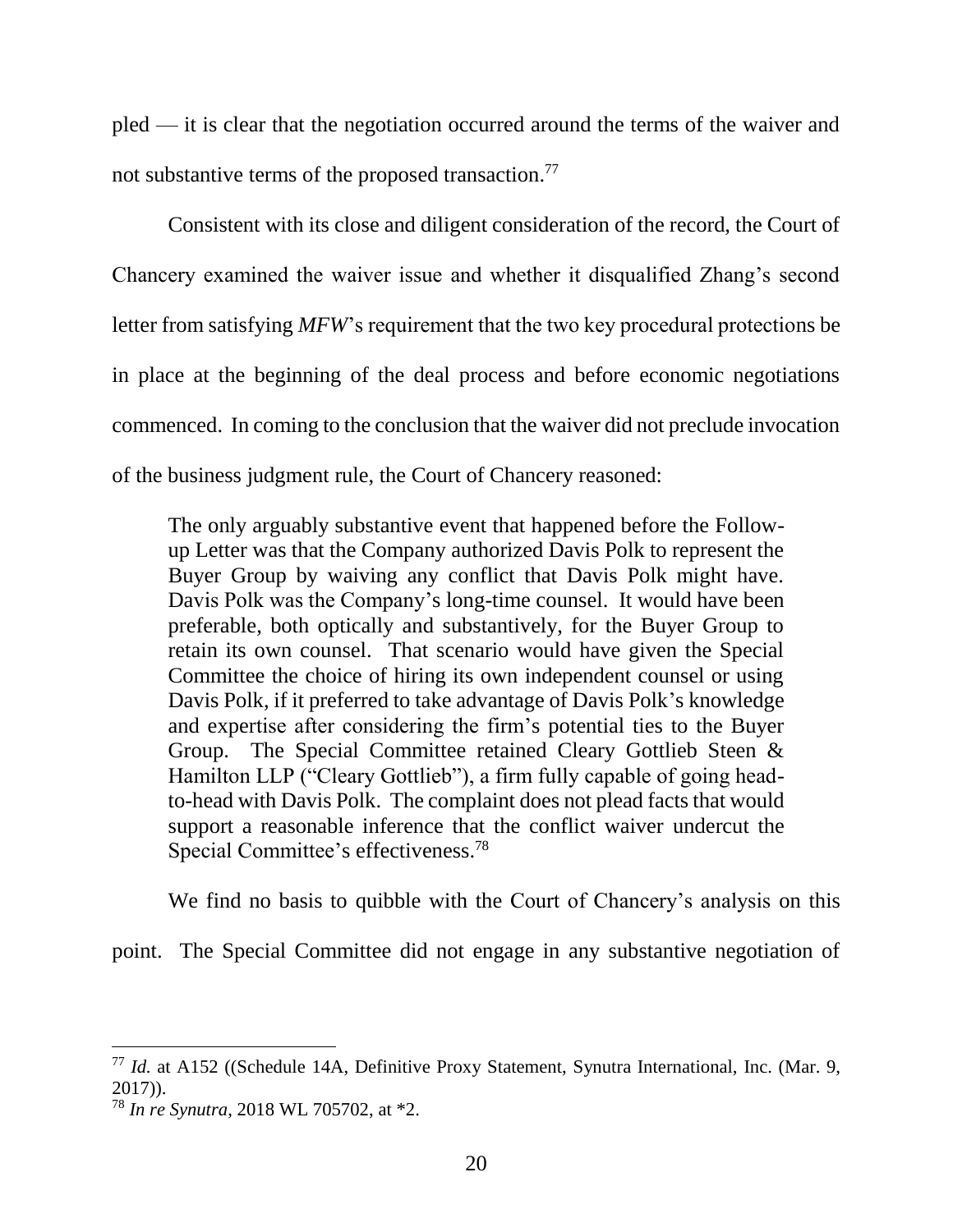Zhang's offer until well after it had engaged in a lengthy due diligence process led by its independent financial and legal advisors.<sup>79</sup> And the complaint pled no facts suggesting — or from which we can rationally infer — that the waiver was exchanged for the two procedural protections or anything else.

At oral argument, the plaintiff seized on this issue in a way that it did not emphasize below or in its briefs to us. As the defendants argue to us, it is likely that had the waiver not been granted, this would not have meant that Davis Polk could have represented the Special Committee. Had it done so, the plaintiffs would likely have argued that its role as counsel for the company controlled by Zhang rendered it incapable of bargaining adversely to him on behalf of the Special Committee.

At best, therefore, Davis Polk would have been put in a neutral position, representing neither Zhang nor the Special Committee. This would have been perhaps the ideal, optimal situation to create a level playing field. But, on the pled facts, we agree with the Court of Chancery that the waiver did not obviate the application of the business judgment rule because no pled facts suggest any connection between the Davis Polk waiver and substantive consideration and negotiation of the economics of Zhang's offer.<sup>80</sup> Thus, as to the only question posed

<sup>79</sup> *See id*. at A46–90 (Verified Amended Class Action Complaint (Feb. 10, 2017)).

<sup>&</sup>lt;sup>80</sup> Neither below nor in its briefs before us did the plaintiff argue that the waiver granted to Davis Polk prevented the satisfaction of another requirement of *MFW*, which is that the Special Committee be "empowered to freely select its own advisors and to say no definitively." *MFW*, 88 A.3d at 645. As the Court of Chancery found, the Special Committee selected a major law firm with substantial mergers and acquisitions experience to represent it. *In re Synutra*, 2018 WL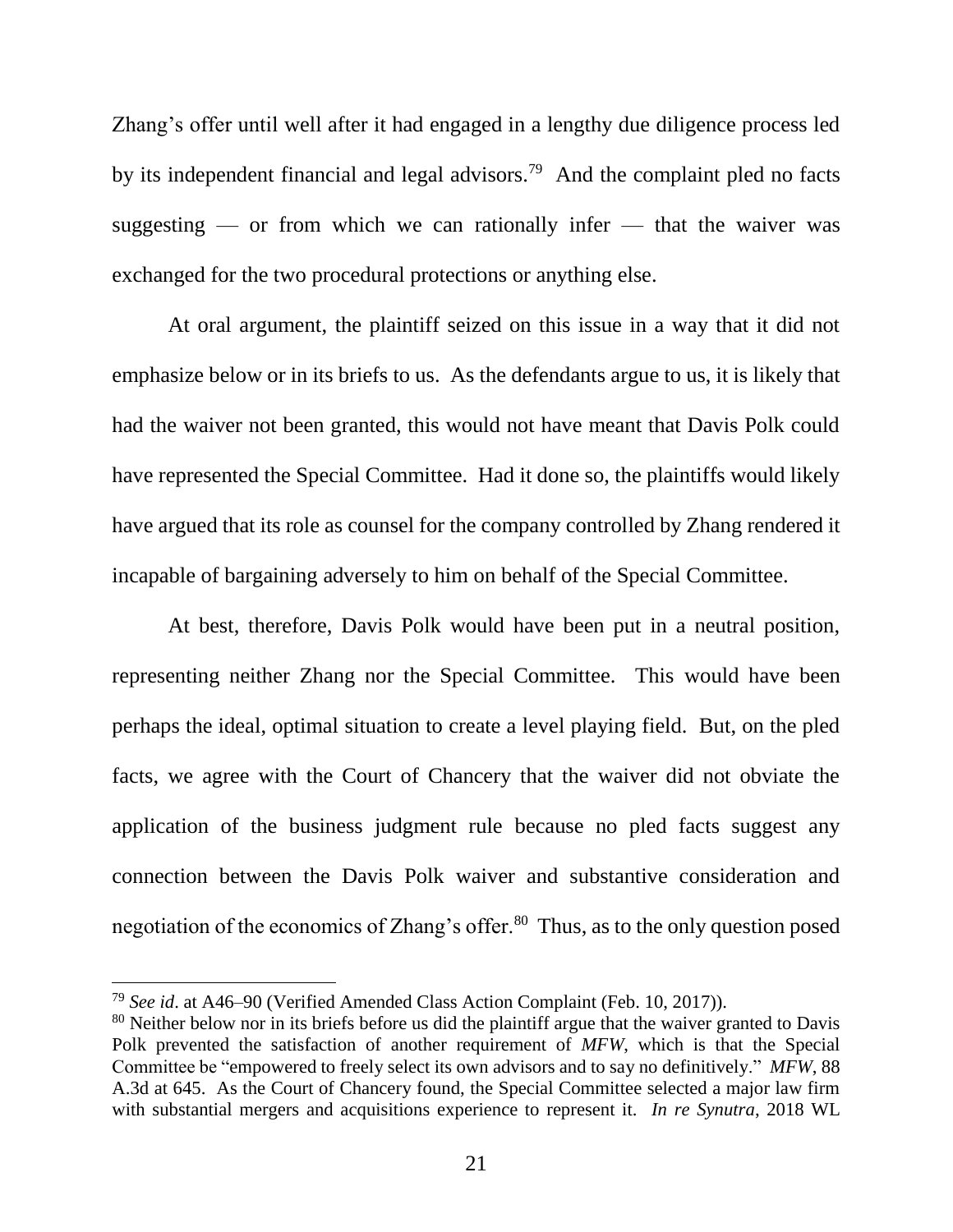to us, which is whether Zhang conditioned his offer sufficiently early to satisfy the "from inception" requirement of *MFW*, the Court of Chancery correctly answered yes.

### **III.**

The plaintiff's other contention is that the Court of Chancery erred in finding that no due care violation was pled. The plaintiff reads dicta in footnote 14 of our *MFW* decision — dicta that conflict with the actual due care holding in *MFW* — as indicating that somehow a plaintiff may avoid the business judgment rule by raising questions about whether the Special Committee, despite concededly being independent, being advised by independent advisors, and conducting a lengthy procedural process, was adroit in bargaining. The plaintiff argues that this dicta allows him to plead a duty of care violation based on an insufficient price.<sup>81</sup>

But the entire point of the *MFW* standard is to recognize the utility to stockholders of replicating the two key protections that exist in a third-party merger:

<sup>705702,</sup> at \*2 ("The Special Committee retained Cleary Gottlieb Steen & Hamilton LLP ('Cleary Gottlieb'), a firm fully capable of going head-to-head with Davis Polk."). The complaint is devoid of any pled fact supporting an inference that the Special Committee's counsel was not equipped to represent the Special Committee skillfully and vigorously, nor that it failed to do so. And of course, the waiver granted to Davis Polk had no bearing on which financial advisor the Special Committee selected. Although we have no doubt that the selection of qualified advisors is important to the effectiveness of a special committee, the plaintiff did not argue, and has pled no facts supporting any inference, that the Special Committee here was not empowered to select a highly qualified legal counsel of its choice.

<sup>81</sup> Footnote 14 in *MFW* is dicta musing on whether the complaint in *MFW* could have survived a motion to dismiss. 88 A.3d at 645 n.14. But, one was never brought, and the skilled lawyers who ultimately won the case likely would have had much to say about whether that was so. Our system of justice depends on the courts hearing out both sides, and a footnote speculating about the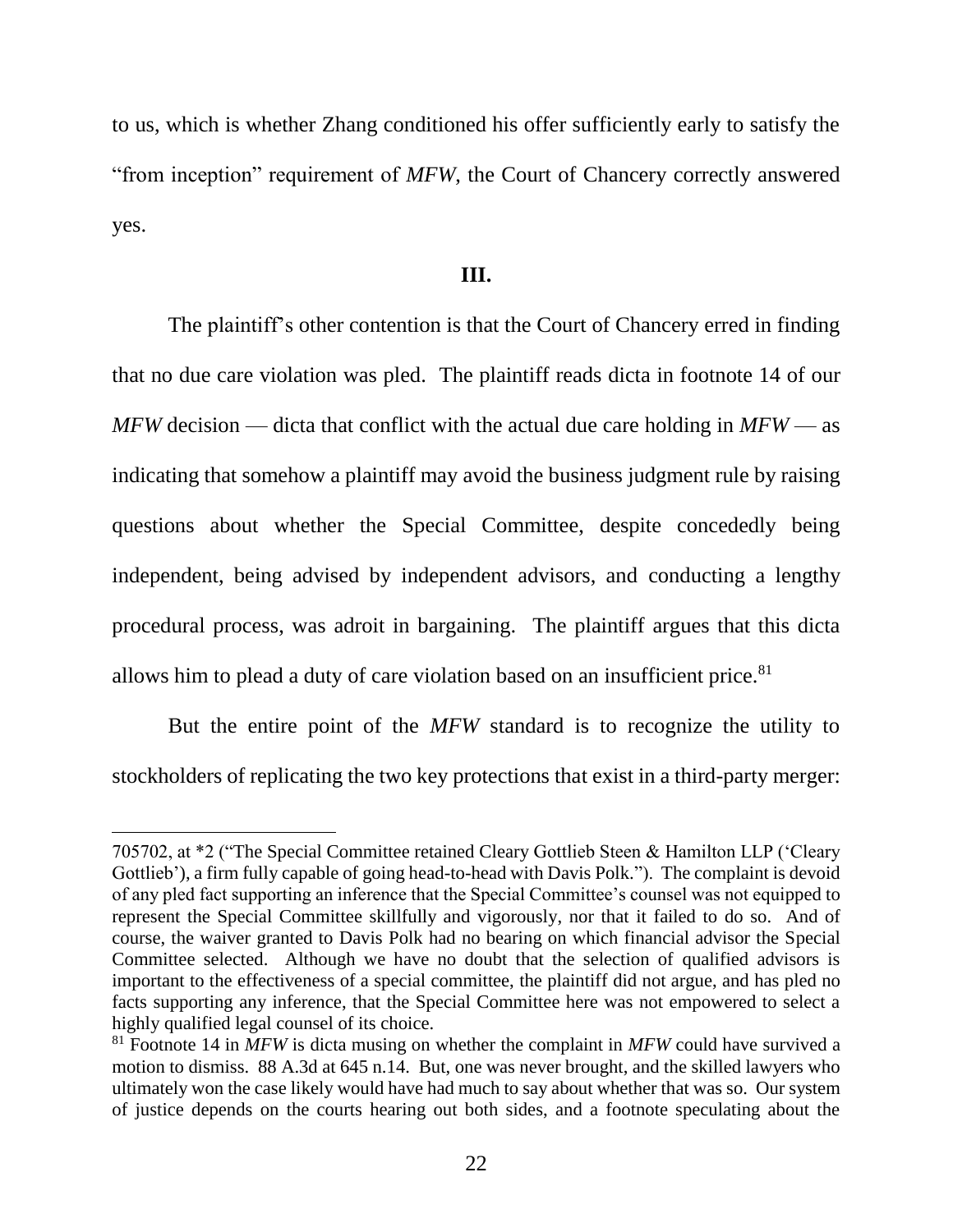an independent negotiating agent whose work is subject to stockholder approval.<sup>82</sup>

If that standard injects the reviewing court into an examination of whether the Special Committee's good faith efforts were not up to the court's own sense of business effectiveness, the standard is without the very utility it was designed to accomplish, motions to dismiss will not be able to be granted, and controllers will therefore have no incentive to use the approach most favorable to minority stockholders.<sup>83</sup>

For that reason, the key paragraph of *MFW* itself addressing whether there was any disagreement of fact about whether the Special Committee had acted with gross negligence reads as follows:

The Special Committee Exercised Due Care. The Special Committee insisted from the outset that MacAndrews (including any "dual" employees who worked for both MFW and MacAndrews) be screened off from the Special Committee's process, to ensure that the process replicated arm's-length negotiations with a third party. In order to

outcome of a motion that was never brought is a clear example of dicta. More important, to the extent that note 14 is inconsistent with this decision, *Swomley*, or the Court of Chancery's opinion in *MFW*, it is hereby overruled. The whole point of *MFW* is to give a pathway whereby judicial review of the economics of a transaction can be avoided if the correct parties (impartial directors and the minority stockholders themselves) are given the appropriate authority. Footnote 14 confusingly suggests that a due care violation can be premised, not on a court's view that a special committee did not lean in and do its work with diligence, but on a court's after the fact sense that the committee should have extracted more price concessions. That, of course, is not what due care review is about, and even more, the point of requiring the majority-of-the-minority condition is to allow the real parties in interest the say on economics and the chance to say no for themselves.

<sup>&</sup>lt;sup>82</sup> MFW, 88 A.3d at 644 ("[W]here the controller irrevocably and publicly disables itself from using its control to dictate the outcome . . . the controlled merger then acquires the shareholderprotective characteristics of third-party, arm's-length mergers . . . .").

<sup>&</sup>lt;sup>83</sup> *Id.* at 645 ("[T]he adoption of this rule will be of benefit to minority stockholders because it will provide a strong incentive for controlling stockholders to accord minority investors the transactional structure that . . . will provide them the best protection . . . .") (emphasis omitted).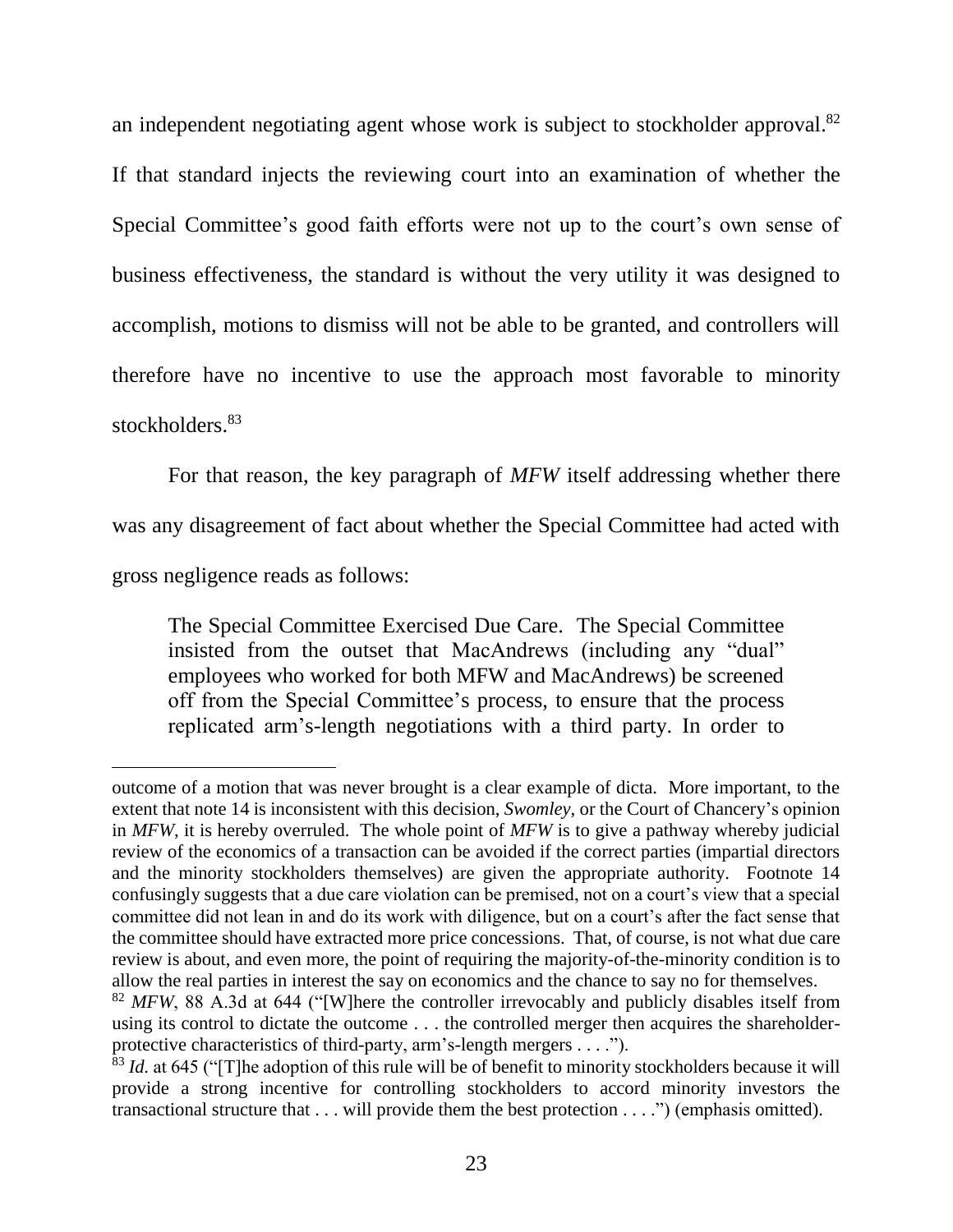carefully evaluate M  $&$  F's offer, the Special Committee held a total of eight meetings during the summer of  $2011$ .... In scrutinizing the Special Committee's execution of its broad mandate, the Court of Chancery determined there was no "evidence indicating that the independent members of the special committee did not meet their duty of care . . . ." To the contrary, the Court of Chancery found, the Special Committee "met frequently and was presented with a rich body of financial information relevant to whether and at what price a going private transaction was advisable." The Court of Chancery ruled that "the plaintiffs d[id] not make any attempt to show that the MFW Special Committee failed to meet its duty of care . . . ." Based on the undisputed record, the Court of Chancery held that, "there is no triable issue of fact regarding whether the [S]pecial [C]ommittee fulfilled its duty of care."84

As can be seen, that paragraph, which is a holding, focuses as it should on due care and not whether someone might question whether the Special Committee's sufficiently diligent efforts resulted in a negotiated price that was fair. The price question is not one for a court applying the business judgment rule standard, and was for MFW's stockholders to vote on themselves.

Any ambiguity arguably created by the confusing dicta in *MFW* — suggesting that challenging price was sufficient to state a duty of care violation — was clarified by *Swomley*. In *Swomley*, the Court of Chancery held that, in the context of a controlling stockholder transaction that was preconditioned on *MFW*'s dual requirements, a plaintiff could not get past a motion to dismiss merely by suggesting that the Special Committee "could have negotiated [ ] differently" because that is "a

<sup>84</sup> *Id.* at 651–52.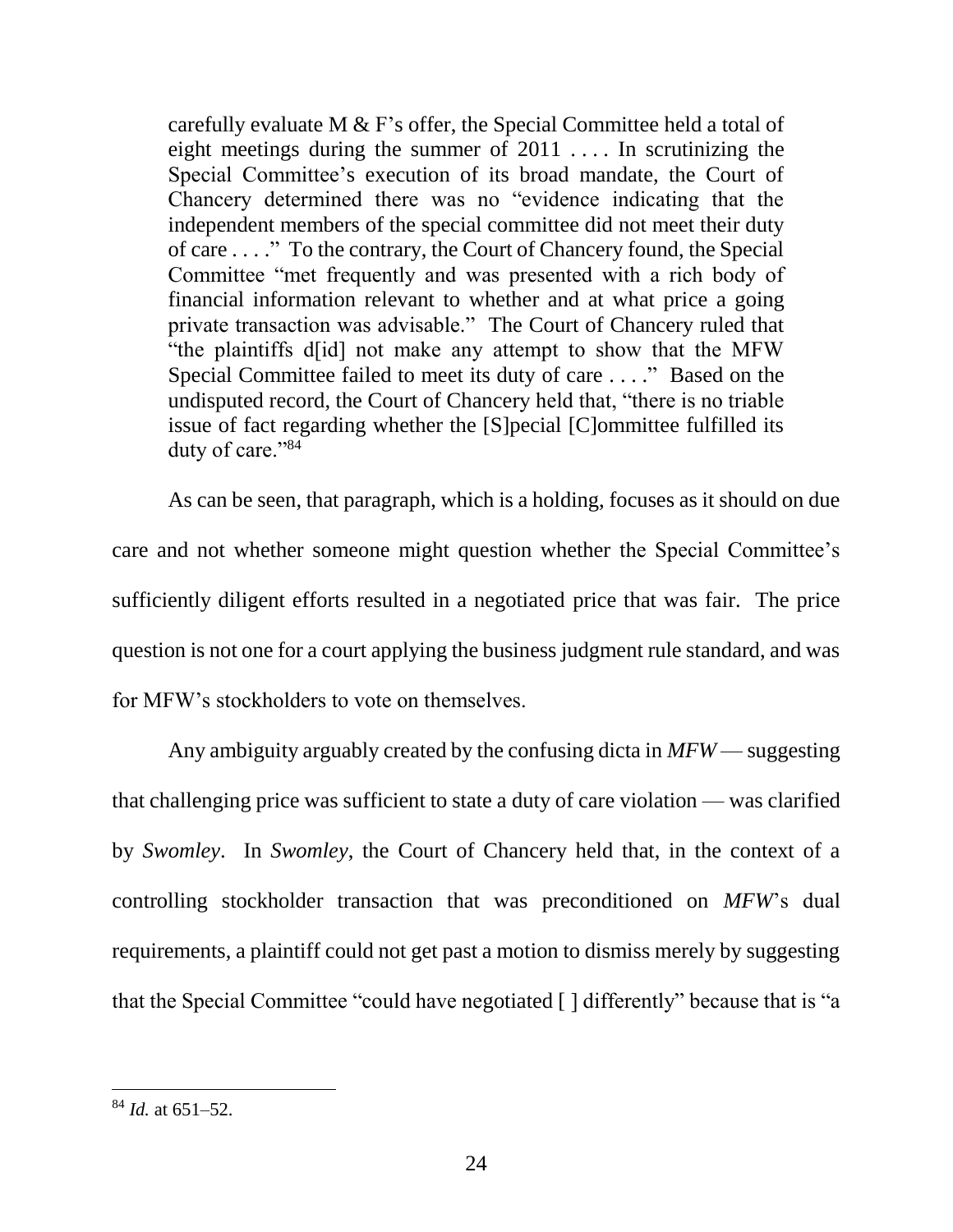matter of strategy and tactics that's debatable and isn't a duty of care violation."<sup>85</sup> And the Court of Chancery in *Swomley* held that the "[d]uty of care is measured by a gross negligence standard," and "disagree[ing] with the [special] committee's strategy" is not a duty of care violation.<sup>86</sup>

This Court affirmed that holding, eliminating any ambiguity created by *MFW* and confirming that a plaintiff can plead a duty of care violation only by showing that the Special Committee acted with gross negligence, not by questioning the sufficiency of the price.

Here, the Court of Chancery appropriately read *MFW* as requiring it to determine, under the high standard of gross negligence, whether the plaintiff had stated a due care claim. Given the Special Committee's extensive deliberations, receipt of extensive advice and information from its financial and legal advisors, and negotiations with Zhang, the Court of Chancery correctly found "[t]he complaint's allegations, considered individually and in the aggregate, do not support an inference of gross negligence."<sup>87</sup>

<sup>85</sup> *Swomley*, 2014 WL 4470947, at \*21, *aff'd* 128 A.3d 992 (Del. 2015) (TABLE).

<sup>86</sup> *Id.*

<sup>87</sup> *In re Synutra*, 2018 WL 705702, at \*5–6.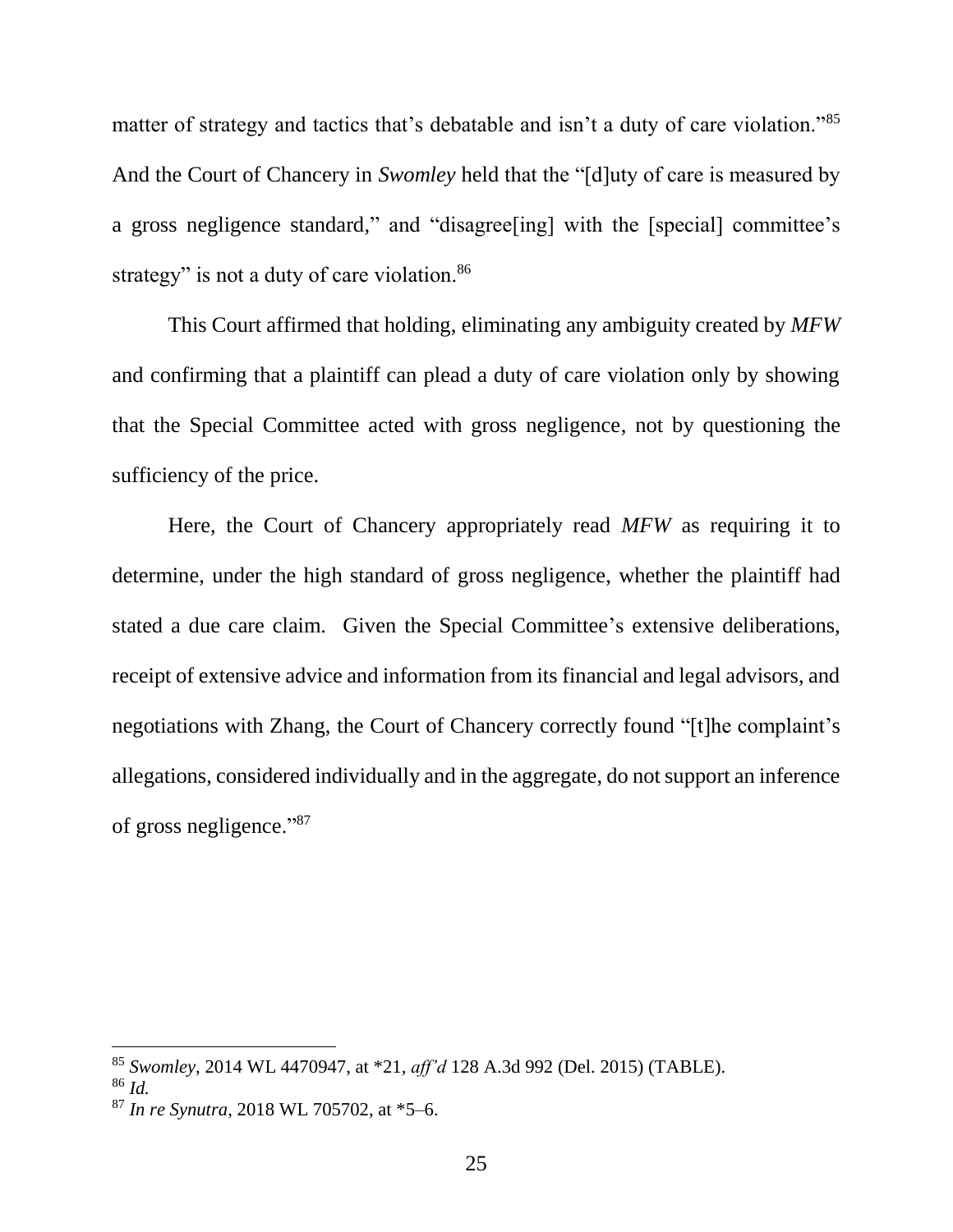The Court of Chancery faithfully applied our precedents in holding that the business judgment rule applied and dismissing the plaintiff's complaint. Its decision is hereby affirmed.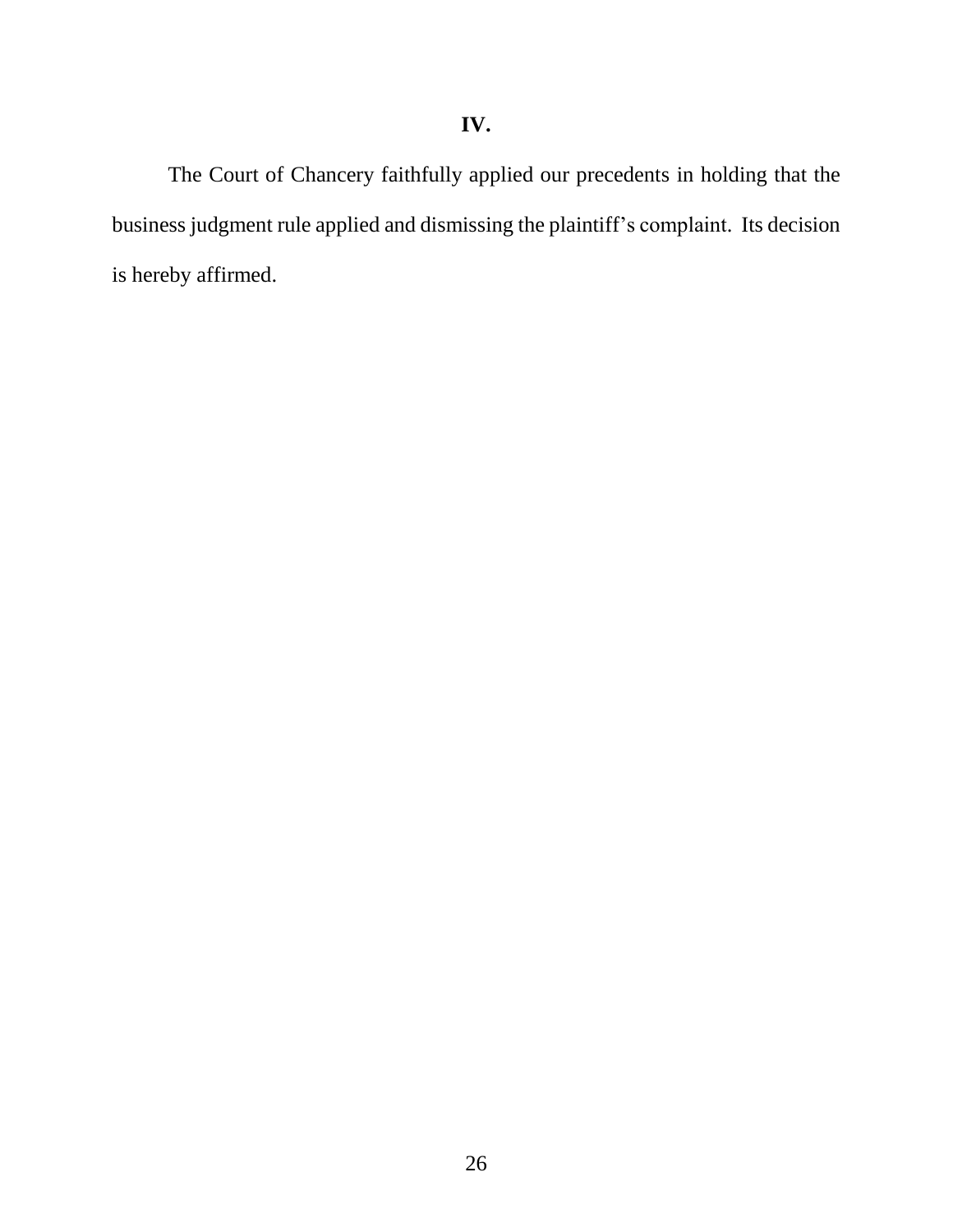**VALIHURA**, Justice, dissenting:

#### *I. Overview*

I differ with the views of my learned colleagues on the important question of what the test should be for invoking business judgment protection in controller buyout transactions. The Majority's adoption of the "when the negotiations begin" test invites factual inquiries that defeat the purpose of what should be more of a bright line and narrower pathway for pleading-stage dismissals in this context. Instead, I believe this Court did conclude in *M&F Worldwide*, and should reaffirm now, that in controller squeeze-out transactions where the controller is on both sides, the *ab initio* requirement is satisfied when the Dual Protections are contained in the controller's initial formal written proposal. This bright-line makes sense because the controller dictates when to commence the transactional process so that the outset is clear. Here, the outset was the January 14 Proposal.

Ordinarily, transactions involving conflicts of interest are subjected to our most rigorous form of judicial review: entire fairness. Under such circumstances, Defendants bear the burden of proving two elements: fair dealing and fair price. This is a heavy lift. However, this Court has recognized that conflicted transactions may merit a more deferential type of judicial examination when certain procedural protections are in place: when such conditions are satisfied, the sale process may be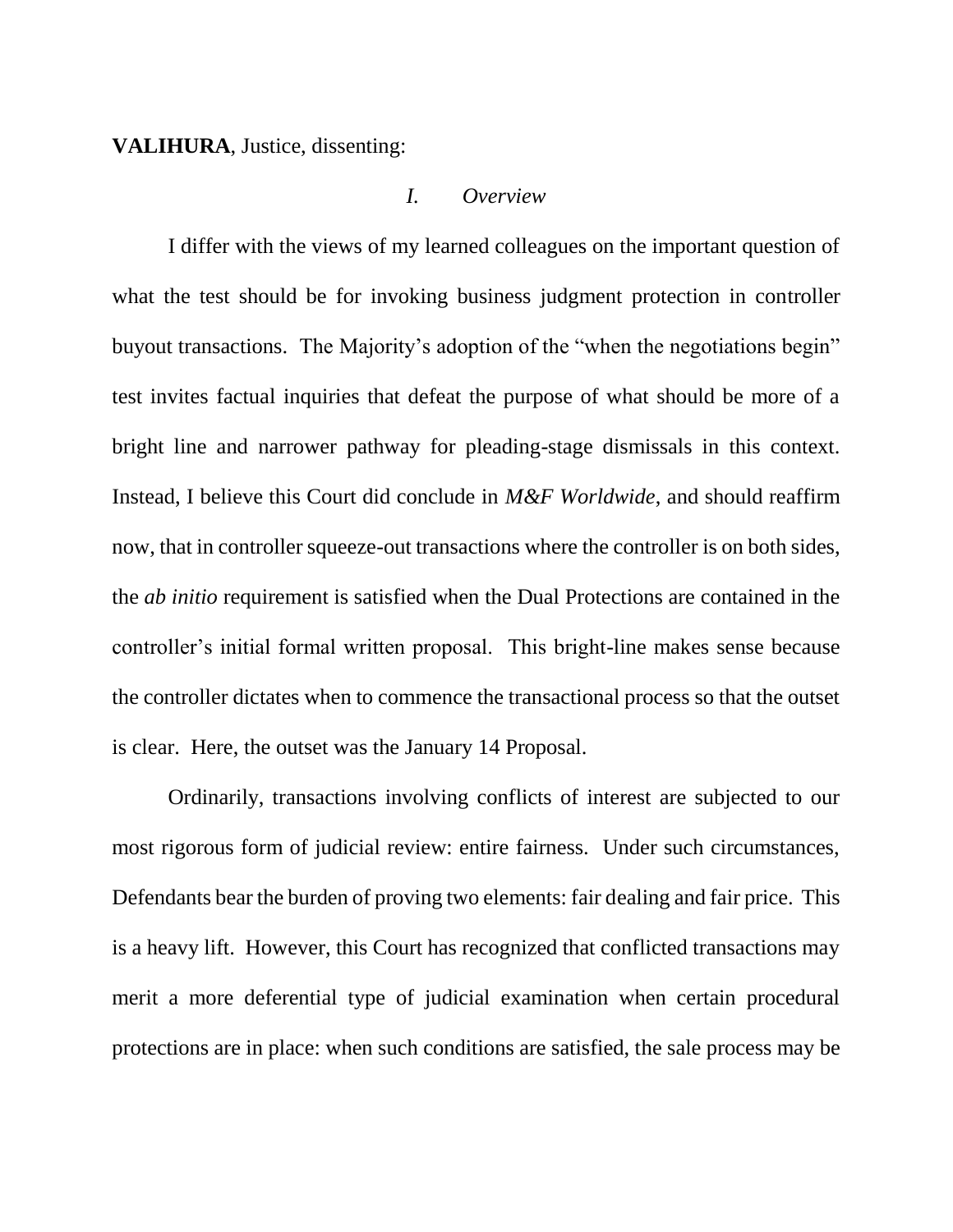said to replicate arm's-length dealing and, thus, the business judgment rule is appropriate.

The Court of Chancery outlined these preconditions for business judgment review of conflicted transactions in *In re MFW Shareholders Litigation*, 1 and this Court adopted its framework—albeit, with some refinements—in *Kahn v. M&F*  Worldwide.<sup>2</sup> Adopting six prerequisites set forth by the trial court, this Court held that in controller buyout transactions:

[T]he business judgment standard of review will be applied *if and only if*: (i) the controller conditions the procession of the transaction[s] on the approval of both a Special Committee and a majority of the minority stockholders; (ii) the Special Committee is independent; (iii) the Special Committee is empowered to freely select its own advisors and to say no definitively; (iv) the Special Committee meets its duty of care in negotiating a fair price; (v) the vote of the minority is informed; and (vi) there is no coercion of the minority.<sup>3</sup>

We explained further that "business judgment is the standard of review that should govern mergers between a controlling stockholder and its corporate subsidiary, where the merger is conditioned *ab initio* upon both the approval of an independent, adequately-empowered Special Committee that fulfills its duty of care; and the uncoerced, informed vote of a majority of the minority stockholders."<sup>4</sup>

<sup>1</sup> 67 A.3d 496, 502 (Del. Ch. 2013), *aff'd sub nom. Kahn v. M&F Worldwide Corp.*, 88 A.3d 635 (Del. 2014).

<sup>&</sup>lt;sup>2</sup> 88 A.3d 635 (Del. 2014).

<sup>&</sup>lt;sup>3</sup> *Id.* at 645 (emphasis in original).

<sup>4</sup> *Id.* at 644.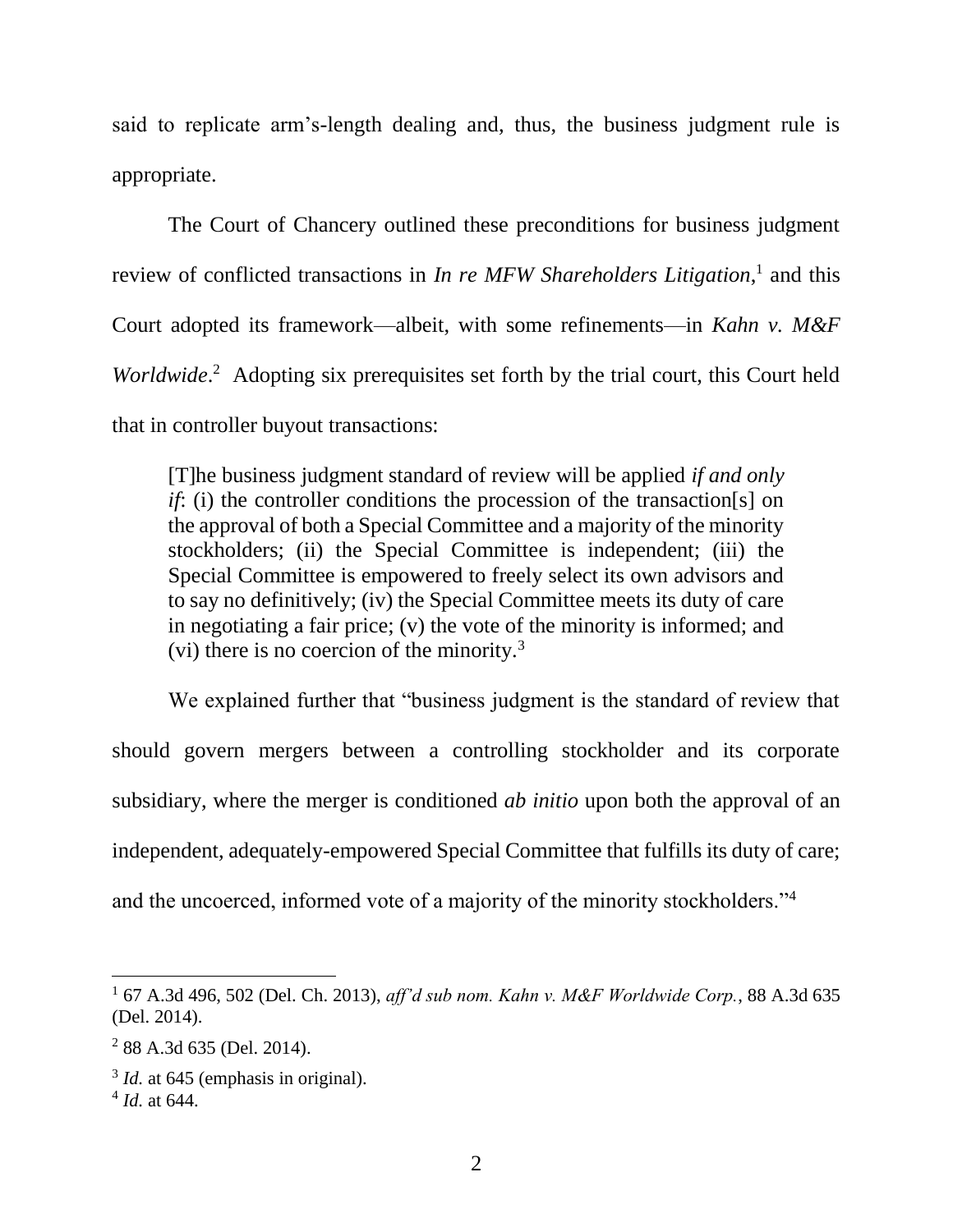Thus, for the so-called *MFW* standard to apply: (1) the transaction must be conditioned *ab initio* on (2) approval by both (a) "an independent, adequatelyempowered Special Committee that fulfills its duty of care," and (b) "the uncoerced, informed vote of a majority of the minority stockholders."<sup>5</sup> For simplicity, I refer to the six-factor test quoted above as the *MFW* Framework, and the two conditions— (a) special committee approval, and (b) stockholder vote approval—as the Dual Procedural Protections.

In reviewing the role of a Special Committee, we observed that "the special committee must 'function in a manner which indicates that the controlling stockholder did not dictate the terms of the transaction and that the committee exercised real bargaining power "at an arms-length.""<sup>6</sup> This requirement, which implicates the second, third, and fourth *MFW* factors, is a qualitative inquiry as to how the committee actually functioned—not simply a finding that the process checked certain boxes in the *MFW* formula.<sup>7</sup>

<sup>5</sup> *Id.*

<sup>6</sup> *Id.* at 646 (quoting *Kahn v. Tremont Corp.*, 694 A.2d 422, 429 (Del. 1997)).

<sup>7</sup> *See Gesoff v. IIC Indus., Inc.*, 902 A.2d 1130, 1148 (Del. Ch. 2006) ("If a parent seeks to satisfy the high standard of entire fairness by establishing a special committee, its burden to show fair dealing cannot be satisfied by orchestrating a stylized mockery of arm's-length negotiation." (citing *Rabkin v. Olin Corp.*, 1990 WL 47648, at \*6 (Del. Ch. Apr. 17, 1990))).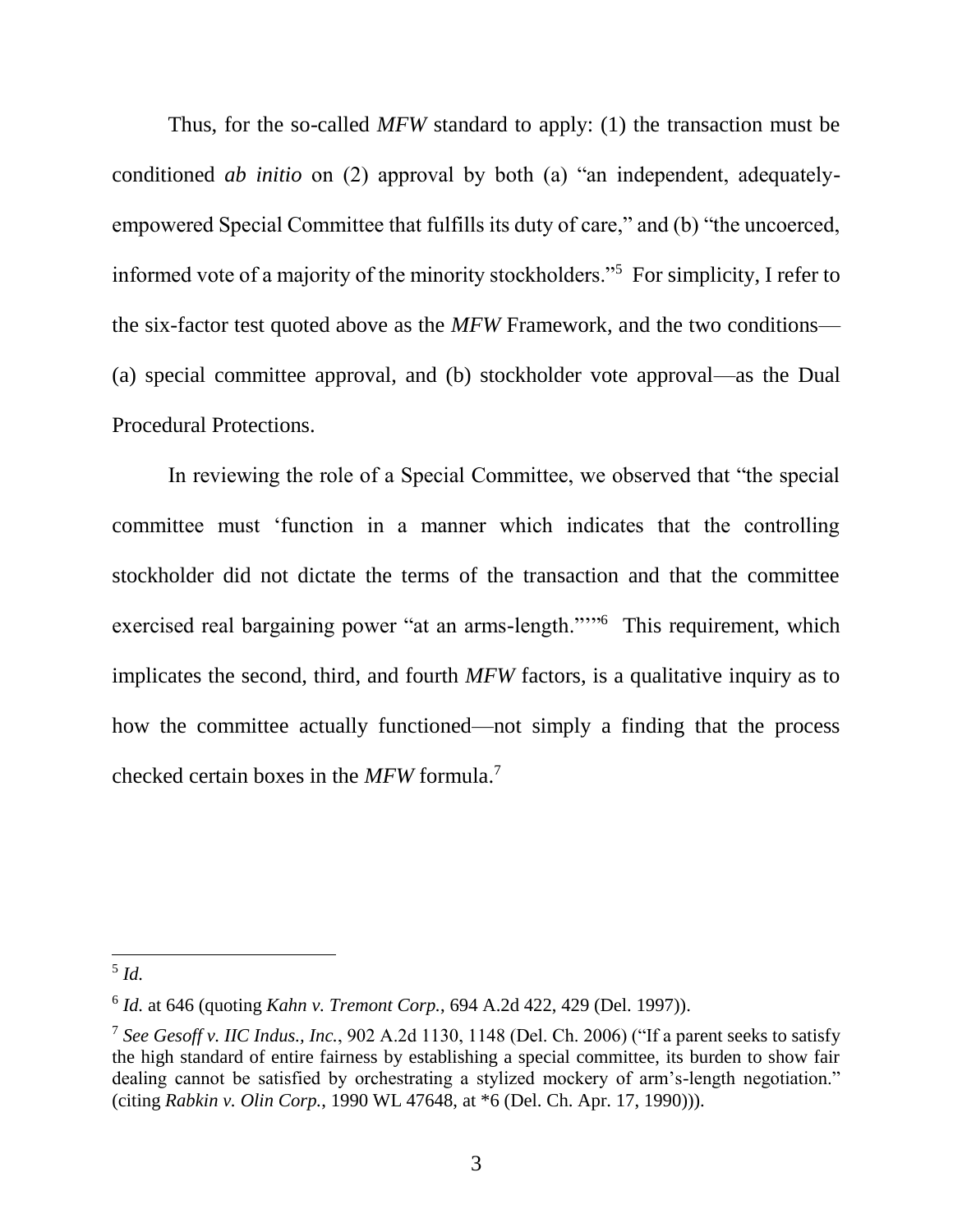As such, *M&F Worldwide* was careful to warn that defendants would have difficulties in invoking such protections through a motion to dismiss.<sup>8</sup> We observed that, "[i]f a plaintiff that can plead a reasonably conceivable set of facts showing that any or all of those enumerated conditions did not exist, that complaint would state a claim for relief that would entitle the plaintiff to proceed and conduct discovery."<sup>9</sup>

In my view, the plaintiff Arthur Flood ("Plaintiff") has pled facts making it reasonably conceivable that at least one of the *MFW* preconditions was not satisfied. Plaintiff has sufficiently pled that the controller did not establish the Dual Procedural Protections as preconditions to a deal up front, *ab initio*. As to other preconditions, I agree with the Majority that the Plaintiff presented some refined arguments on appeal that were, at best, only weakly alluded to below. For example, Plaintiff did not expressly allege in the Amended Complaint that the Davis Polk conflict and conflict waiver gave rise to a challenge to the Special Committee's empowerment to

<sup>8</sup> *M&F Worldwide*, 88 A.3d at 646 ("As we have previously noted, deciding whether an independent committee was effective in negotiating a price is a process so fact-intensive and inextricably intertwined with the merits of an entire fairness review (fair dealing and fair price) that a pretrial determination of burden shifting is often impossible." (citing *Ams. Mining Corp. v. Theriault*, 51 A.3d 1213 (Del. 2012))).

<sup>9</sup> *Id.* at 645 (citations omitted); s*ee also id.* at 645 n.14 (noting that the complaint in *MFW* would have survived a motion to dismiss under this standard and warranted discovery; the case was only dismissed at summary judgment); *In re Martha Stewart Living Omnimedia, Inc. S'holder Litig.*, 2017 WL 3568089, at \*17 (Del. Ch. Aug. 18, 2017) ("This strict or 'formalistic' approach to pleadings-stage transactional standard of review determinations in *In re MFW* and *M&F Worldwide* was not at all surprising. Because the court was addressing whether the minority stockholders' claim should be dismissed before discovery, both this court and the Supreme Court took pains to provide a detailed road map of the points of protection the controller must visit to earn business judgment deference on a motion to dismiss." (citations omitted)).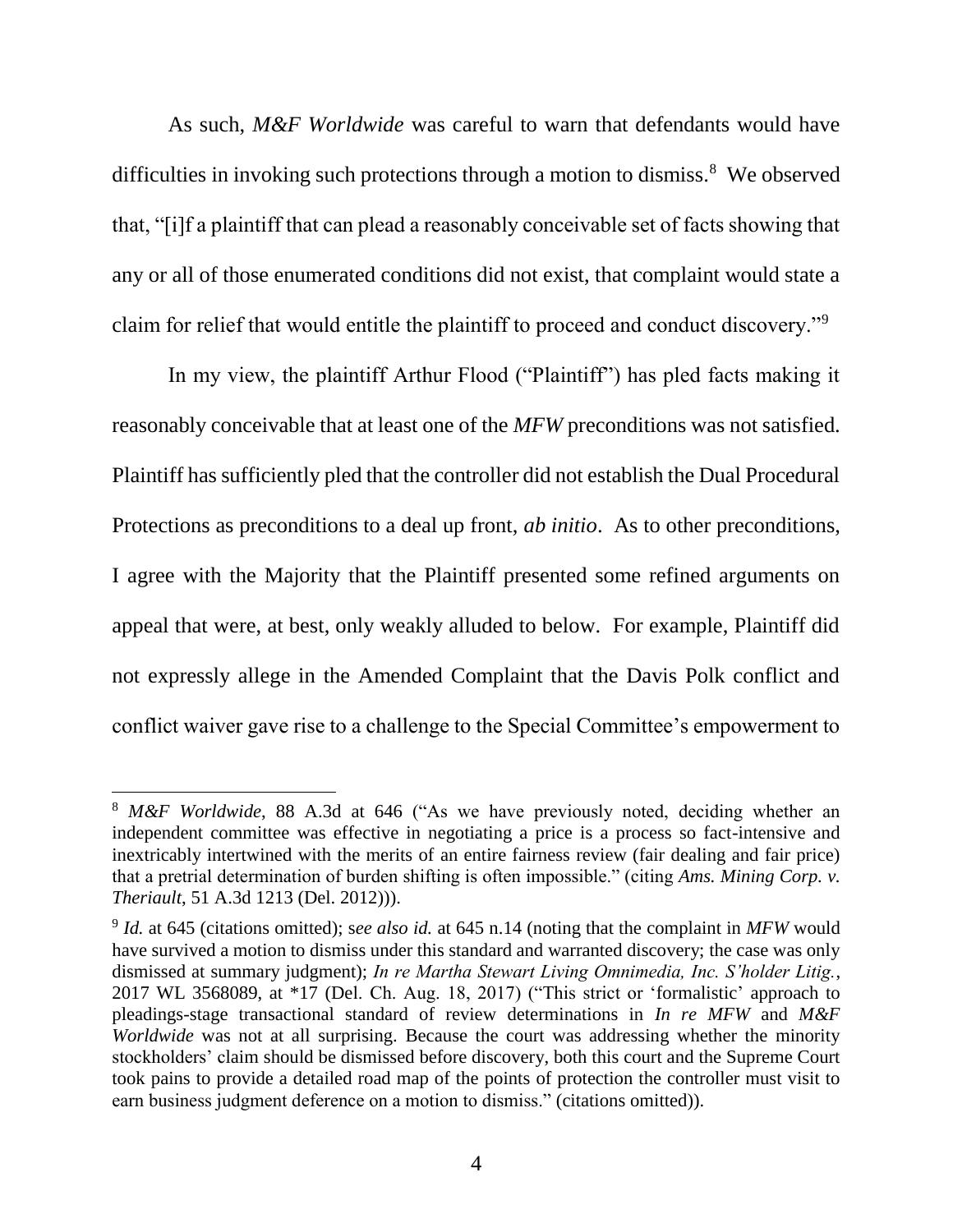freely select its own advisors, although he did raise the Davis Polk conflict in the complaint and opening brief below.<sup>10</sup> At oral argument before the trial court, the Davis Polk conflict waiver was raised by Plaintiff—but more in the context of arguing that "negotiations" had commenced and, therefore, the *ab initio* requirement had not been satisfied.

It was only in response to a question from the trial court at oral argument on the motion to dismiss that Plaintiff eventually argued that there was an issue with the Special Committee's empowerment to freely select its advisors.<sup>11</sup> Thereafter, on appeal, Plaintiff's counsel argued before this Court that the empowerment issue was "intertwined" with the *ab initio* argument, but he conceded that he had not framed the issue as an "empowerment" issue before the trial court.<sup>12</sup> Though I agree that the "empowerment" issue was not fairly presented below, those intervening events are intertwined with the *ab initio* requirement and illustrate how the "negotiations" test can devolve into the type of fact-intensive inquiry we were trying to avoid. Accordingly, I believe the motion to dismiss should have been denied based upon Defendants' failure to satisfy the *ab initio* test. For the reasons set forth below, I respectfully dissent.

<sup>&</sup>lt;sup>10</sup> Plaintiff's Combined Br. in Opposition to Defendants' Motion to Dismiss, at A356, A382.

<sup>&</sup>lt;sup>11</sup> Oral Argument on Defendants' Motion to Dismiss, at A510.<br><sup>12</sup> Oral Argument video Oral Argument video at 17:45; 18:59–19:20, https://livestream.com/DelawareSupremeCourt/events/8366324/videos/180173490 [hereinafter Oral Argument].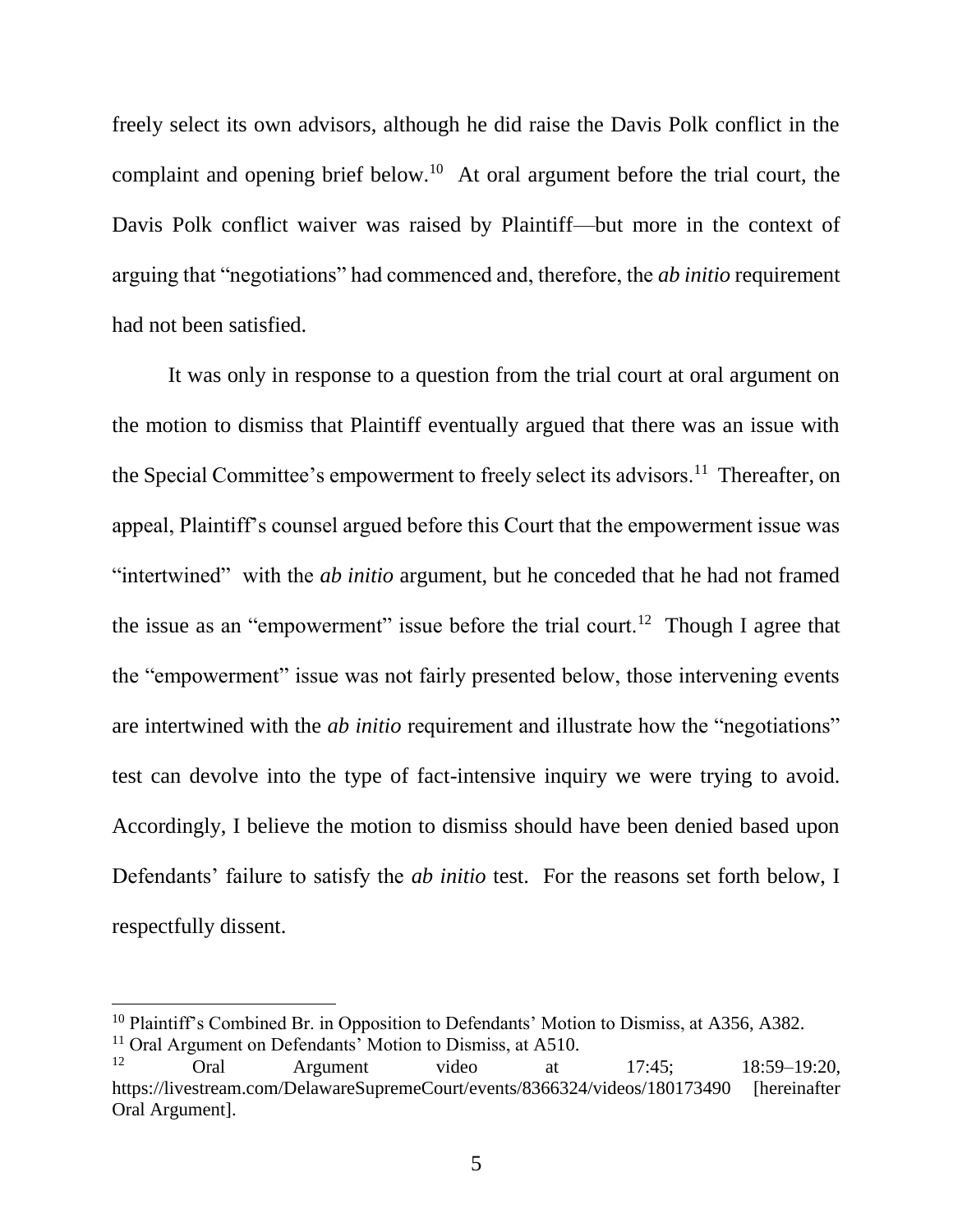#### *II. Facts*

I focus my examination of the facts on the three weeks relevant to Plaintiff's most salient allegations on appeal, from mid-January 2016 to early February 2016.

On January 14, 2016, Mr. Zhang and Beams Power sent a letter to the Company's directors that included a non-binding proposal to acquire all issued and outstanding shares of Synutra's common stock not already beneficially owned by them for \$5.91 per share in cash (the "January 14 Proposal").<sup>13</sup> The letter indicated, among other things, that they arrived at the \$5.91-per-share price because they believed it represented a "fair and attractive opportunity for the minority stockholders to exit their investment in the Company."<sup>14</sup> The letter mentioned that the prospective buyers still needed to conduct the customary due diligence and that they had engaged Davis Polk & Wardwell LLP ("Davis Polk") as their U.S. legal counsel. According to the letter, Davis Polk was prepared to negotiate and finalize the definitive transaction documents "promptly."

But Davis Polk was also counsel to the Company. Thus, "[t]o avoid any conflict of interest arising from the role of Davis Polk,"<sup>15</sup> the Company's CFO, Ms. Ning Cai, began the process of engaging separate U.S. legal counsel for work related

<sup>&</sup>lt;sup>13</sup> Schedule 14A, Synutra Int'l Inc. (March 9, 2017), at 19 (A151) [hereinafter, "Proxy"]. The facts are largely drawn from the Proxy and are not challenged on appeal.

<sup>14</sup> *Id.*

 $15$  *Id.* at 20 (A152).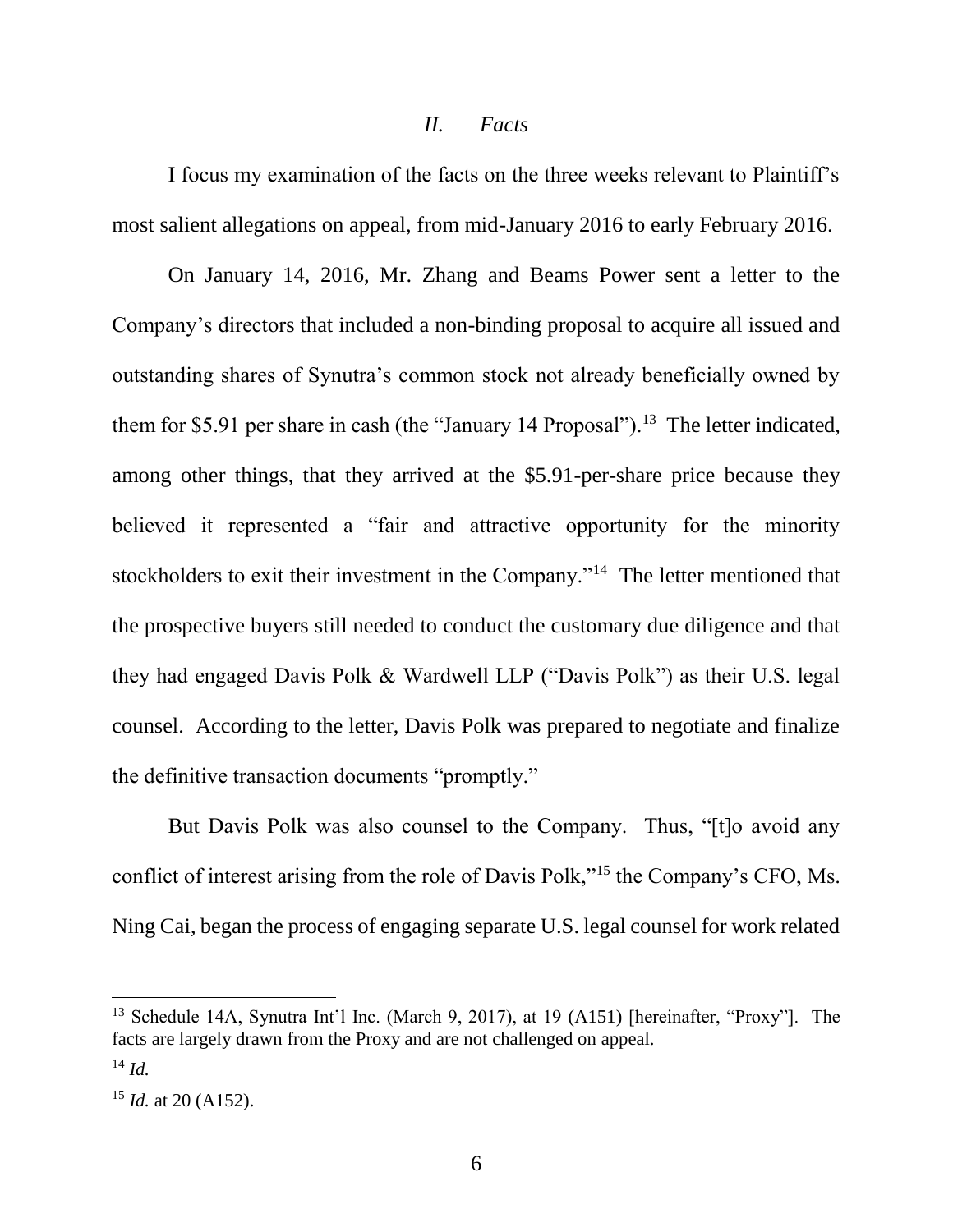to the January 14 Proposal. On January 15, 2016, Ms. Cai reached out to Wilson, Sonsini, Goodrich & Rosati P.C. ("Wilson Sonsini") about the possibility of retaining that firm.

Meanwhile, Ms. Cai had been conducting diligence on Mr. Yalin Wu as a potential candidate for independent director of the Company. Mr. Zhang had referred him to her in early December 2015 after a "personal friend" of Mr. Zhang's had recommended Mr. Wu as a potential candidate for an open seat. On January 19, 2016, Ms. Cai nominated Mr. Wu as director.

Ahead of the Company's special telephonic board meeting scheduled for January 21, 2016, Ms. Cai also negotiated and signed a conflicts waiver with Davis Polk and asked Davis Polk representatives to attend that meeting. According to the Proxy, the Board requested the participation of Davis Polk despite the firm's role as counsel to the Buyer Group because Davis Polk had "frequently advised" the Board, and the Company had not yet engaged separate U.S. legal counsel.<sup>16</sup> The Davis Polk attorneys advising the Buyer Group were not the same Davis Polk attorneys advising the Board.

At the special telephonic meeting held on January 21, 2016, the Board unanimously voted to appoint Mr. Wu as an independent director, and he then joined the meeting. According to the Proxy: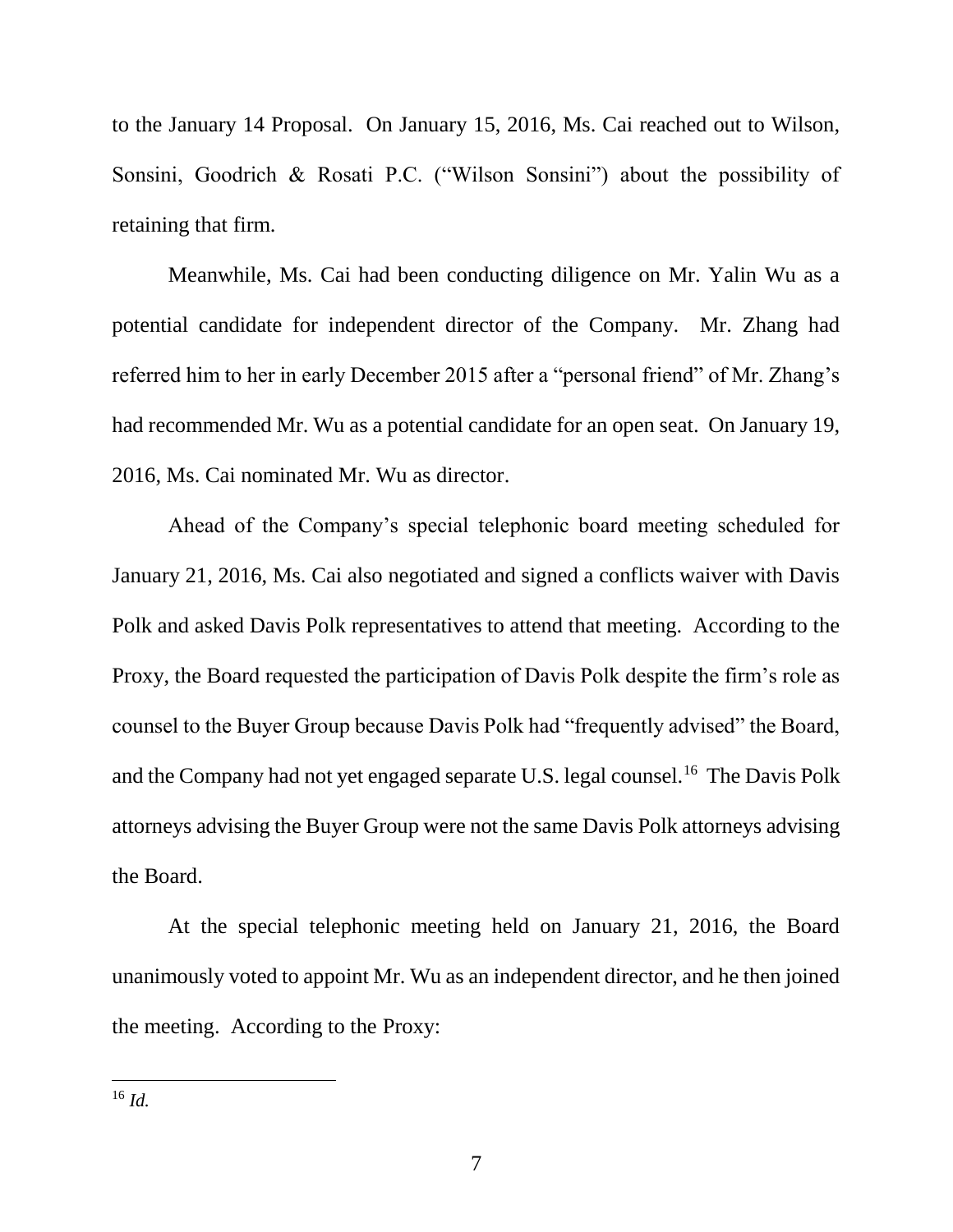Representatives of Davis Polk advised the directors as to their fiduciary duties under Delaware law in considering and evaluating the January 14 Proposal and further stated that it would be advisable for our board of directors to consider forming a special committee solely consisting of independent and disinterested directors to ensure that unaffiliated stockholders would be adequately protected during the board's evaluation of the January 14 Proposal and any other alternative offers involving the Company.<sup>17</sup>

The Board followed Davis Polk's advice as disclosed in the Proxy. Other than Mr. Zhang, who abstained, the Board unanimously resolved to form a special committee (the "Committee") of three independent directors "to consider and attend to all matters in connection with the January 14 Proposal and any other alternative proposals, and to ensure that the unaffiliated stockholders would be adequately protected during the Company's consideration and evaluation of the proposed transaction."<sup>18</sup> Ms. Jinrong Chen served as chair, and Mr. Lei Lin and Mr. Wu rounded out the Committee.

According to the Proxy, the Board authorized the Committee to retain its own legal counsel, financial advisor, or other agents related to the transaction contemplated under the January 14 Proposal. The Board further resolved that the Committee could pass resolutions by majority vote, and that it would direct the

<sup>17</sup> *Id.* at 21 (A153).

<sup>18</sup> *Id.*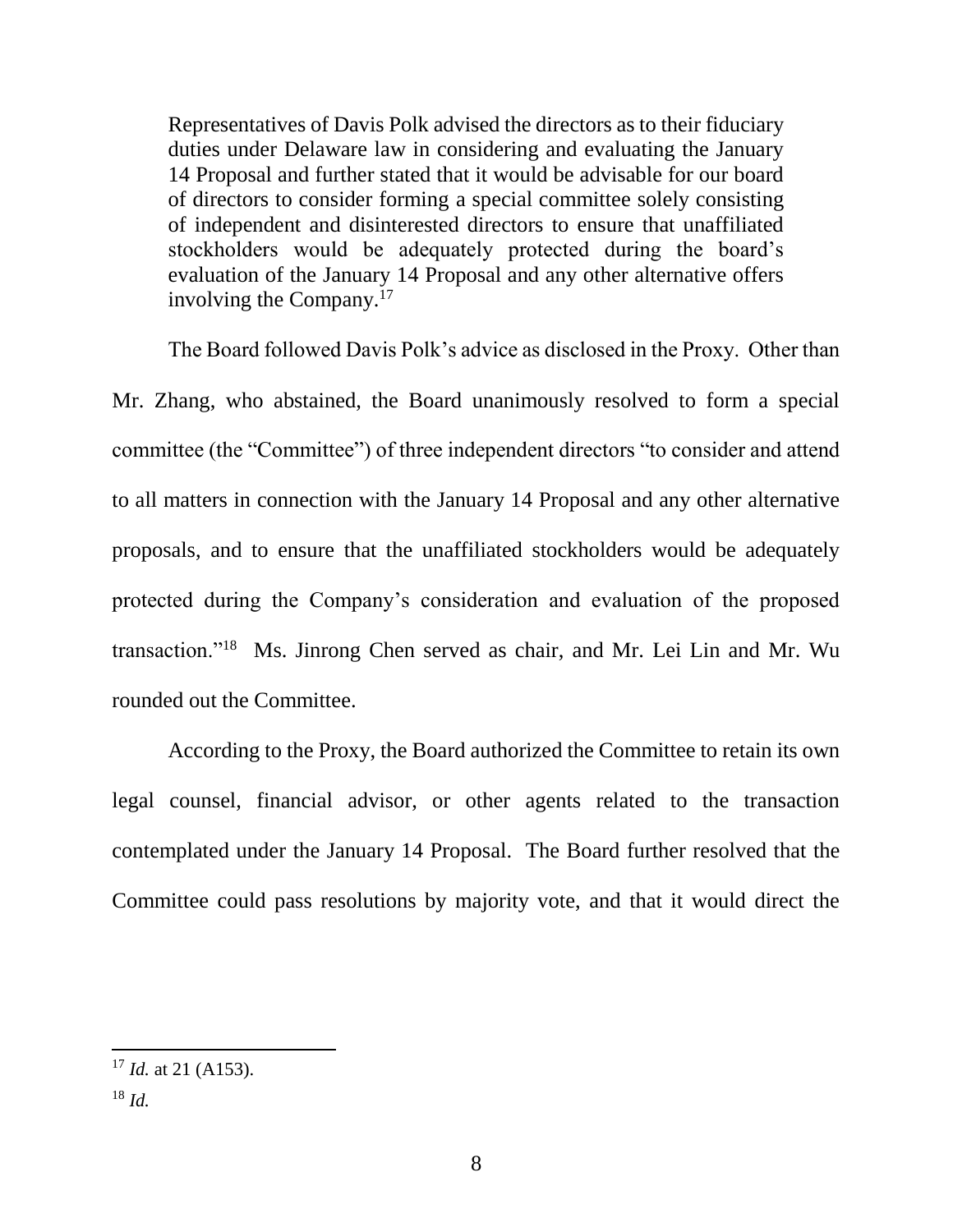Company's officers, advisors, and employees to provide any information and assistance to the Committee or its advisors.

Following the meeting, Davis Polk ceased representing the Company in connection with the January 14 Proposal or any such transaction. However, the firm continued to represent the Company on different matters through March 5, 2016.

Between January 21 and February 1, 2016, the members of the Committee alongside Synutra CFO Ms. Cai—interviewed four law firms for engagement as the Committee's counsel, including Cleary Gottlieb Steen & Hamilton ("Cleary"). At their first meeting with Cleary, on January 23, a firm representative "introduced Cleary's qualifications and experience in mergers and acquisitions transactions."<sup>19</sup> At their second meeting, on January 29, Cleary "further introduced its practice and expertise, and specifically explained the fiduciary duties of the special committee in connection with the proposed transaction."<sup>20</sup> The Committee still had not finalized its engagement of Cleary as counsel.

That day, January 29, 2016, the Company retained Wilson Sonsini as the Company's U.S. legal counsel.

The next day, January 30, 2016, the Committee received another letter from Mr. Zhang and Parent (the "January 30 Letter" or "Follow-up Letter"). In it, the

<sup>19</sup> *Id.*

<sup>20</sup> *Id.*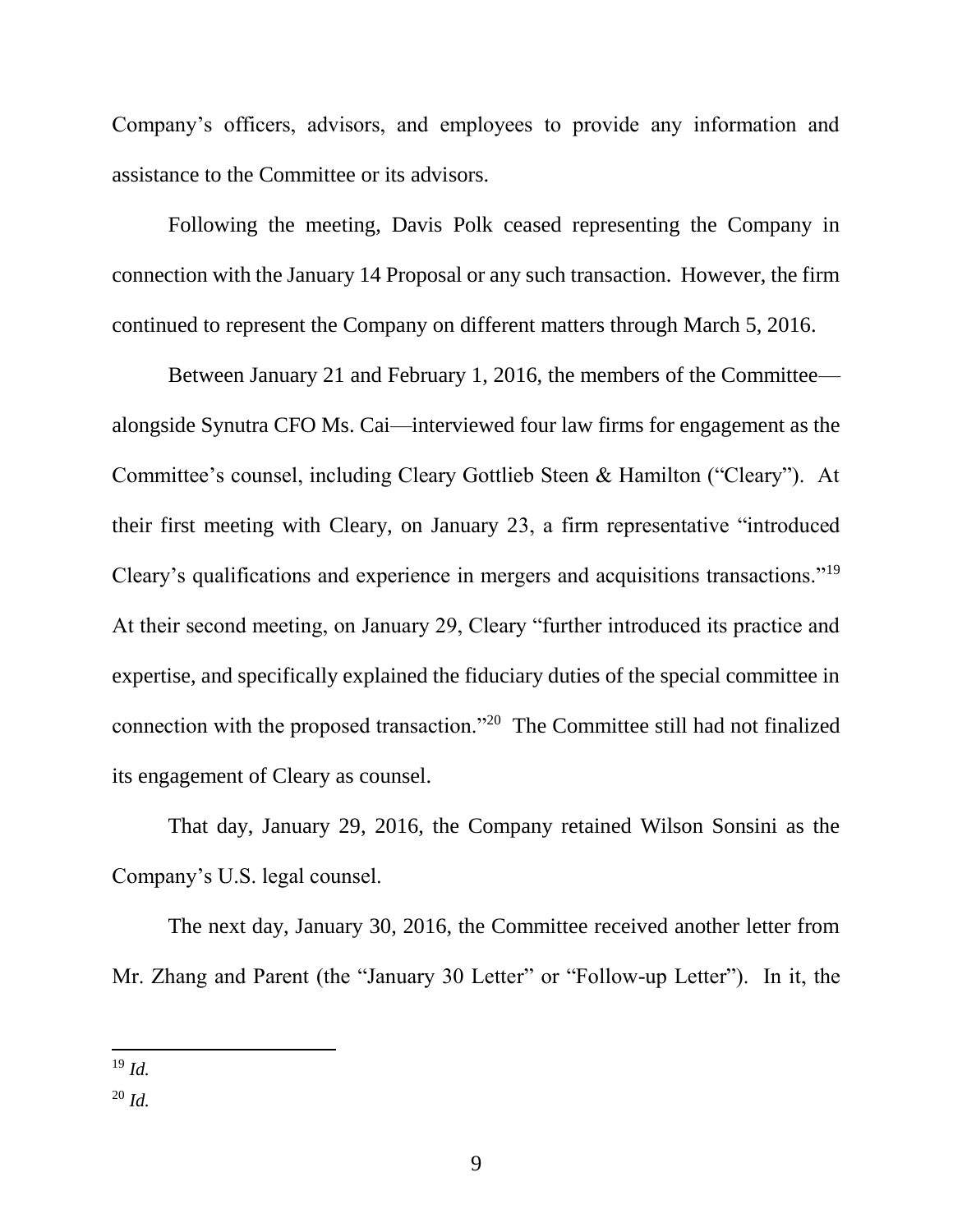Buyer Group reaffirmed the terms outlined in its January 14 Proposal and then included, for the first time, $^{21}$  the Dual Procedural Protections.

The Committee convened a telephonic meeting the following day, February 1, 2016. Ms. Cai and Cleary representatives also attended. At the meeting, the Committee decided to retain Cleary as independent U.S. legal counsel, and Cleary then advised the members on "the key issues and implications with respect to a going-private transaction, including the special committee's evaluation of the fairness of the proposed transaction to the Company's unaffiliated stockholders and the directors' fiduciary duties under Delaware law."<sup>22</sup> They also discussed the next steps, including the hiring of an independent financial advisor, and the Committee instructed Ms. Cai and Cleary to begin reaching out to possible candidates.

After the meeting, Ms. Cai and Cleary contacted three investment banks to solicit their interest in serving as financial advisor, and, on February 2, the Committee interviewed three of them. The Committee decided to continue evaluating two of these banks, including Houlihan Lokey ("Houlihan"), and asked Cleary to start negotiating engagement letters with them.

<sup>21</sup> The Proxy states that the January 30 Letter "confirmed" the following conditions, *see id.*, but both parties agree that these conditions were first included in the January 30 Letter, so the use of "confirm" seems somewhat misleading. *Id.*

<sup>22</sup> *Id.* at 22 (A154).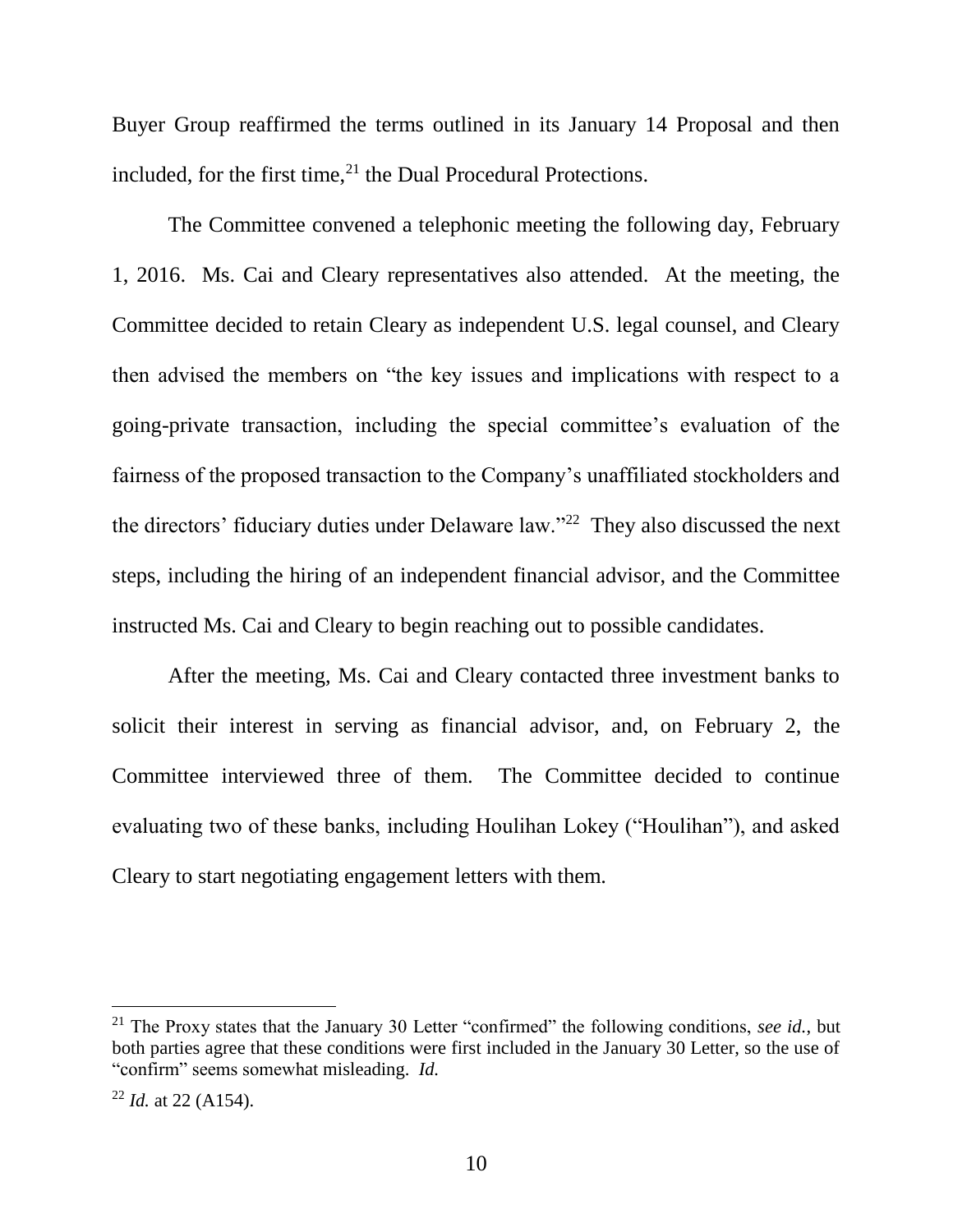On February 2, 2016, the Committee appointed Ms. Xuan Xie, a member of management (the Secretary to the Board), as the coordinator of the Committee. Ms. Xie was privy to the Committee's deliberations throughout the process.<sup>23</sup>

On February 3, the full Board held a meeting, attended by attorneys from Wilson Sonsini. Mr. Zhang abstained from voting on the Board resolution setting forth the powers of the Committee.<sup>24</sup> The Board resolved not to approve or recommend the proposed transaction absent a prior, favorable recommendation from the Committee.

On February 4, 2016, the Committee retained Houlihan as independent financial advisor, and the sale process began in earnest.

Months later, on November 17, 2016, after the merger consideration was raised to \$6.05 per share and Houlihan provided its opinion that the transaction was fair, from a financial point of view, to the minority stockholders, the Committee unanimously recommended that the Board approve the transaction.<sup>25</sup> The Board then resolved to approve the merger agreement and to recommend the merger to

<sup>&</sup>lt;sup>23</sup> *Id.* The Proxy states that, "[t]he duties and responsibilities of the coordinator of the special committee mainly included, among others, provision of administrative support to the special committee (*e.g.*, meeting scheduling, logistics, budget management), internal and external communication in connection with the proposed transaction, and supervision of the communications and provision of information by the directors and employees of the Company in connection with the proposed transaction." *Id.*

<sup>24</sup> *Id.* at 23 (A155).

<sup>25</sup> *Id.* at 34 (A166).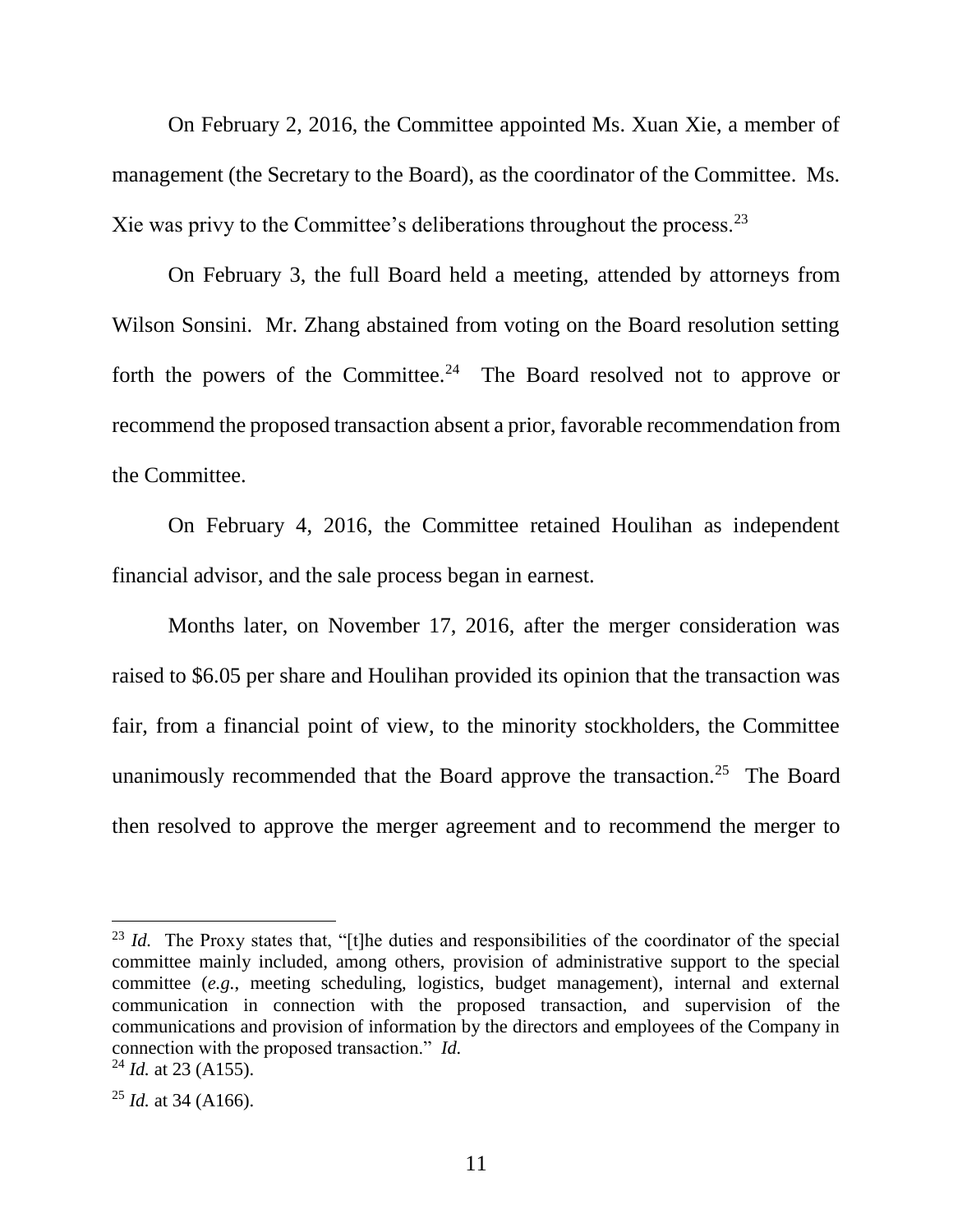stockholders—whose approval was required for the transaction to close—and the parties signed the agreement.<sup>26</sup>

Following briefing and oral argument, in an order dated February 2, 2018, the Court of Chancery dismissed all claims. It found the *MFW* requirements satisfied, and because Plaintiff did not allege waste, it dismissed the complaint.<sup>27</sup>

## *III. Analysis*

I believe the *ab initio* requirement was not satisfied here. In *M&F Worldwide*, we held that the business judgment rule applies to conflicted transactions "where the merger is conditioned *ab initio* upon both the approval of an independent, adequately-empowered Special Committee that fulfills its duty of care; and the uncoerced, informed vote of a majority of the minority stockholders."<sup>28</sup> Admittedly, the term, *ab initio*—meaning, literally, from the beginning—lacks some precision in the abstract. But in the context in which that term was used, it meant from the time of the controller's first written proposal—as that is exactly what happened in that case.

In *MFW*, the defendants argued that, where the merger is conditioned on the two procedural protections up front—and defendants show pretrial that those

<sup>26</sup> *Id.*

<sup>&</sup>lt;sup>27</sup> *In re Synutra Int'l, Inc.,* 2018 WL 705702, at  $*6$  (Del. Ch. Feb. 2, 2018) (ORDER) [hereinafter *Chancery Order*].

<sup>28</sup> *M&F Worldwide*, 88 A.3d at 644.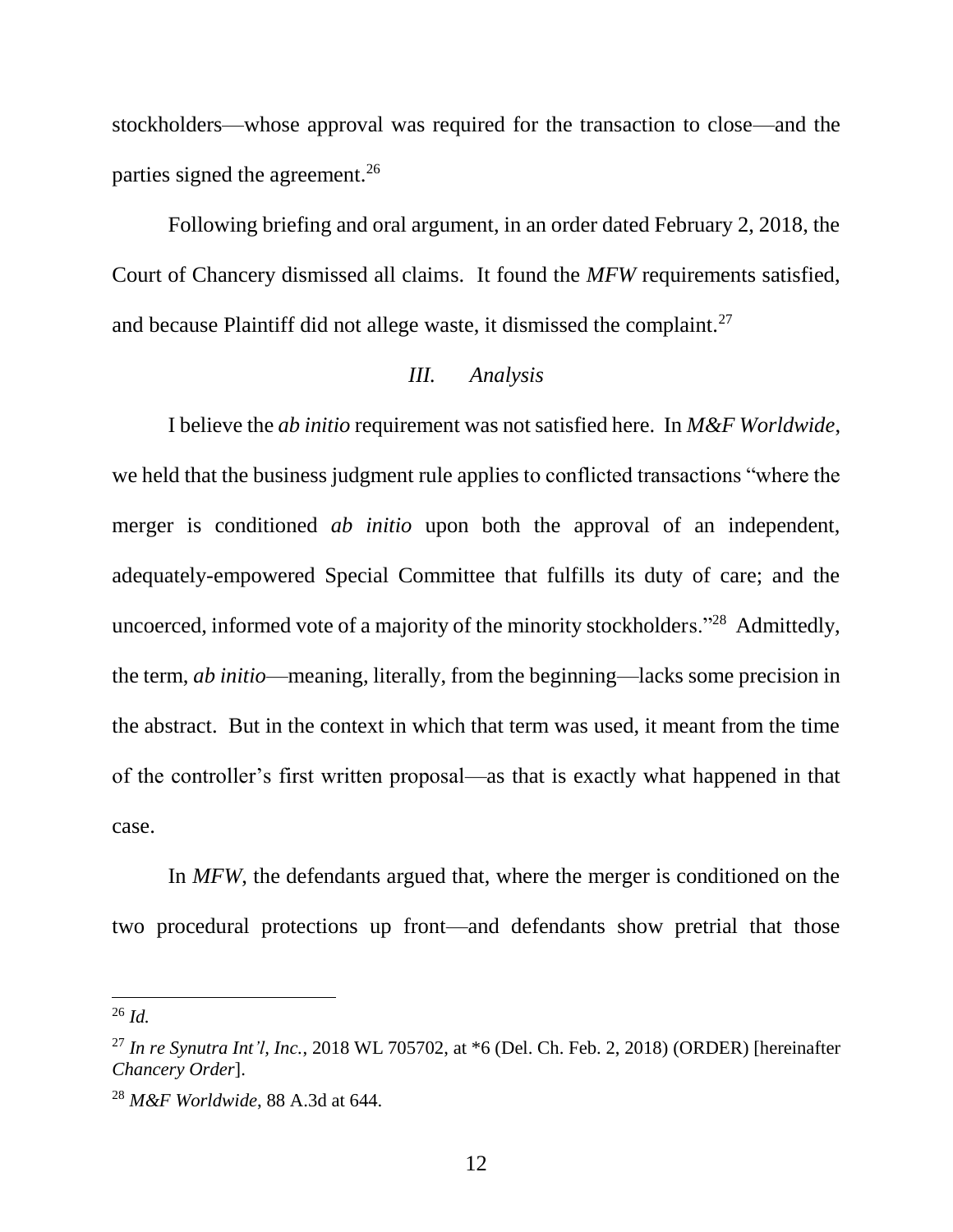conditions were in fact satisfied—then the transaction process mimics an arm'slength, third-party merger as ordinarily consummated under 8 *Del. C.* § 251, and should be reviewed as such.<sup>29</sup> The defendants argued that "Special Committee" approval in a going private transaction is a proxy for board approval in a third-party transaction, and that the approval of the unaffiliated, noncontrolling stockholders replicates the approval of all the (potentially) adversely affected stockholders."<sup>30</sup> In the arm's-length, third-party context, the buyer and target seeking to consummate a transaction under Section 251 know the requirements from the outset, given the existence of the statute: approval by both a majority of the board of directors<sup>31</sup> and a majority of stockholders of each constituent corporation.<sup>32</sup> *M&F Worldwide* advises that, in order for conflicted transactions to mimic that process, the same should be true—the Dual Procedural Protections must be in place in the first proposal so that they may not be used as bargaining chips in the negotiations.<sup>33</sup>

<sup>29</sup> *Id.* at 639–40 ("Defendants submit that a Special Committee approval in a going private transaction is a proxy for board approval in a third-party transaction, and that the approval of the unaffiliated, noncontrolling stockholders replicates the approval of all the (potentially) adversely affected stockholders.").

<sup>30</sup> *Id.* at 640; *see also In re Cox Commc'ns, Inc. S'holders Litig*., 879 A.2d 604, 618–19 (Del. Ch. 2005) (likening independent special committee approval and majority-of-the-minority approval to the "independent integrity-enforcing functions" of board approval and stockholder approval in an arm's-length transaction, respectively).

<sup>31</sup> 8 *Del. C.* § 251(b).

 $32$  *Id.* § 251(c).

<sup>33</sup> *M&F Worldwide*, 88 A.3d at 639 (noting that, when such conditions are satisfied, "the negotiation and approval process" are said to "replicate those that characterize a third-party merger").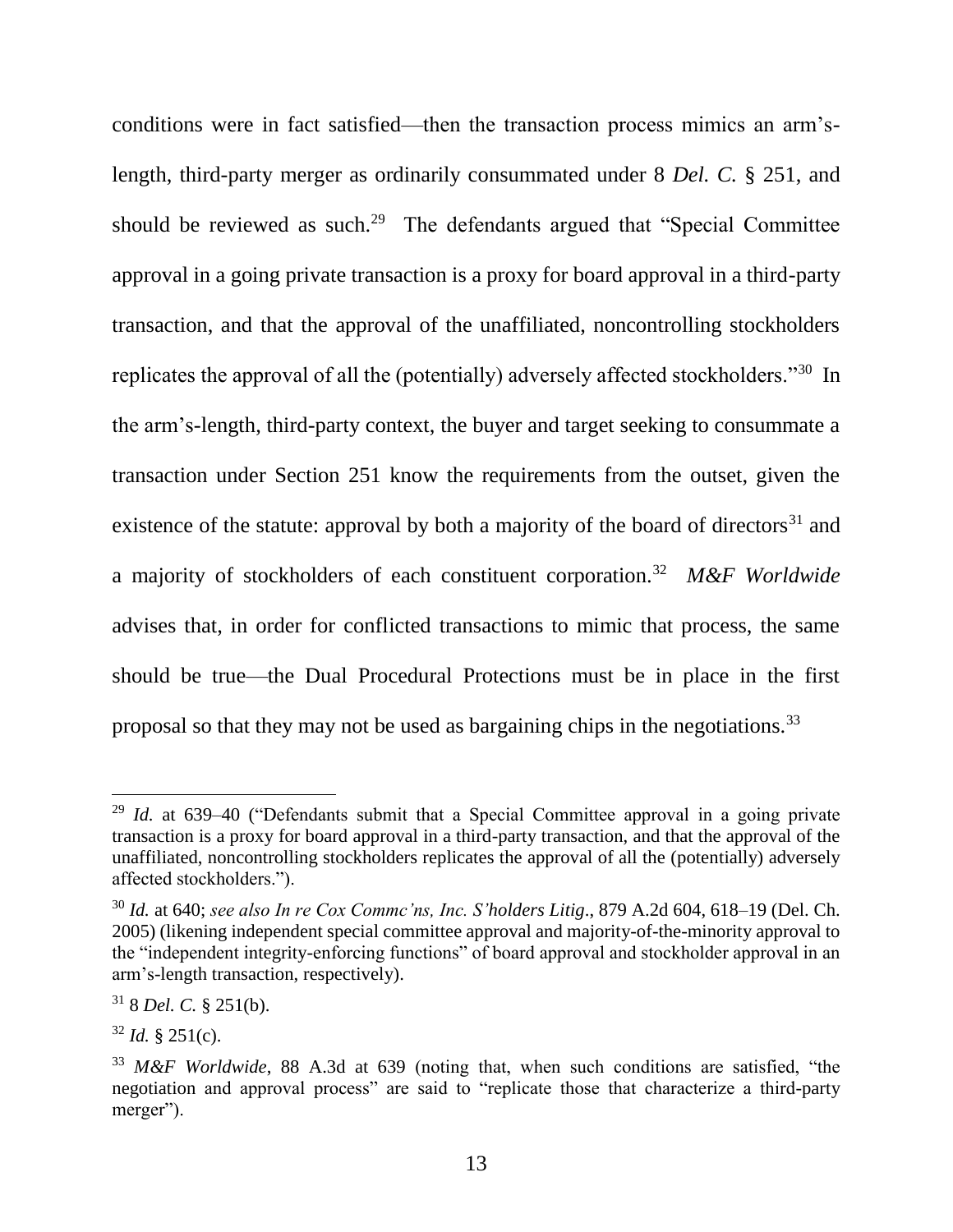The Court of Chancery explained the rationale in *MFW* as follows:

When these two protections are established up-front, a potent tool to extract good value for the minority is established. From inception, the controlling stockholder knows that it cannot bypass the special committee's ability to say no. And, the controlling stockholder knows it cannot dangle a majority-of-the-minority vote before the special committee late in the process as a deal-closer rather than having to make a price move. From inception, the controller has had to accept that any deal agreed to by the special committee will also have to be supported by a majority of the minority stockholders.<sup>34</sup>

The language used by both the Court of Chancery and this Court in *M&F* 

*Worldwide* is somewhat imprecise if taken out of that context. The Court of Chancery's opinion in *MFW* held that those the protections had to be in place "from the time of the controller's *first overture*."<sup>35</sup> However, on appeal, this Court used slightly different language in affirming and held that the Dual Procedural Protections had to be in place *ab initio*. We did quote with approval language from the trial court requiring those protections to be "established *up-front*" and "*from inception*."<sup>36</sup>

<sup>34</sup> *MFW*, 67 A.3d at 528; *see also In re Sauer-Danfoss, Inc. S'holder Litig.*, C.A. No. 8396-VCL (Del. Ch. Oct. 23, 2013) (TRANSCRIPT), at 77; *id.* at 80 ("[T]he controller has to step back in a matter analogous to a third-party transaction at both the board and stockholder levels, and they have to do so at the outset.").

<sup>35</sup> *MFW*, 67 A.3d at 502 (emphasis added); *see also Sauer-Danfoss*, C.A. No. 8396-VCL, at 75 ("What *MFW* says, and which *Cox Communications* said before that, is that these have to be set up at the outset. So in the words of *MFW*, those conditions have to apply 'from the time of the controller's first overture.'"). *But see id.* at 78 ("[P]erhaps it's an overstatement, to the extent from the time of the controller's first overture suggests, that it actually has to be in the very first letter. Perhaps that might be a little bit of an overstatement, but they have to be out there from the beginning.").

<sup>36</sup> *M&F Worldwide*, 88 A.3d at 644 (quoting *MFW*, 67 A.3d at 528).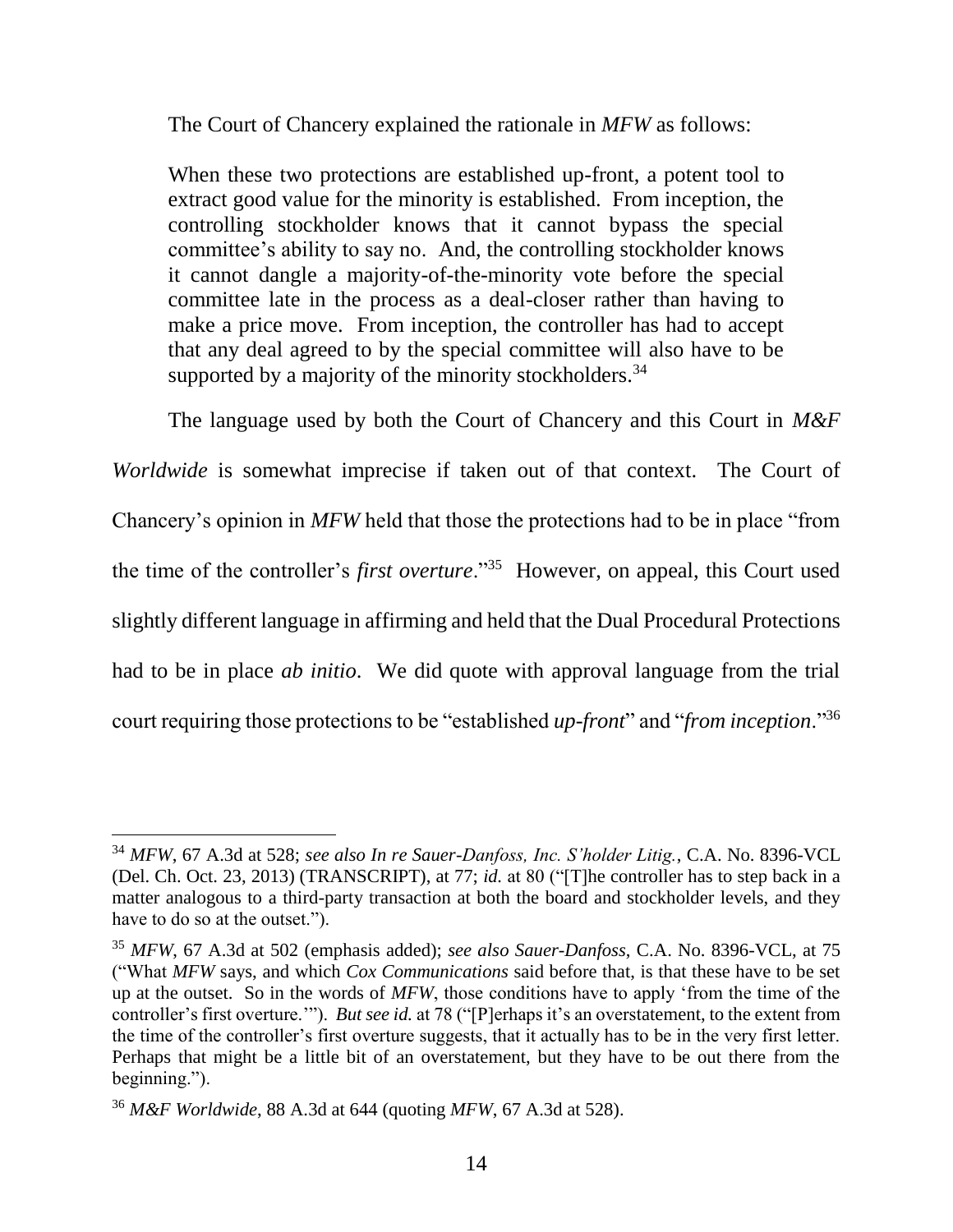Although "first overture," "up front," and "from inception," as well as "*ab initio*," could also include anything on a continuum from first utterances to nascent stage discussions, we were addressing a situation where the Dual Protections were contained in the controller's first written merger proposal. We quoted the relevant portions of the controller's written proposal that contained the Dual Protections and then observed:

- "We hold that business judgment is the standard of review that should govern mergers between a controlling stockholder and its corporate subsidiary, where the *merger* is conditioned *ab initio* upon both the approval of an independent adequately empowered Special Committee that fulfills its duty of care; and the uncoerced, informed vote of a majority of minority stockholders."37
- "To reiterate, in this case, the controlling stockholder *conditioned its offer* upon the MFW Board agreeing *ab initio*, to both procedural protections . . . .<sup>38</sup>

Thus, consistent with this rationale, "*ab initio*" means from the controller/buyer's first written proposal, because in *M&F Worldwide*, the buyer stated in its *initial* letter proposal to the MFW board that it was conditioning its offer on satisfaction of the Dual Procedural Protections.<sup>39</sup>

<sup>37</sup> *Id.* (emphasis added).

<sup>38</sup> *Id*. at 646 (emphasis added).

<sup>39</sup> *Id.* at 640.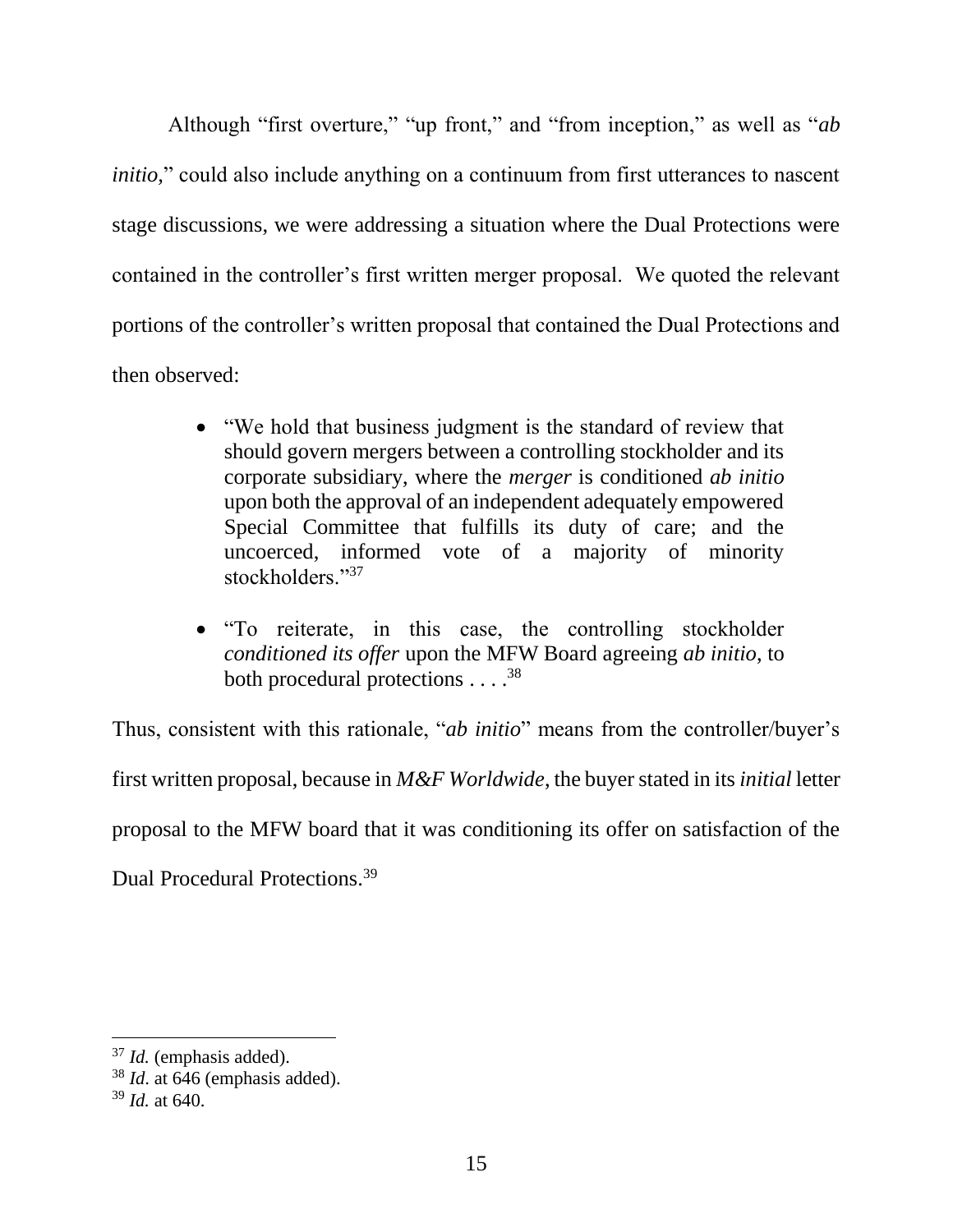In the early post-*M&F Worldwide* case of *In re Books-A-Million, Inc. Stockholders Litigation*, <sup>40</sup> the controller group followed the *M&F Worldwide*  playbook and "conditioned any transaction, from the outset, on approval by both a special committee of independent directors and a non-waivable vote of disinterested stockholders," by imposing those requirements in his first letter proposal.<sup>41</sup> In finding that the *ab initio* requirement was satisfied, the Court of Chancery observed that "[t]he Complaint does not allege that the Anderson Family delayed establishing the conditions, waivered from them, or sought to circumvent them."<sup>42</sup>

In *Swomley v. Schlecht*<sup>43</sup>, this Court confronted an attempt to push the possibility of satisfying the *ab initio* requirement just slightly beyond the first offer. We summarily affirmed the Court of Chancery's ruling that the *ab initio* requirement was satisfied even though the initial letter proposal "hedged on whether the majorityof-the-minority condition would be waivable or not."<sup>44</sup> The Court of Chancery

 $\overline{a}$ <sup>40</sup> 2016 WL 5874974 (Del. Ch. Oct. 10, 2016), *aff'd*, 164 A.3d 56 (Del. 2017).

<sup>&</sup>lt;sup>41</sup> *Id.* at \*8 (also noting that the letter's "operative text" was "substantively identical to what was held to be sufficient in *M & F Worldwide*").

<sup>42</sup> *Id.* In *In re Cox Communications, Inc. Shareholders Litigation*—a precursor case to *MFW* the Court of Chancery awarded burden-shifting even though the Dual Procedural Protections were not in place at the first board meeting at which directors heard the controller's plans to submit a takeover proposal because the controller submitted its proposal by letter *immediately following* that meeting—*i.e.*, that same day—and included the requirement of special committee approval. *Cox*, 879 A.2d at 607; *see also In re Martha Stewart*, 2017 WL 3568089, at \*18 (whether the controller is on both sides, the *MFW* conditions can be included in the initial offer).

<sup>43</sup> C.A. No. 9355-VCL (Aug. 27, 2014) (TRANSCRIPT), *aff'd*, 128 A.3d 992, 2015 WL 7302260 (Del. 2015) (TABLE).

<sup>44</sup> *Id.* at 70.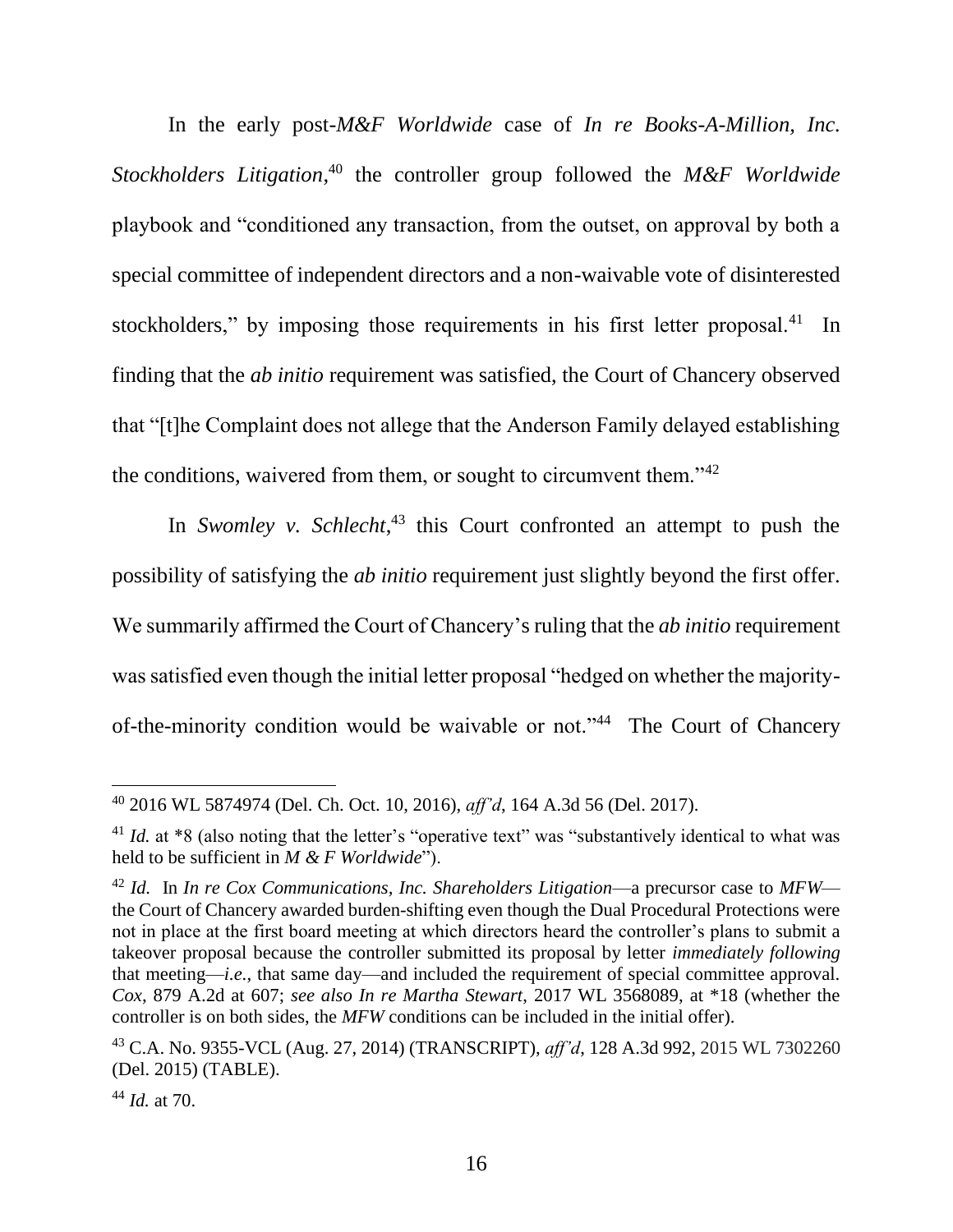found that the Dual Procedural Protections were in place *ab initio* because, "from the first meeting" at which the board considered the transaction—held the *same day* the control group had proposed the transaction—the board resolved that any deal would require both the approval of a special committee and a majority-of-theminority vote, and the controller was part of the Board that passed those resolutions.<sup>45</sup> In his transcript ruling, the Vice Chancellor observed that the plaintiff had failed to call into question the defendants' satisfaction of the *ab initio*  requirement because "[a]ll this went down before any negotiations took place, even before anything really started."<sup>46</sup>

In this case, the Court of Chancery relied on *Swomley* in moving the *ab initio* needle from "up front" and "from inception" of the first offer to holding that "a process meets the *ab initio* requirement when the controller announces the conditions 'before any negotiations took place."<sup>47</sup> The court reasoned that "[u]sing this point in time fulfills the goals of disabling the controller for purposes of the negotiations and ensuring that the controller 'cannot dangle a majority-of-theminority vote before the special committee late in the process as a deal-closer rather than having to make a price move."<sup>48</sup>

 $45$  *Id.* 

<sup>46</sup> *Id.* at 71.

<sup>47</sup> *Chancery Order*, 2018 WL 705702, at \*2 (quoting *Swomley,* C.A. No. 9355-VCL, at 71).

<sup>48</sup> *Id.* (quoting *M&F Worldwide*, 88 A.3d at 644).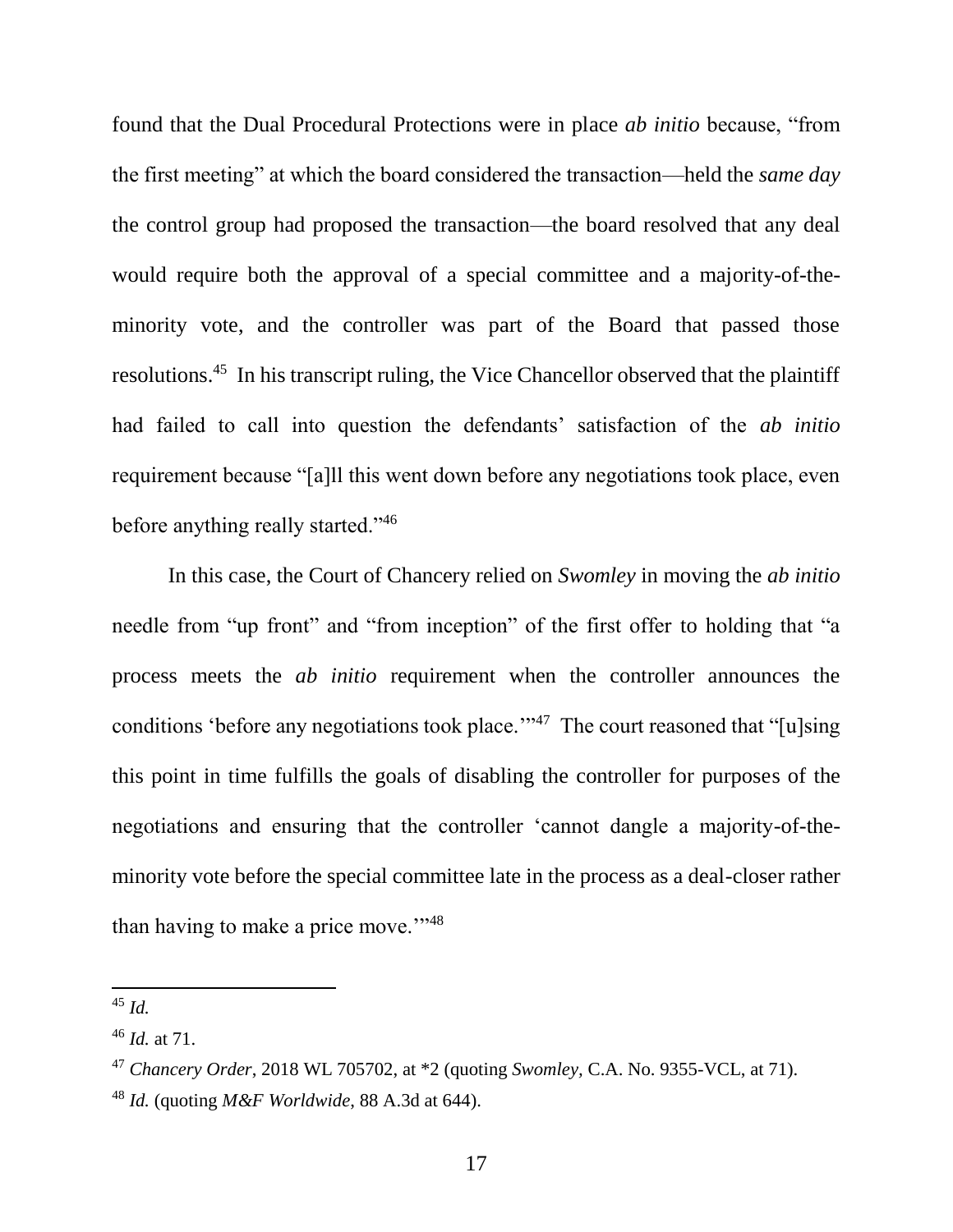Perhaps in summarily affirming the transcript ruling in *Swomley*, we muddied the waters when we approved the trial court's language suggesting that the start of "negotiations" (rather than the submission of the first proposal) is the test for determining whether the *ab initio* requirement is satisfied. But, as in *M&F Worldwide*, we held that the Dual Procedural Protections must be in place when the controller submits a written offer so that the Dual Procedural Protections cannot be "dangled" at a point "late in the process as a deal-closer rather than having to make a price move."<sup>49</sup> This makes sense in situations where the controller is on both sides, as the controller decides when to begin the negotiations and on what terms. In cases like this, the outset is clear. In any event, I do not believe our summary affirmance should be read as a deliberate intention on our part to expand the *ab initio* requirement into a sliding scale factual inquiry involving an analysis of when serious bargaining began following submission of an initial written proposal.<sup>50</sup>

In contrast to the bright-line we tried to draw in *M&F Worldwide*, here, the Dual Procedural Protections were indisputably absent from the January 14 Proposal. They were still absent *a week after* the Board received the proposal and held its first meeting on January 21. *More than two weeks* passed before the Dual Procedural Protections were included in the controller's January 30 Offer.

<sup>49</sup> *MFW*, 67 A.3d at 528.

<sup>50</sup> Even Defendants conceded the factual nature of this inquiry. *See* Ans. Br. at 20 ("When negotiations actually begin must be determined based on the specific facts of the case at hand.").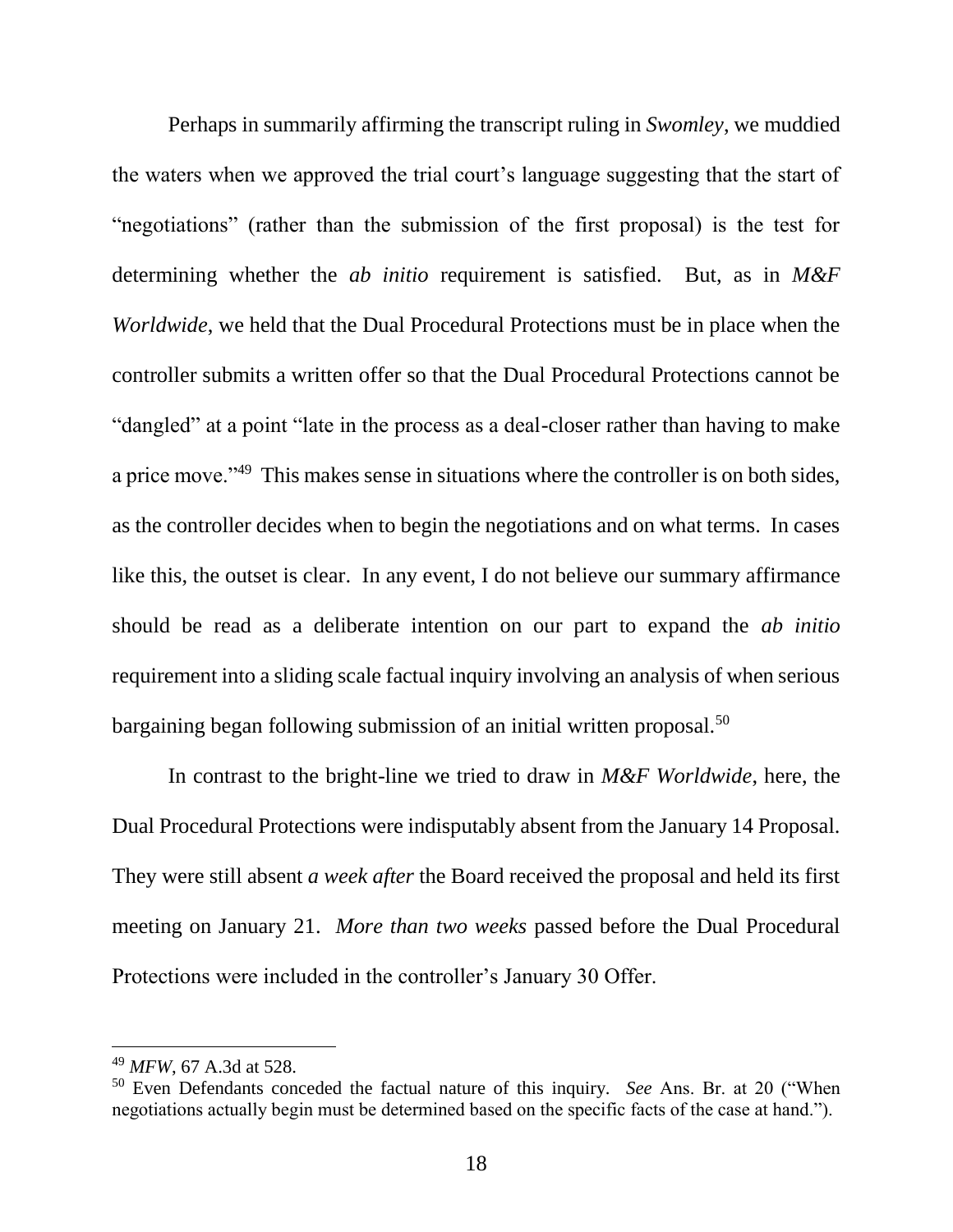Meanwhile, several important "things" occurred before the imposition of the Dual Procedural Protections. These "things" have led us down a path of a messy pleadings stage fact-intensive inquiry. Among other things, the Company's CFO (Ms. Cai) unilaterally waived Davis Polk's conflict and Davis Polk represented both the Buyer Group and the Board at the intervening January 21 Board meeting, and Ms. Cai continued to play a role in the Committee's selection of both legal and financial advisors, and in other aspects of the Committee process—as did Ms. Xie following the January 30 Offer.

As noted above, it was the trial court, during oral argument on the motion to dismiss, that raised the Committee empowerment issue by citing the case, *In re Emerging Communications, Inc. Shareholders Litigation*. 51 In that case, the Court of Chancery viewed a controller's retention of the target company's longtime outside counsel and financial advisors—the same advisors whom the target had used in an earlier, failed acquisition bid, and who had been the company's counselors for its "entire existence"—as negatively impacting the transaction's overall fairness.<sup>52</sup> The court considered it "unfair" because those advisors "possessed material nonpublic

<sup>51</sup> 2004 WL 1305745, at \*32 (Del. Ch. May 3, 2004).

<sup>52</sup> *Id.*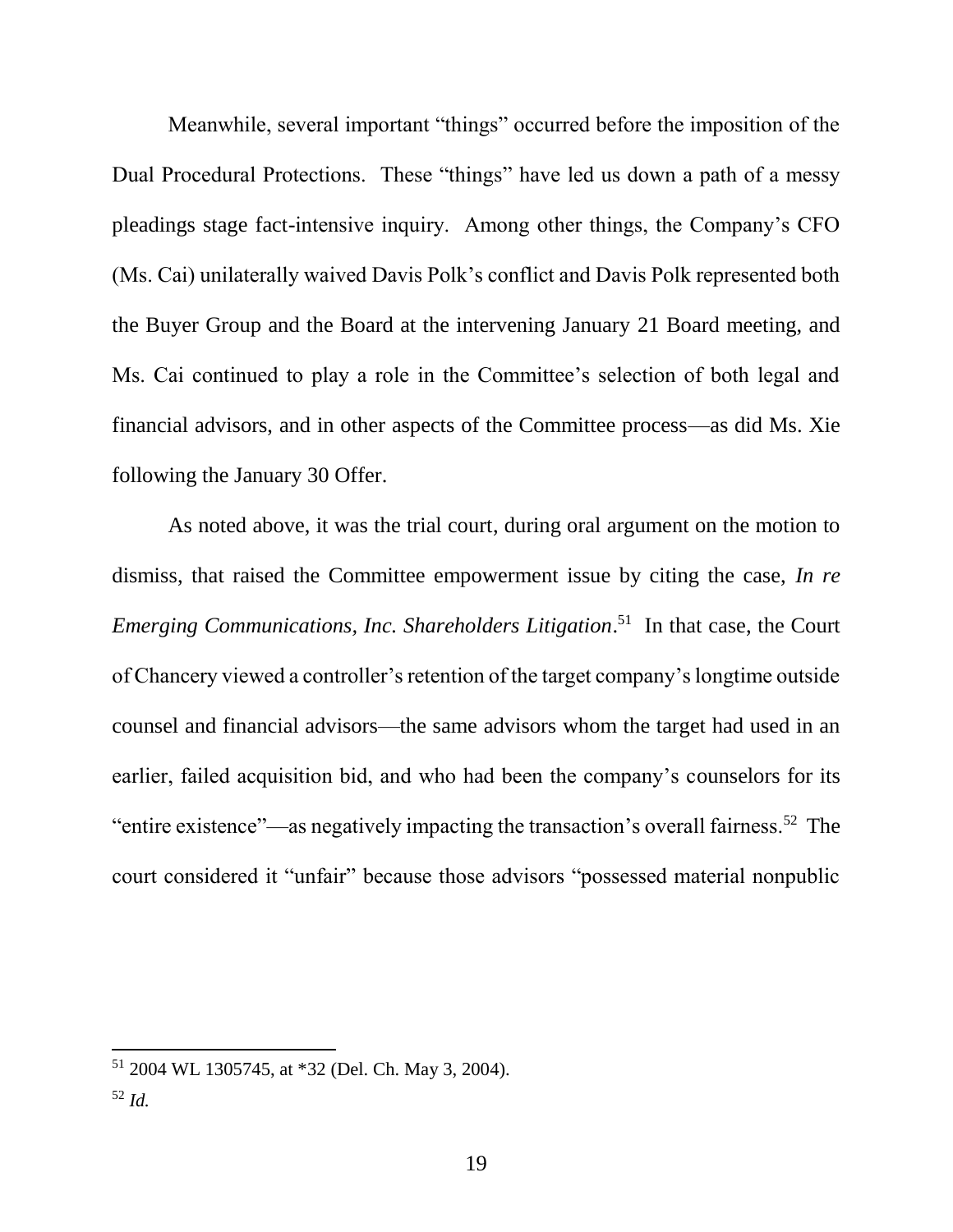information about [the company's] values, business and prospects" and "were in the best position to represent the interests of the [company's] minority."<sup>53</sup>

Treatises and Delaware court opinions alike have long emphasized that "no role is more critical with respect to protection of shareholder interests in these matters than that of the expert lawyers who guide sometimes inexperienced directors through the process  $\dots$ ."<sup>54</sup> After all, "professional advisors have the ability to influence directors who are anxious to make the right decision but who are often in *terra [in]cognit[a]*."<sup>55</sup> As one treatise cautions, not everyone has heeded the value of independence, and "[e]xamples abound of situations where advisors were 'preselected' by someone other than the [special committee]—either management

<sup>53</sup> *Id. See also* Michael D. Allen, Srinivas M. Raju & Gregory V. Varallo, *Special Committees Law & Practice*, § 3.06[4] (1st ed. 2011) (available via Lexis) ("[N]otwithstanding the critical importance of counsel being independent and free from conflict, there are also situations in which some background with the company will make counsel more, rather than less, valuable to the committee.").

<sup>54</sup> *See* Allen, *supra* note 53, at § 3.06[1] (available via Lexis) ("The retention of competent and skilled advisors may be the decision by the committee that is most critical to the success of the committee's work."); Andrew M. Johnston & S. Mark Hurd, *Special Committees of Independent Directors*, 79 C.P.S. (BNA), at A-19 ("The selection by the [special committee] of competent, able advisors is of critical importance to the proper discharge of the [special committee's] responsibilities."). *See also In re Fort Howard Corp*. *S'holders Litig.*, 1988 WL 83147, at \*720 (Del. Ch. Aug. 8, 1988) ("It is obvious that no role is more critical with respect to protection of shareholder interests in these matters than that of the expert lawyers who guide sometimes inexperienced directors through the process.").

<sup>55</sup> *Tremont*, 694 A.2d at 429; Allen, *supra* note 53, at § 3.06[1] ("[N]o matter how straightforward the task of a committee may seem, [the special committee's] assignment will soon descend into *terra incognita* and having a skilled guide along the way is likely to mean the difference between a special committee that helps the corporation (in terms of shifting burdens or otherwise) and one that does not.").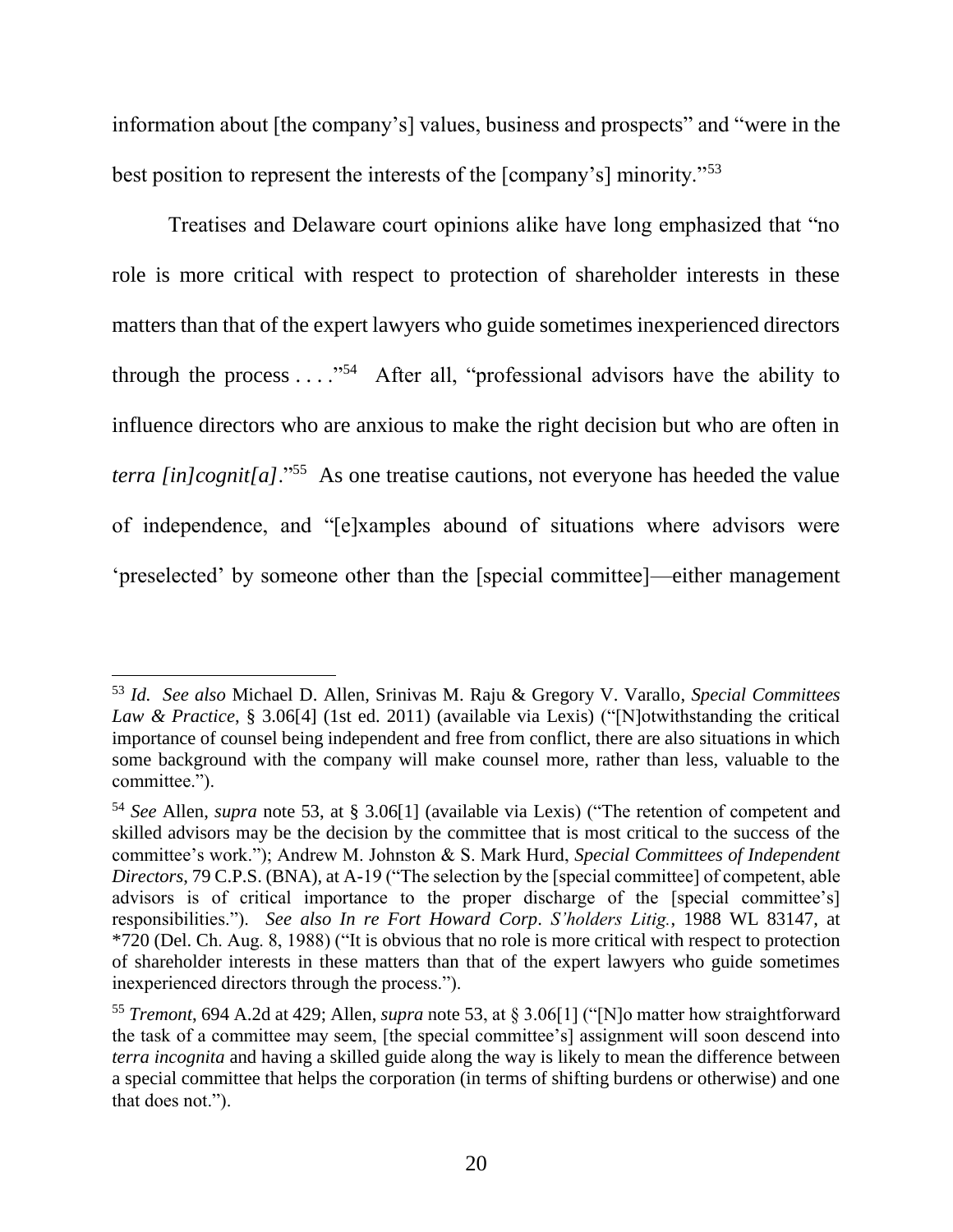or the interested party—which, in turn, compromised the work of the [special committee]."<sup>56</sup>

It was only on appeal that Plaintiff squarely contended that they were entitled to a pleading-stage inference that the Buyer Group sought to influence the Committee's work at its nascent stages, before it had its own counsel to protect it. And only on appeal did Plaintiff focus more specifically on Defendants' various departures from certain "best practices" that potentially impact the functioning of the Committee.

For example, Plaintiff, on appeal, emphasized the fact that the Committee allowed the Company's CFO to continue to participate in the workings of the Committee, including the selection of its ostensibly independent advisors. Although back and forth bargaining on deal terms may not have commenced at that point, the Committee's selection of counsel can set the tone and significantly impact the quality of the Committee's work.<sup>57</sup> We recognized this in *Kahn v. Tremont Corp.*,<sup>58</sup> where we questioned the independence of a special committee that "promptly" selected a legal advisor recommended by the company's general counsel. We

<sup>56</sup> Johnston, *supra* note 54, at A-19.

<sup>57</sup> *See Kahn v. Dairy Mart Convenience Stores, Inc.*, 1996 WL 159628, at \*8 n.6 (Del. Ch. Mar. 29, 1996) ("Another critical factor in assessing the reliability and independence of the process employed by a special committee, is the committee's financial and legal advisors and how they were selected.").

<sup>58</sup> 694 A.2d 422, 429 (Del. 1997).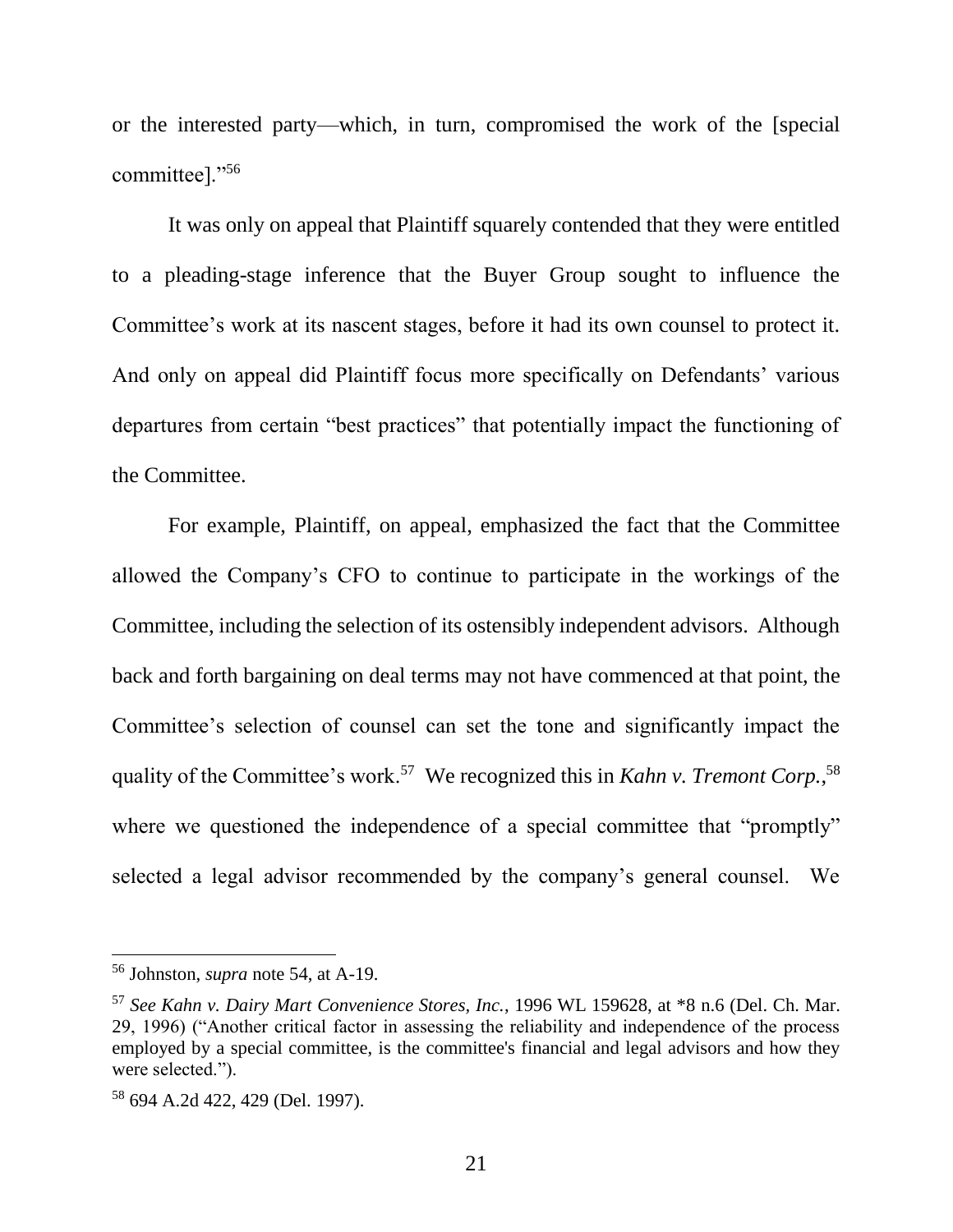observed that "the circumstances surrounding the retaining of the Special Committee's advisors, as well as the advice given, cast serious doubt on the effectiveness of the Special Committee."<sup>59</sup> Plaintiff attempted to draw a parallel here with Ms. Cai's involvement in selection of the Committee's financial advisor, and with Ms. Xie's role as the Committee's coordinator with the Board.

On appeal, Plaintiff sharpened his focus on the Davis Polk conflict, and cites it as further evidence that the Board continued to stray from best practices. Instead of empowering a special committee with its own independent counsel, the Board, on January 21, received advice on their fiduciary duties and on setting up a special committee from the *same* law firm advising the Buyer Group, and in the presence of a key member of the controlling Buyer Group, Mr. Zhang, who was attending that meeting as a director and who did not recuse himself.

As to the conflict waiver, the Court of Chancery observed that "[t]he only arguably substantive event that happened before the Follow-up Letter was that the Company authorized Davis Polk to represent the Buyer Group by waiving any conflict that Davis Polk might have."<sup>60</sup> The Court of Chancery recognized that "[i]t

<sup>59</sup> *Id.*; *see also Dairy Mart*, 1996 WL 159628, at \*2, \*8 n.6 (criticizing process where special committee chose law firm recommended by a former board member and current partner at law firm that was recommending the company). At oral argument before this Court, Plaintiff also criticized the Committee's involvement of Ms. Xie in their deliberative process. Video at 20:31; *see also* Proxy, at 22 (A154).

<sup>60</sup> *Chancery Order*, 2018 WL 705702, at \*2.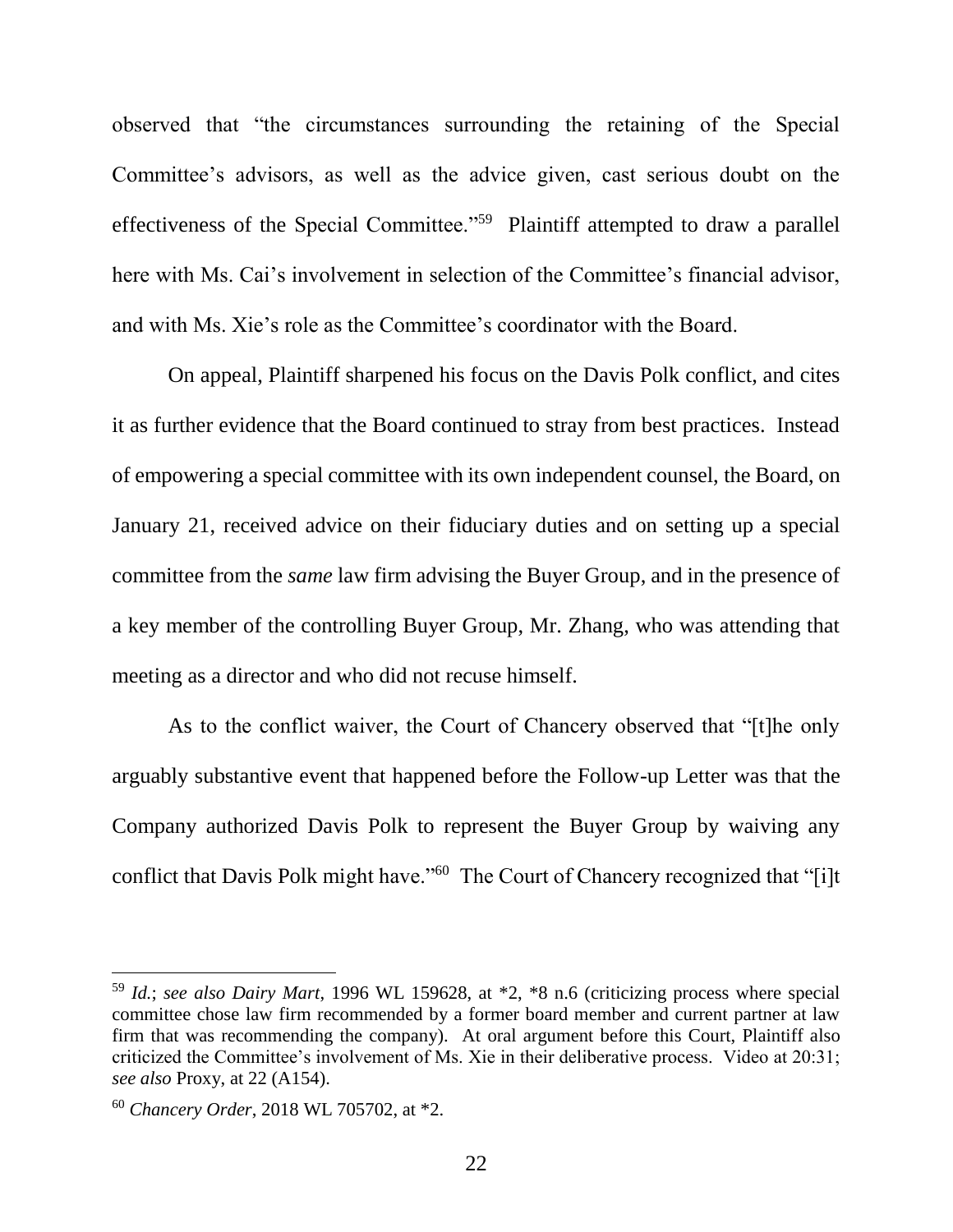would have been preferable, both optically and substantively, for the Buyer Group to retain its own counsel."<sup>61</sup> As it further explained, "[t]hat scenario would have given the Special Committee the choice of hiring its own independent counsel or using Davis Polk, if it preferred to take advantage of Davis Polk's knowledge and expertise after considering the firm's potential ties to the Buyer Group."<sup>62</sup> But the trial court concluded, after having denied Plaintiff's motion for expedited discovery, that "[t]he granting of the conflict waiver to Davis Polk did not transform the Followup Letter from a pre-negotiation self-disablement into a mid-stream trade-off."<sup>63</sup>

When these intervening events are viewed in the aggregate, Plaintiff convincingly says, albeit in mud-splatter fashion, that they were entitled to pleadingstage inferences that there was "too much interaction, intermingling, and overlapping between the Buyer Group and the Board"<sup>64</sup> to conclude, as a matter of law, that the *ab initio* requirement was satisfied.<sup>65</sup> The authorities cited above

<sup>61</sup> *Id.*

<sup>62</sup> *Id.*

<sup>&</sup>lt;sup>63</sup> *Id.* at \*3. The trial court denied Plaintiff's motion for expedited discovery, concluding that "[t]he controlling stockholder transaction in this case facially followed the *MFW* framework," and that "[t]he plaintiff has not advanced meaningful challenges to that framework." Transcript of Teleconference re: Plaintiff's Motion to Expedite and the Court's Ruling at 18, 20–21 (Feb. 3, 2017) ("But this is a situation where, when I balance things out, you have the *MFW* structure in place; you don't have a meaningful challenge at this stage to the *MFW* structure; and given all that, it does not seem to me to be a situation that warrants cranking up the machinery of expedited proceedings.").

 $64$  Plaintiff's Corrected Reply Br. at 9.

<sup>&</sup>lt;sup>65</sup> In assessing the circumstances of this case, I am reminded of Chancellor Allen's observation in *In re Fort Howard Corp.*, 1988 WL 83147, at \*12, that:

<sup>[</sup>O]ne's view concerning *bona fides,* will, in settings such as this, almost always rest upon inferences that can be drawn from decisions made or courses of actions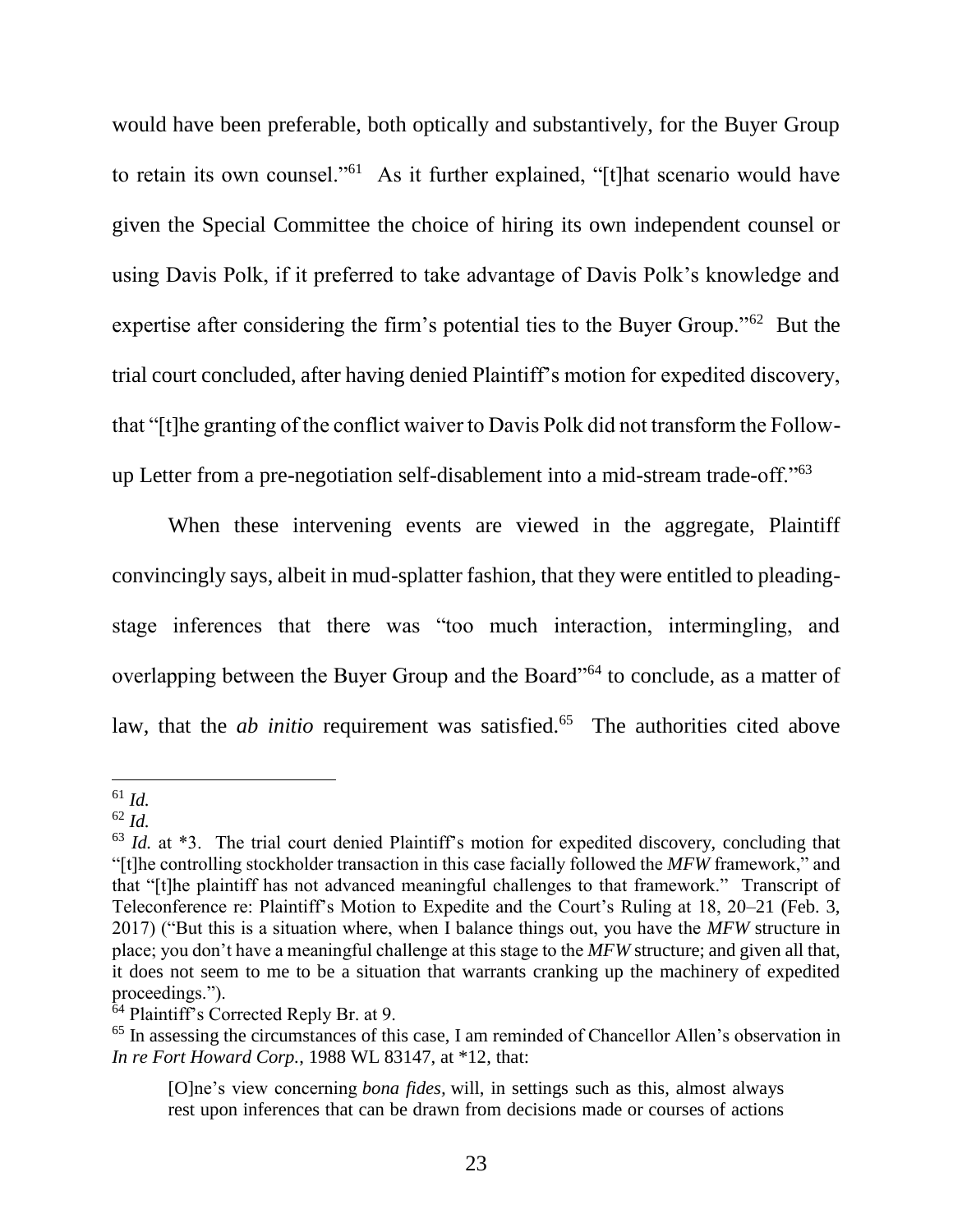suggest to me that even if not part of back-and-forth bargaining on price terms, the Davis Polk conflict, the conflict waiver, and management's involvement in the selection of the Committee's advisors during those intervening weeks are substantive events of the type that can impact the functioning and quality of the Committee's work. The bright-line rule we articulated in *M&F Worldwide* would deem the *ab initio* requirement to be satisfied upon including the Dual Protections in the controller's first written offer (here, the January 14 Proposal) and would avoid the factual morass we find ourselves in when intervening events begin to bleed into Committee empowerment and other issues potentially impacting the functioning of the Committee process.<sup>66</sup> Thus, whether these events described in the Proxy were the focus of laser-like attention below is not the main point. Rather, they serve to illustrate why it is sensible to conclude that the Dual Procedural Protections should have been included in the January 14 Proposal and why the bright-line rule set forth in *M&F Worldwide* is preferable.

pursued by the board (or a Special Committee). Rarely will direct evidence of bad faith-admissions or evidence of conspiracy-be available. Moreover, due regard for the protective nature of the stockholders' class action, requires the court, in these cases, to be suspicious, to exercise such powers as it may possess to look imaginatively beneath the surface of events, which, in most instances, will itself be well-crafted and unobjectionable. Here, there are aspects that supply a suspicious mind with fuel to feed its flame.

<sup>&</sup>lt;sup>66</sup> Of course, any test this Court could set forth could be subject to gamesmanship. For example, parties could verbally agree, after a series of discussions, to all material terms and then submit a written proposal embodying "the deal." The trial court would have to retain the ability to address well-pled allegations of deliberate circumvention of the *MFW* Framework.